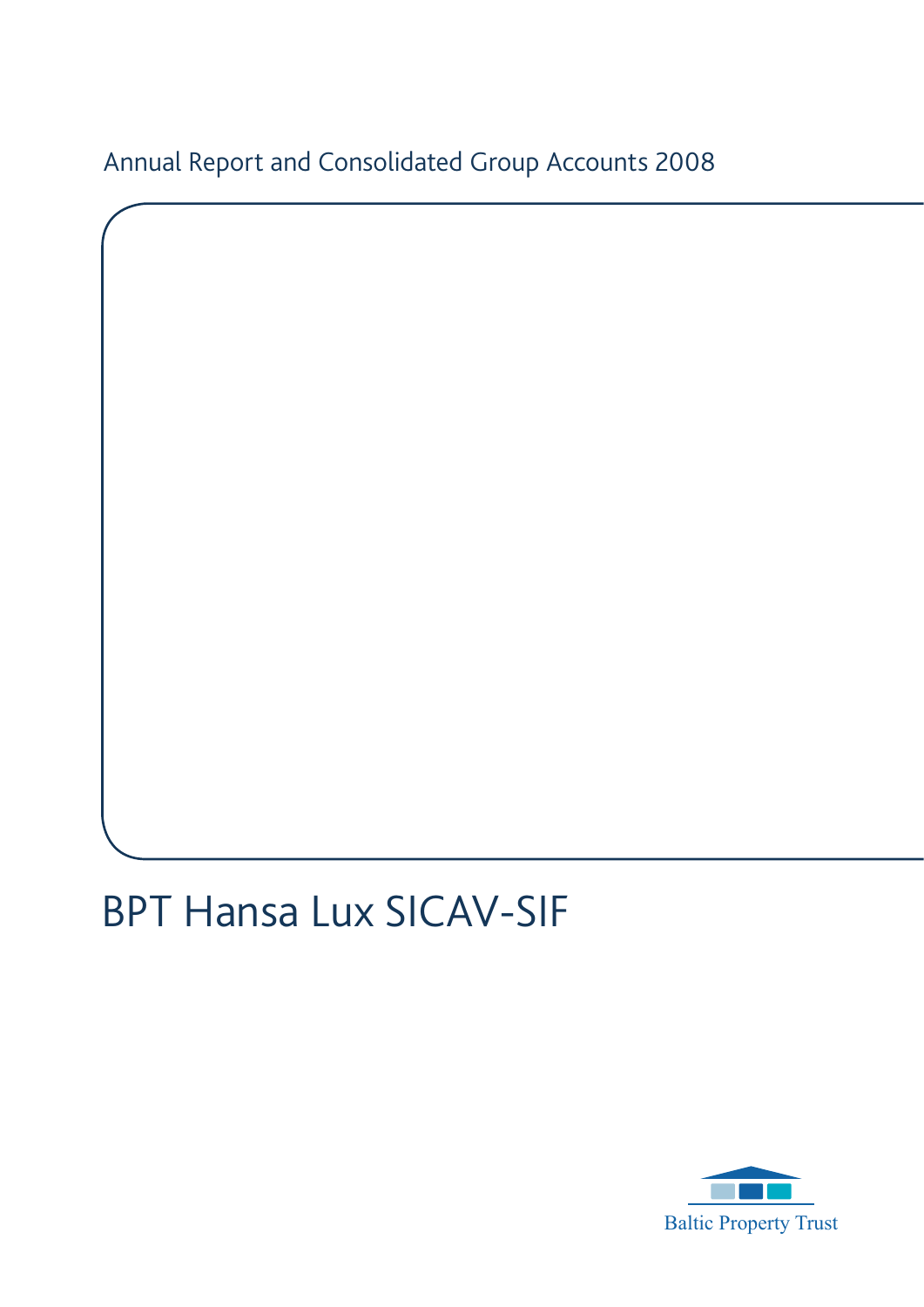## Registered address

20, Boulevard Emmanuel Servais L-2535 Luxembourg Grand Duchy of Luxembourg

## Registration Number

R.C.S. Luxembourg: B-122 072

## Board of Directors

Dr. Claus Löwe (Chairman) Lars Ohnemus Alain Heinz Dr. Peter Schmidt zur Nedden Patrick Reuter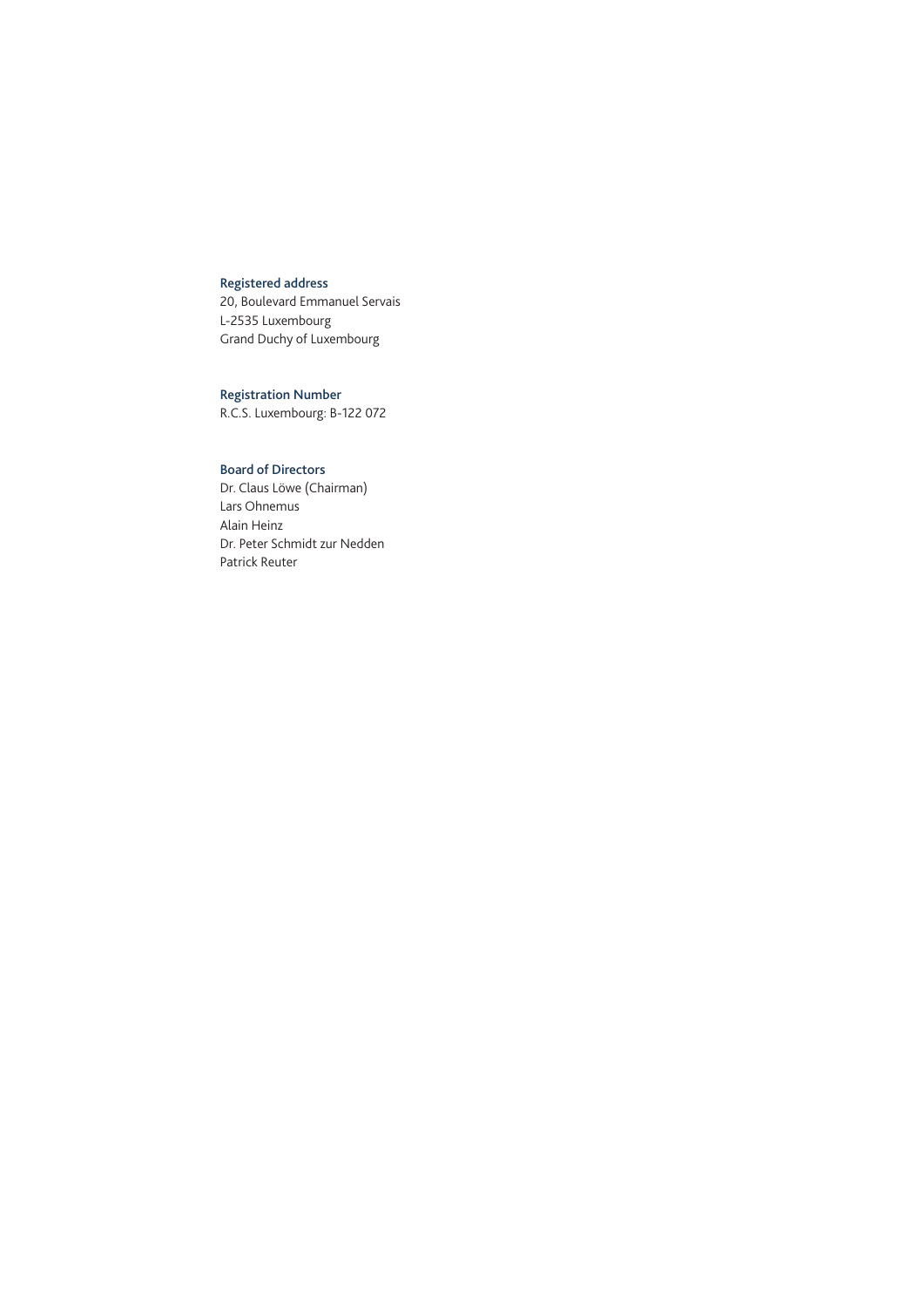## BPT HANSA LUX SICAV-SIF

Société d'Investissement à Capital variable

## CONSOLIDATED FINANCIAL STATEMENTS

for the year ended 31 December 2008

and

Independent Auditor's report

No subscription can be received on the basis of financial reports. Subscriptions are only valid if made on the basis of the current prospectus accompanied by the latest annual and the most recent semi-annual report, if published thereafter.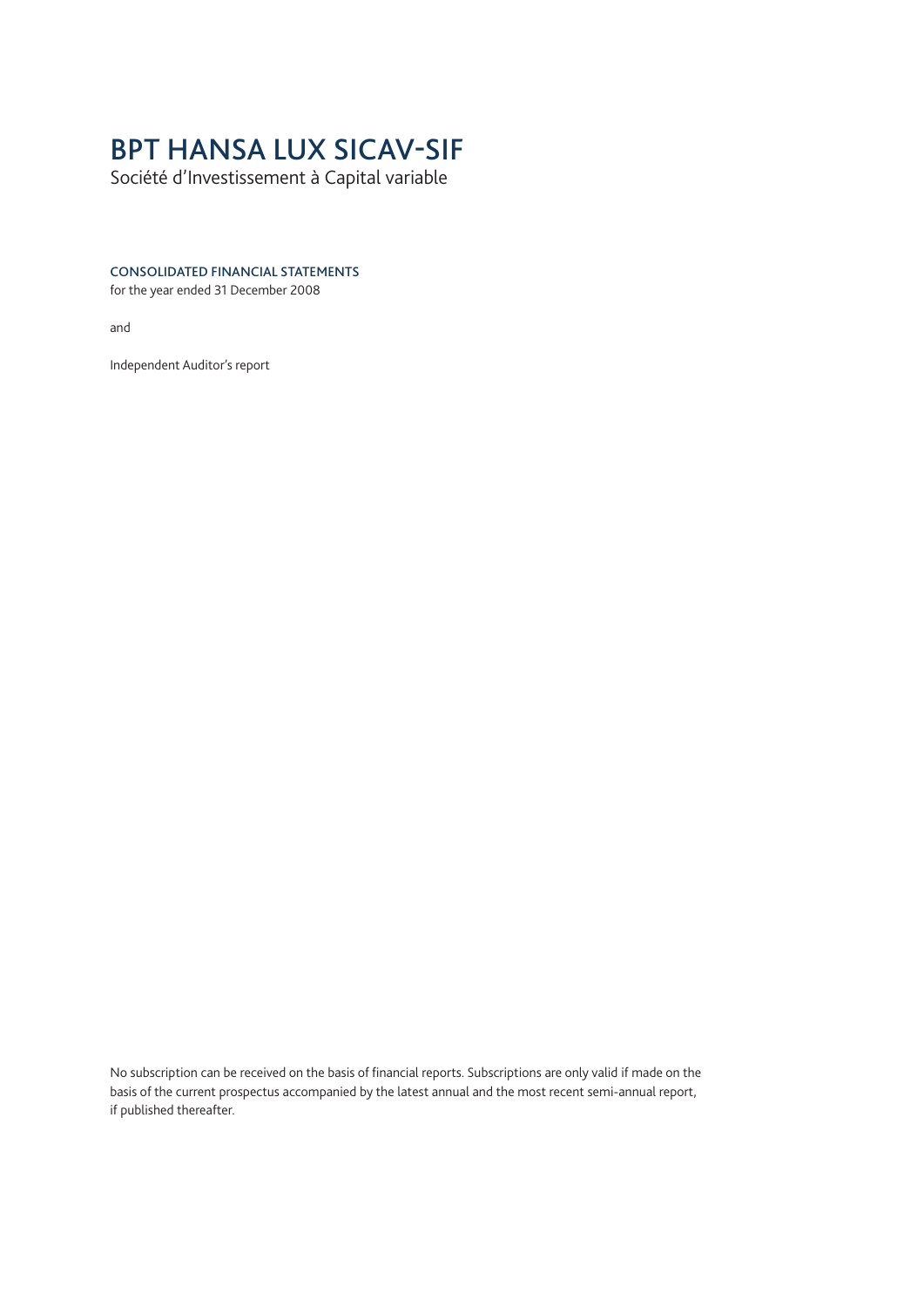## **CONTENTS**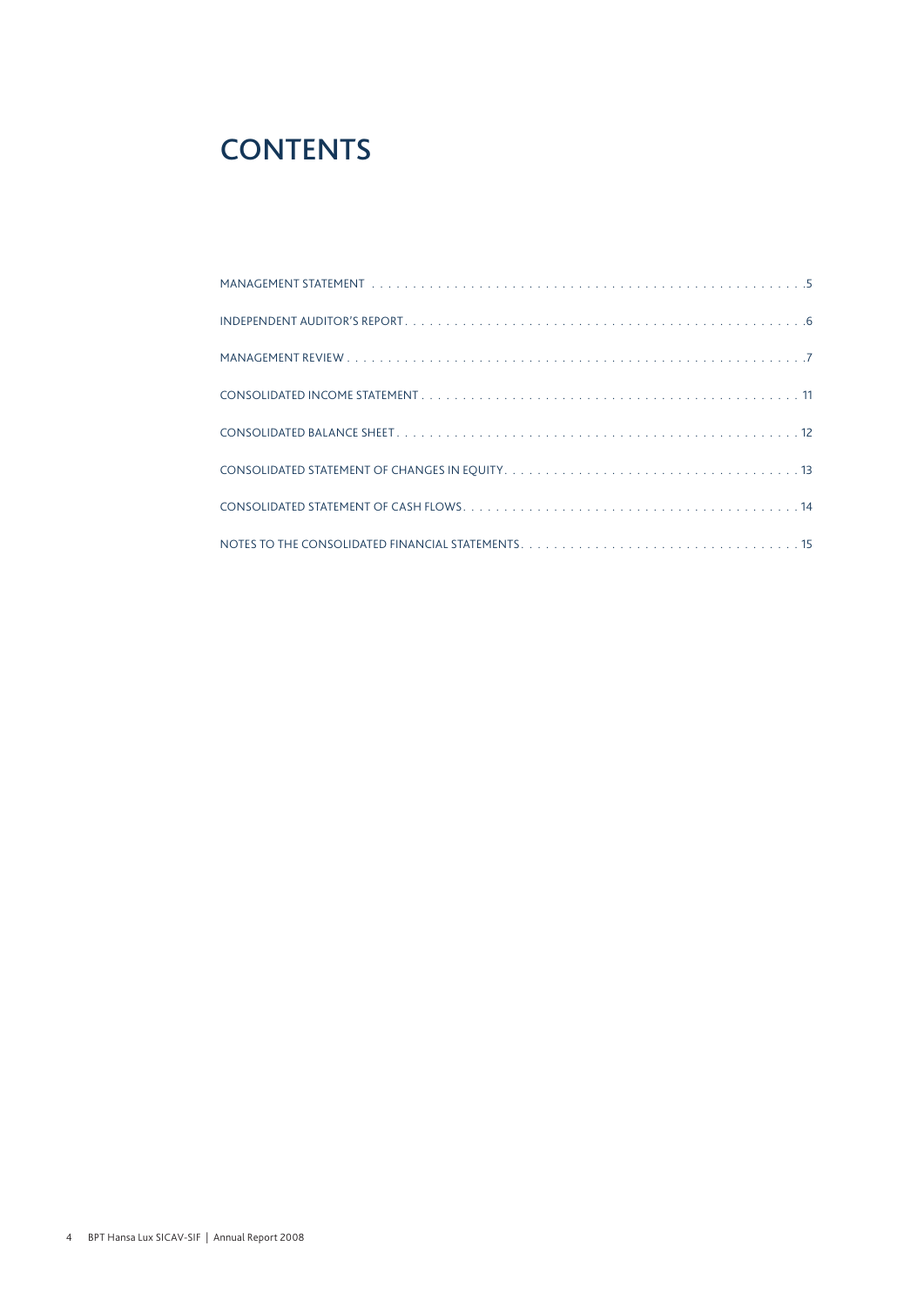## MANAGEMENT STATEMENT

Today the Board of Directors have reviewed and adopted the 2008 consolidated financial statements of BPT Hansa Lux SICAV-SIF.

The consolidated financial statements are prepared in accordance with International Financial Reporting Standards. We consider the applied policies to be appropriate so that the annual report provide a true and fair view of the assets, liabilities and the financial position as of 31 December 2008 of BPT Hansa Lux SICAV-SIF activities and consolidated cash flows during the financial year 2008.

We recommend that the annual report is approved at the annual general meeting of shareholders.

21 April 2009

Board of Directors

Dr. Claus Löwe (Chairman)

Lars Ohnemus

Alain Heinz

Dr. Peter Schmidt zur Nedden

Patrick Reuter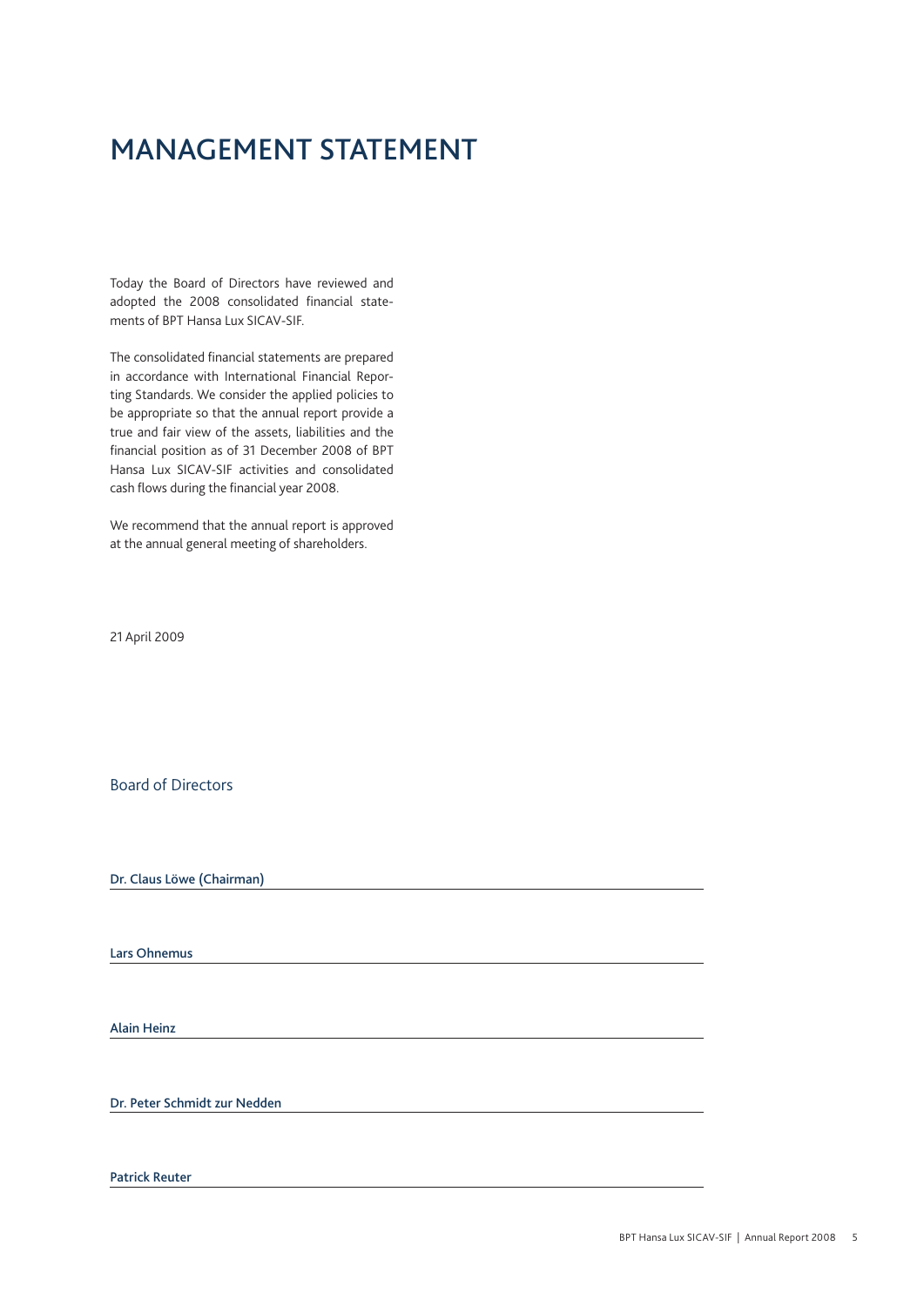## Independent Auditor's report

To the Shareholders of BPT Hansa Lux SICAV-SIF Luxembourg

## Report on the consolidated financial statements for the year ending December 31, 2008

Following our appointment by the General Meeting of the Shareholders, we have audited the accompanying consolidated financial statements of BPT Hansa Lux SICAV-SIF, which comprise the balance sheet as at December 31, 2008, and the income statement, statement of changes in equity and cash flow statement for the year then ended, and a summary of significant accounting policies and other explanatory notes.

## Management's responsibility for the consolidated financial statements

The Management is responsible for the preparation and fair presentation of these consolidated financial statements in accordance with International Financial Reporting Standards as adopted by the European Union. This responsibility includes: designing; implementing and maintaining internal control relevant to the preparation and fair presentation of consolidated financial statements that are free from material misstatement, whether due to fraud or error; selecting and applying appropriate accounting policies; and making accounting estimates that are reasonable in the circumstances.

## Responsibility of the "réviseur d'entreprises"

Our responsibility is to express an opinion on these consolidated financial statements based on our audit. We conducted our audit in accordance with International Standards on Auditing as adopted by the "Institut des Réviseurs d'Entreprises". Those standards require that we comply with ethical requirements and plan and perform the audit to obtain reasonable assurance whether the consolidated financial statements are free from material misstatement.

An audit involves performing procedures to obtain audit evidence about the amounts and disclosures in the consolidated financial statements. The procedures selected depend on the judgement of the "réviseur d'entreprises", including the assessment of the risks of material misstatement of the consolidated financial statements, whether due to fraud or error. In making those risk assessments, the "réviseur d'entreprises" considers internal control relevant to the entity's preparation and fair presentation of the consolidated financial statements in order to design audit procedures that are appropriate in the circumstances, but not for the purpose of expressing an opinion on the effectiveness of the entity's internal control.

An audit also includes evaluating the appropriateness of accounting policies used and the reasonableness of accounting estimates made by the Management, as well as evaluating the overall presentation of the consolidated financial statements.

We believe that the audit evidence we have obtained is sufficient and appropriate to provide a basis for our audit opinion.

#### Opinion

In our opinion, the consolidated financial statements give a true and fair view of the financial position of BPT Hansa Lux SICAV-SIF as of December 31, 2008, and of its financial performance and its cash flows for the year then ended in accordance with International Financial Reporting Standards as adopted by the European Union.

## Report on other legal and regulatory requirements

The management report, which is the responsibility of the Management, is consistent with the consolidated financial statements.

ERNST & YOUNG Société Anonyme Réviseur d'entreprises

Michael HORNSBY Luxembourg, 21 April 2009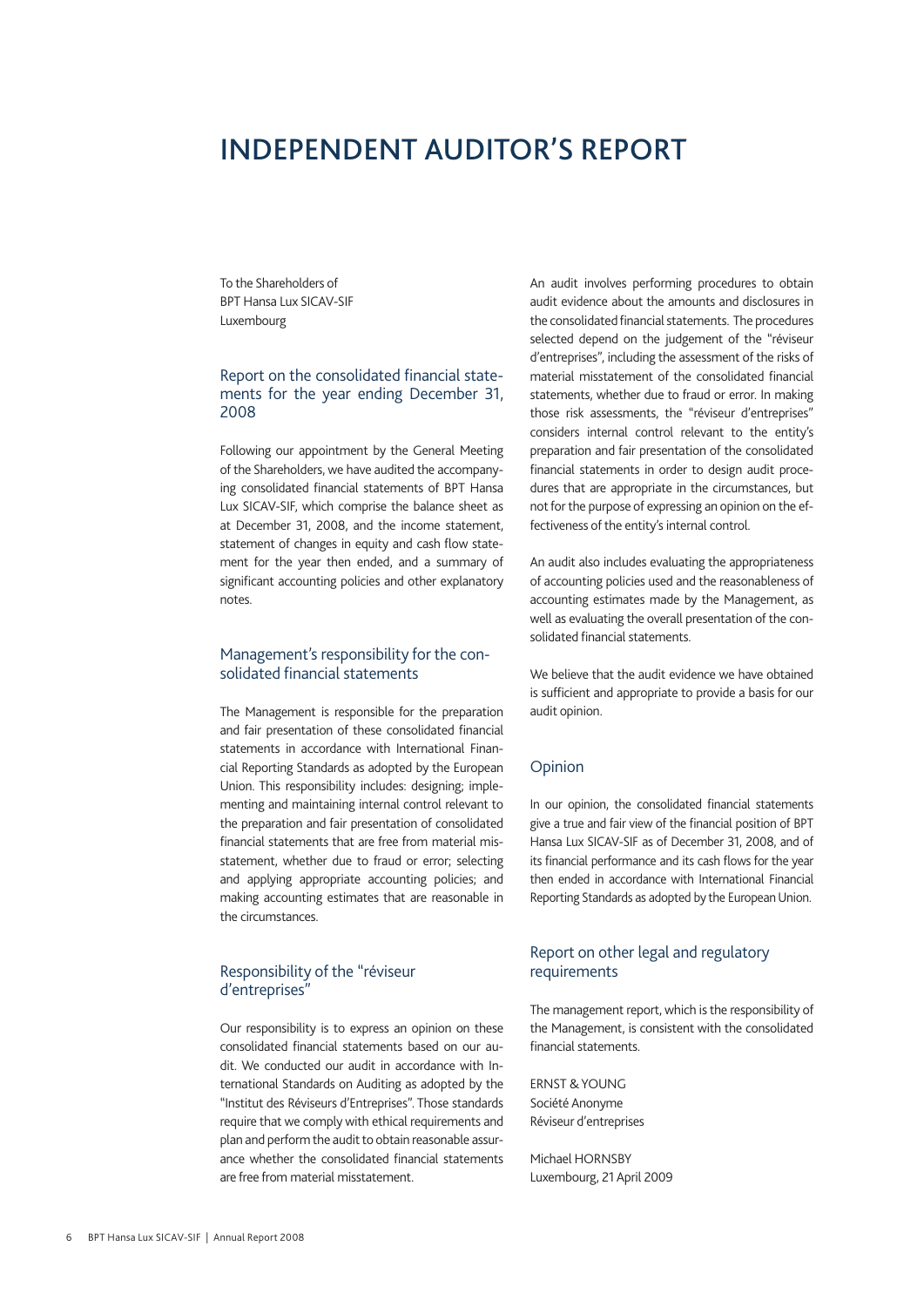## MANAGEMENT REVIEW

#### Principle Activities and Review of Business

BPT Hansa Lux SICAV-SIF (hereinafter "the Fund" or "BPT Hansa") has completed its first full year of operations. At the end of 2008 the Fund's total investment (GAV) added up to EUR 57,2m. The Fund is behind its planned investment program for the year 2008, but still in line with the investment program as described in the private placement memorandum (PPM). BPT Hansa has nearly invested the current capital with the acquisition cost of income-producing investment properties and developments at the end of the period standing at EUR 24,3m. In June 2008 the Fund has completed an acquisition of a development project in Hamburg. The project (4.985 sq.m.) is located in one of the upcoming areas of the harbor of Hamburg and is composed of an office and a factory part: the entire space is long-term rented to one tenant – Wärtsilä, one of the world´s leading companies in supplying engines and power solutions to the marine industry.

As a result of rapidly deteriorating economies, difficult financial markets and shrinking equity resources, only EUR 2,5m could be raised during the year.

With its current portfolio of 4 investment properties, two of them under construction, the Fund has realized a good portfolio diversification in terms of segments.

Although operating performance of the Fund remained stable, during the year 2008 NAV has decreased from EUR 100,00 to EUR 96,42 as a result of property revaluations and value reduction of interest rate swaps.

The net result of the Fund was negative EUR – 0,545m which in 2008 corresponds to a negative return on paid in capital of 2,4%. The negative return for 2008 is mainly attributable to the annual decrease in the value of property portfolio which is equal to EUR 0,424m (only 2,5% of the portfolio value of the properties in use). The entire portfolio (except both developments) was jointly appraised by two independent RICS accredited valuators (BulwienGesa Valuation GmbH and Catella Property Valuation GmbH). The average (unweighted) capitalization rate applied to the valuation of BPT Hansa's portfolio stood unchanged compared to 2007. With regard to the tightening market conditions the valuators calculated a special value for the upcoming vacancy in 2009 which affected the valuation result of the property in Hannover in a negative way.

In its first year the Fund has so far returned  $a - 3.6\%$ average annual return on investment.



### Graphs: city distribution, segment distribution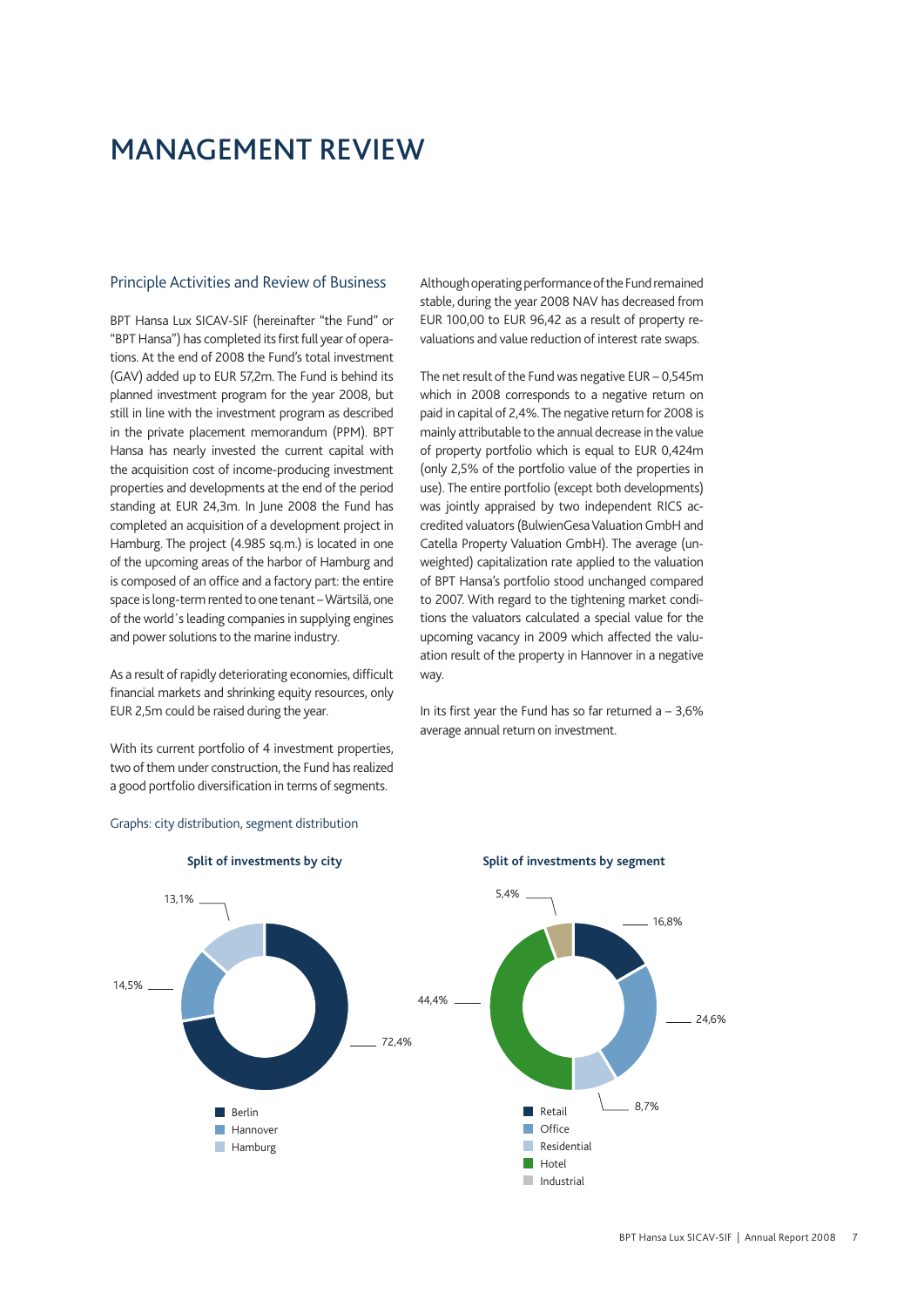The Fund's loan portfolio increased substantially from EUR 11,7m to EUR 30,2m during 2008, mainly due to the new acquisition (Wärtsilä) and Hotel Dahlem construction progress. Loan to value of the Fund was 57,4% as per 31 December 2008 which is below 70% described as maximum threshold in the PPM. The Fund's general loan strategy has been to have a selected number of strong and trustworthy banks as financing partners with focus on long-term credit facilities. The Fund maintains current relationships with its financing partners by taking pro-active approach in cooperation with the banks, especially in the financial crisis environment when banks are increasing their focus on risk management and performance of existing loan portfolios. Good working relationships with financing partners are very important for BPT Hansa as it ensures possibility to concentrate on management of the properties in use portfolio.

Net rental yields during 2008 averaged 7,4% (here and further in the text – property acquisition value-weighted average, unless described otherwise) for the entire portfolio which is in line with the budget of the Fund. The net operating income is EUR 1,29m for the whole year 2008 and is expected to increase during 2009 with the full effect of the developments. The average occupancy of the Fund's properties remained on a high level of 98,65% throughout the entire year of 2008.

Weighted remaining non-breakable lease term in the portfolio of the Fund stood at more than 3,5 years at the end of 2008 for the properties in use.

Average net rental yield for the year was higher than budgeted in Berlin (6,04%) and in Hannover (8,99%).

The composition of the Board of Directors of the Fund hasn't changed throughout the year.

#### Future Developments

During 2009, the Fund will concentrate on the following three strategic objectives: composition and performance of the property portfolio, finalizing the project developments and raising additional new equity in order for the Fund to enlarge the existing portfolio and to be fully invested by the end of 2011.

### Macro-Economic Factors

Although global as well as regional economic climate became very adverse during 2008, Germany has realized a growth of 1,3% in 2008. Due to the ongoing financial crisis the economic atmosphere is not expected to improve during 2009. It is expected that Germany is heading into recession, because businesses are suffering from a downturn in external demand; retail sales by volume may continue to be stable, while merchandise exports have lost momentum. It is expected that domestic demand with -0,7% in 2009 and +1,6% (2010) will have a positive effect on the overall economy.

A broad consensus of economists now agree that Germany will rapidly contract throughout 2009 and still further in the first half of 2010.

Private consumption increased by 2,5% during 2008, but for 2009, only a 0,5% increase is anticipated. At the same time, export growth by volume is expected

#### Table: Main macro-economic indicators for Germany

| Germany                                     | 2006   | 2007   | 2008   | 2009 E | 2010 E |
|---------------------------------------------|--------|--------|--------|--------|--------|
| GDP at Market Prices (EUR bn)               | 2.303  | 2.423  | 2.492  | 2.428  | 2.472  |
| Real GDP Growth (%, YOY)                    | 2,8    | 2,2    | 1,3    | $-3.3$ | $+1,0$ |
| Government Balance (% of GDP)               | $-1.7$ | $-0.2$ | $-0.1$ | $-3.0$ | -4.0   |
| Consumer Price Inflation, EU harmonized (%) | 1,7    | 2,3    | 2,6    | 0,5    | 1,0    |
| Unemployed rate, EU/OECD (%)                | 10.8   | 9.1    | 7.5    | 8.3    | 9,3    |
| Population (million)                        | 82.4   | 82.2   | 82.2   | 82.1   | 82,1   |

Sources: Statistisches Bundesamt, Deutsche Bundesbank, Bundesagentur für Arbeit, 2009 und 2010: Prognose des HWWI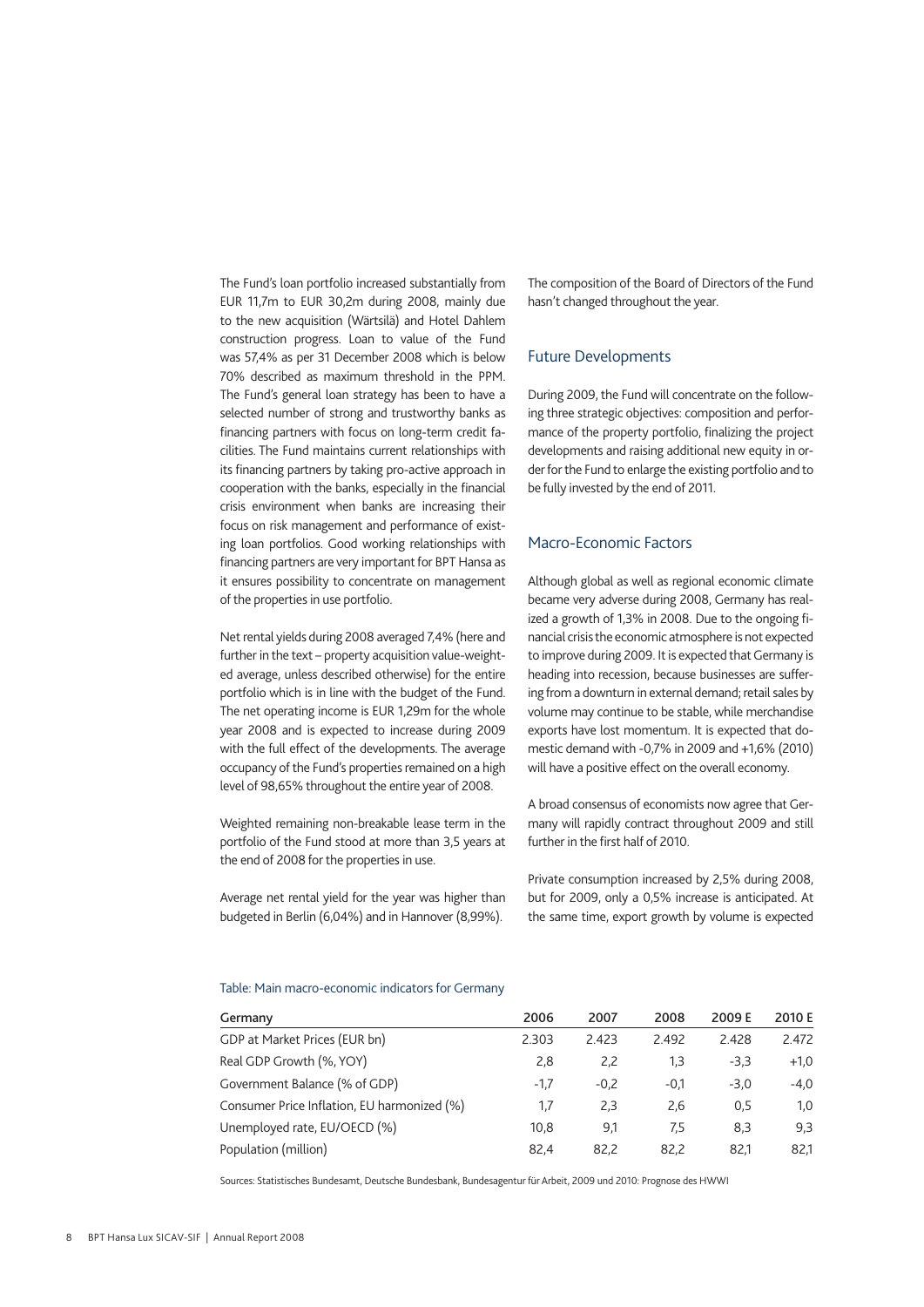to slip to -1,1% in 2009 from 2,7% in 2008. Adapting for these rapid changes in the economic environment has significantly affected private and business confidence. Both are main demand drivers for commercial and residential space. This could in the short-run translate into rent reductions in properties with weaker tenant covenants or shorter lease terms and a decline of payment discipline, which was very good in 2008.

On the longer run, much tighter credit conditions will significantly restrict new supply of real estates. This may improve the market position of BPT Hansa as a fund which is specialized in sustainable real estate niche products.

Overall the difficult economic situation would create good investment opportunities in specifically targeted niches in the market with low risk, for investors able and willing to provide the necessary long term financing by equity and interested in stable yields.

## Financial Instruments and Strategy

In connection with investments (properties and project developments), the Fund takes out loans with longterm fixed interest rates. The PPM allows the Fund also to use hedging techniques designed to protect the Fund against adverse movements in interest rates. Only in one case is interest rate exposure hedged with an optimizing of interest rate swaps for a period until 2012.

### Risks and Opportunities

– Interest rate. The average loan costs including the margin of BPT Hansa are at present 5,27% (5,06% in 2007) and typically interest rate risk is fixed for the whole loan term, i.e. for 10 years.

– Tenant debtors. Payment discipline was 100% in 2008. The ongoing economic downturn could run into an increase of bad debt in 2009. This risk is mitigated in most cases by emphasizing rent securities with tenants.

– Lease expiry profile. Lease expiry terms for BPT Hansa are calculated on the basis of the average remaining lease term per property. Average remaining lease term

per property is calculated by taking rent-weighted average of months left before the tenants can legally and unilaterally terminate existing lease agreements. Rent-weighted average remaining lease term for all BPT Hansa properties (including developments) is estimated at approximately 14 years and provides the Fund with vital income stability throughout the turbulent years to come.

#### Property Report

#### Berlin

The portfolio of the Fund in Berlin is valued at EUR 39,1m at the end of 2008 and that is an increase of 106% over the period of 12 months. Nearly the whole increase is related to the proceeding construction process and cost of our Hotel development.

#### Weinmeisterstrasse

The occupancy in the property remained high at the level of 97,2%, after the expiry of the rental guarantee at the end of July. The investment had a stable performance with a reasonable net rental yield of 6,04%, which is above the planned yield for 2008. The property value increased slightly.

#### The Dahlem Cube

At the end of 2008, the Dahlem Campus Hotel development was in the final stage of the construction process, approx. 90% was realized, as planned. In general, the overall construction costs are in line with the original project calculation with a modification of a possible assignment of tenant related costs which are expected to be absorbed by the tenant and/or project developer. The project developer is in ongoing negotiations with numerous potential tenants for the remaining retail space of 1.150 sq.m.

#### Hamburg

The Hamburg portfolio consists of one development at the end of the year.

#### Wärtsilä

The extension of the Wärtsilä headquarters is the second development of BPT Hansa. The Fund entered into this investment with an expected direct property yield after construction between 6,0%-6,3% in June. The investment (4.985 sq.m.) consists of office and factory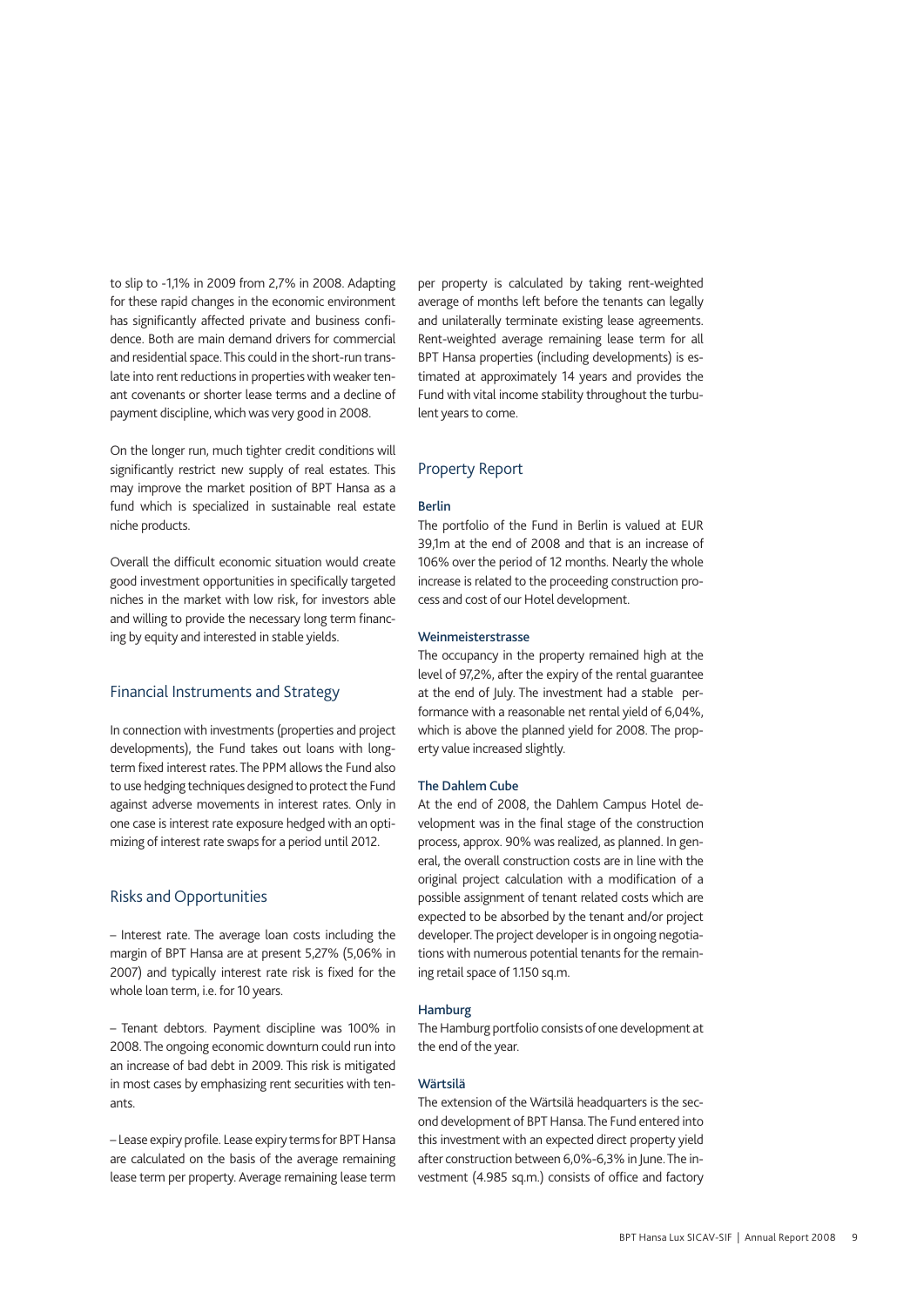space. The development showed as planned a construction progress of approx. 65% and at the end of the year the project costs were in line with the originally calculated construction costs. In July 2008 a long-term loan agreement was closed, so there is actually no financial risk noticeable in terms of loan conditions.

#### Hannover

The Hannover portfolio consists also of one property at the end of the year.

#### Walsroderstrasse

The property value of the office building decreased by around 5,5% compared to the valuation result as per end of 2007 due to the fact that two lease agreements expired at year end. Consequently approx. 1.600 sq.m. (35%) of the office space became vacant from January 2009. Therefore our activities are concentrated on letting in the upcoming months.

Andrea Jost, FRICS

Fund manager

21 April 2009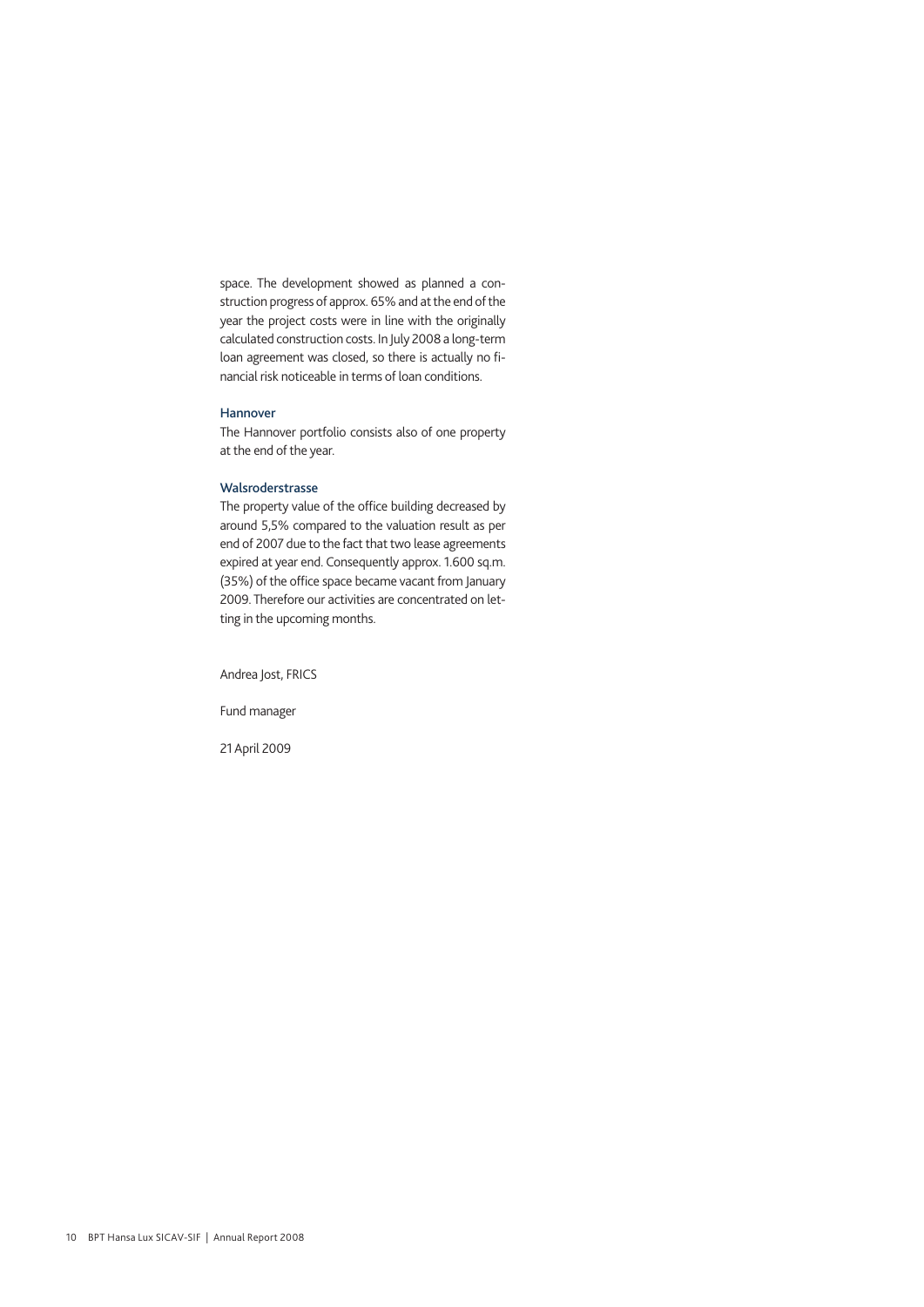## CONSOLIDATED Income statement

for the years ended 31 December 2008 and 31 December 2007

| '000 Euro                                            | <b>Notes</b>   | 2008  | 2007    |
|------------------------------------------------------|----------------|-------|---------|
| Rental income                                        |                | 1.511 | 988     |
| Cost of rental activities                            | $\overline{4}$ | (225) | (134)   |
| Profit from property operating activities            |                | 1.286 | 854     |
| Administrative expenses                              | 5              | (745) | (428)   |
| Fund custodian fees                                  |                | (102) |         |
| <b>Fund expenses</b>                                 |                | (847) | (428)   |
| Other operating income                               |                |       | 280     |
| Other operating expenses                             |                | (51)  | (9)     |
| Gross valuation gains on investment properties       | 9              | 26    | 205     |
| Gross valuation (losses) on investment properties    | 9              | (450) |         |
| Net operating profit/(loss) before financing         |                | (36)  | 902     |
| Financial income                                     | 6              | 146   | 263     |
| Financial expenses                                   | 7              | (641) | (1.071) |
| <b>Net financing costs</b>                           |                | (495) | (808)   |
| Profit before tax                                    |                | (531) | 94      |
| Income tax charge                                    | 8              | (14)  | (63)    |
| Net profit for the year                              |                | (545) | 31      |
| Basic and diluted earnings/(losses) per share (Euro) | 15             | (2,4) | 98,7    |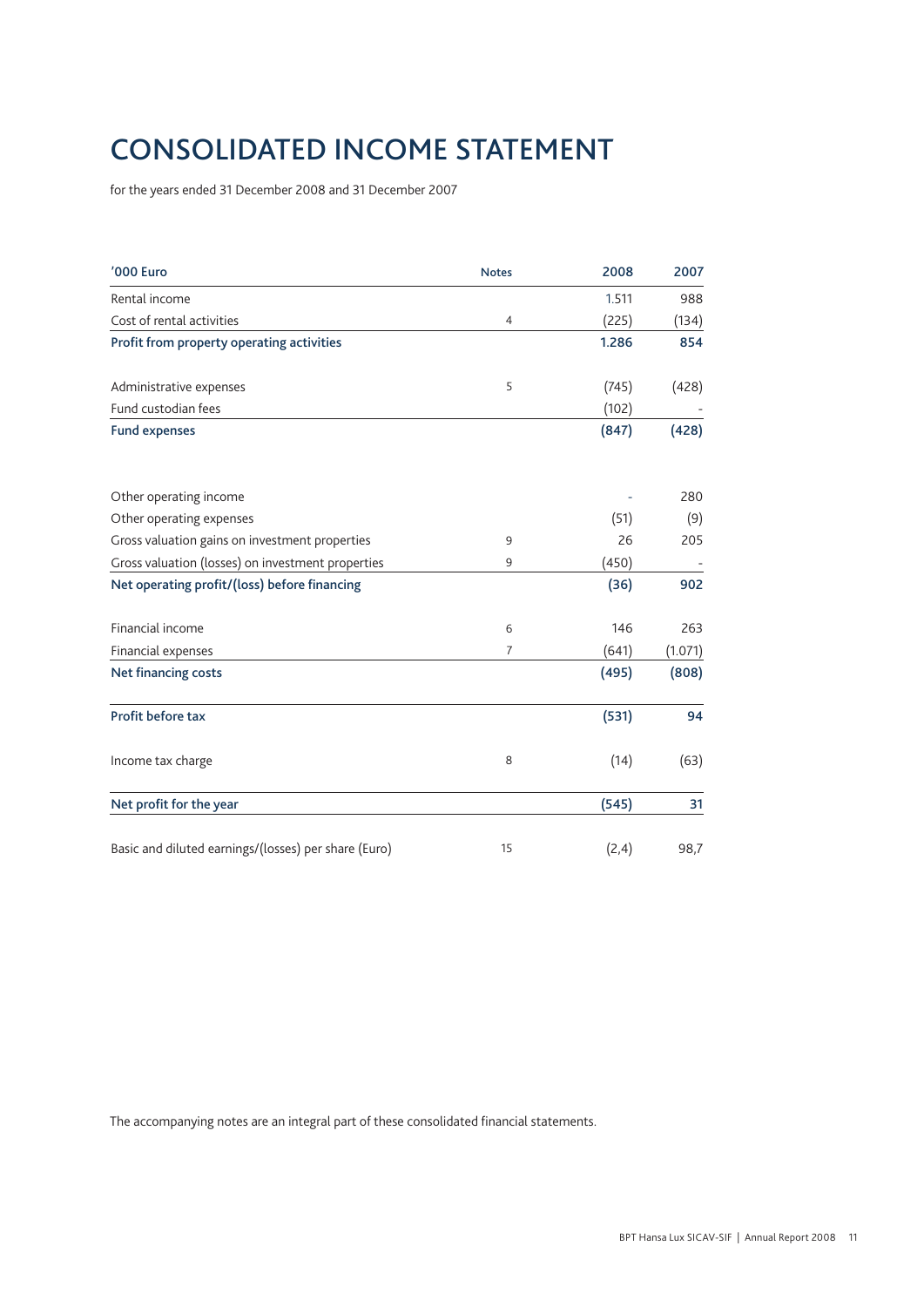## CONSOLIDATED BALANCE SHEET

at 31 December 2008 and 31 December 2007

| '000 Euro                              | <b>Notes</b> | 2008   | 2007   |
|----------------------------------------|--------------|--------|--------|
| Non-current assets                     |              |        |        |
| Investment properties                  | 9            | 17.080 | 17.500 |
| Investment property under construction | 11           | 35.485 | 9.702  |
| Deferred tax asset                     | 8            | 73     |        |
| Total non-current assets               |              | 52.638 | 27.202 |
| <b>Current assets</b>                  |              |        |        |
| Trade and other receivables            | 12           | 1.075  | 587    |
| Prepaid income tax                     |              |        | 13     |
| Cash and cash equivalents              | 13           | 3.454  | 7.088  |
| <b>Total current assets</b>            |              | 4.529  | 7.688  |
| <b>Total assets</b>                    |              | 57.167 | 34.890 |
| <b>Equity</b>                          |              |        |        |
| Capital                                | 14a          | 24.348 | 17.848 |
| Cash flow hedge valuation reserve      | 14b          | (327)  |        |
| Retained earnings                      |              | (545)  |        |
| <b>Total equity</b>                    |              | 23.476 | 17.848 |
| Liabilities                            |              |        |        |
| <b>Non-current liabilities</b>         |              |        |        |
| Debts to banks, non-current portion    | 16           | 29.975 | 11.695 |
| Deferred tax liability                 | 8            | 112    | 63     |
| Hedging instruments                    | 23           | 327    |        |
| Other non-current liabilities          |              |        | 62     |
| <b>Total non-current liabilities</b>   |              | 30.414 | 11.820 |
| <b>Current liabilities</b>             |              |        |        |
| Trade payables                         | 17           | 1.391  | 247    |
| Debts to banks, current portion        | 16           | 197    |        |
| Bank overdraft                         |              | 181    |        |
| Other current liabilities              | 18           | 1.508  | 4.975  |
| <b>Total current liabilities</b>       |              | 3.277  | 5.222  |
| <b>Total liabilities</b>               |              | 33.691 | 17.042 |
| <b>Total equity and liabilities</b>    |              | 57.167 | 34.890 |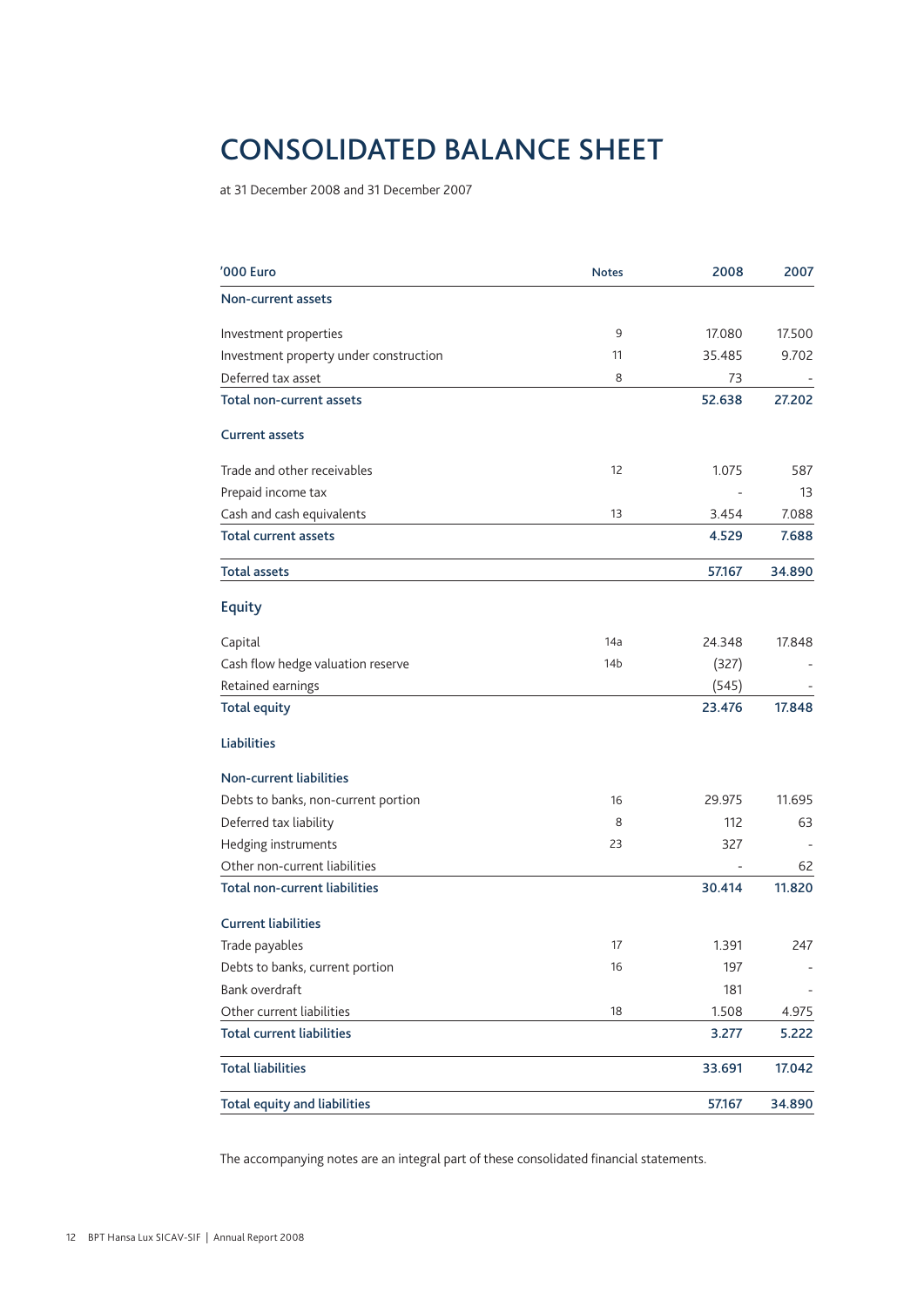## CONSOLIDATED STATEMENT OF CHANGES IN EQUITY

for the years ended 31 December 2008 and 31 December 2007

| '000 Euro                                                                | Capital | Cash flow hedge<br>revaluation reserve | earnings | Retained Total equity |
|--------------------------------------------------------------------------|---------|----------------------------------------|----------|-----------------------|
| <b>Balance at 1 January 2007</b>                                         | 31      |                                        | (31)     |                       |
| Net profit for the period                                                |         |                                        | 31       | 31                    |
| Capital increase                                                         | 17.817  |                                        |          | 17.817                |
| <b>Balance at 31 December 2007</b>                                       | 17.848  |                                        |          | 17.848                |
| Balance at 1 January 2008                                                | 17.848  |                                        |          | 17.848                |
| Movement in hedging reserve                                              |         | (327)                                  |          | (327)                 |
| Total income and expense for the year<br>recognised directly into equity |         | (327)                                  |          | (327)                 |
| Net profit for the period                                                |         |                                        | (545)    | (545)                 |
| Capital increase                                                         | 6.500   |                                        |          | 6.500                 |
| <b>Balance at 31 December 2008</b>                                       | 24.348  | (327)                                  | (545)    | 23.476                |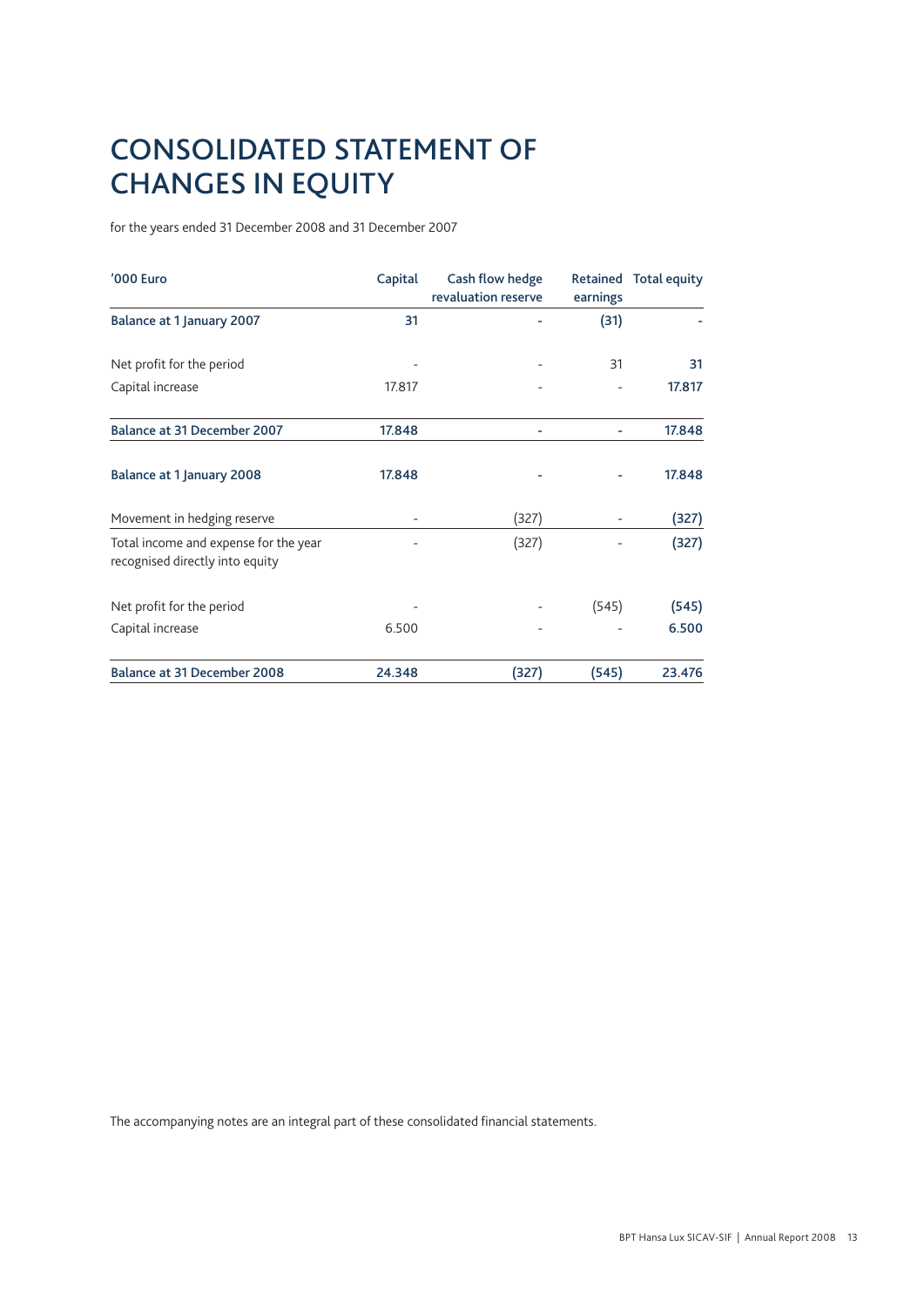## CONSOLIDATED STATEMENT OF CASH FLOWS

for the years ended 31 December 2008 and 31 December 2007

| '000 Euro                                                   | <b>Notes</b>   | 2008     | 2007     |
|-------------------------------------------------------------|----------------|----------|----------|
| Profit before tax                                           |                | (531)    | 94       |
| Adjustments for non cash items:                             |                |          |          |
| Value adjustment of investment properties, net              | 9              | 424      | (205)    |
| Goodwill written off                                        |                |          | 22       |
| Interest income                                             | 6              | (146)    | (263)    |
| Interest expenses                                           | $\overline{7}$ | 641      | 1.071    |
| Working capital adjustments:                                |                |          |          |
| (Increase)/decrease in trade and other accounts receivables |                | (476)    | 31       |
| Increase/(decrease) in other non-current liabilities        |                | (62)     | 62       |
| Increase/(decrease) in trade and other accounts payable     |                | 1.050    | (743)    |
| Increase/(decrease) in other current liabilities            |                | 849      | (2.325)  |
| Paid income tax                                             |                | (16)     | (13)     |
| Net cash generated by operating activity                    |                | 1.733    | (2.269)  |
| Cash flow from investing activities                         |                |          |          |
| Interest received                                           |                | 146      | 278      |
| Purchase of a subsidiaries, net of cash acquired            | 10             | (24)     | (1.550)  |
| Purchase of investment properties under construction        | 11             | (25.462) | (9.221)  |
| Purchase of investment properties                           | 9              | (4)      | (400)    |
| Net cash flow from investing activities                     |                | (25.344) | (10.893) |
| Cash flow from financing activities                         |                |          |          |
| Proceed from bank loans                                     | 16             | 18.477   | 5.845    |
| Proceed from bonds subscription                             |                |          | 20.375   |
| Proceed from other loan                                     |                |          | 2        |
| Reimbursement of loans                                      |                |          | (6.641)  |
| Interest paid                                               |                | (1.181)  | (448)    |
| Shareholders contribution into share capital                | 14a            | 2.500    |          |
| Net cash flow from financing activities                     |                | 19.796   | 19.133   |
| Increase in cash and cash equivalent                        |                | (3.815)  | 5.971    |
| Cash and cash equivalent at the beginning of the period     |                | 7.088    | 1.117    |
| Cash and cash equivalents at the end of the period          | 13             | 3.273    | 7.088    |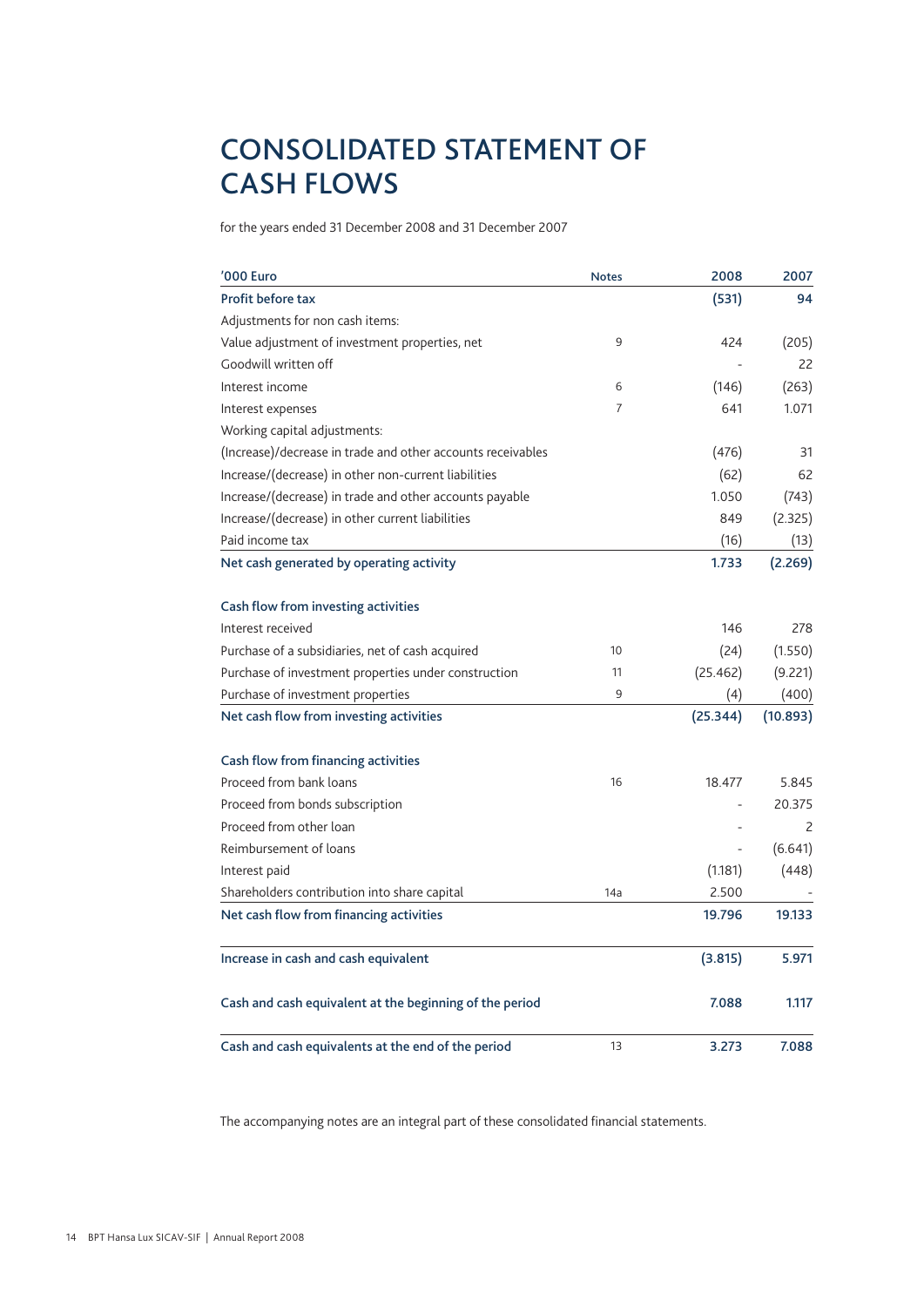## NOTES to the CONSOLIDATED financial statements

at 31 December 2008 and 31 December 2007

### 1. General information

BPT Hansa Lux SICAV-SIF was incorporated in the Grand Duchy of Luxembourg on 23 October 2006 as a 'société anonyme' under the Luxembourg law on commercial companies dated 10 August 1915; amended and registered as a 'société d'investissement à Capital variable' ("SICAV-SIF") under the related law dated 13th February 2007.

The Articles of Incorporation (the "Articles") have been published on 26 January 2007 in the Memorial C, Recueil des Sociétés et Associations (the "Mémorial"). BPT Hansa Lux SICAV-SIF is registered at the Registre de Commerce, Luxembourg, under number B122.072.

BPT Hansa Lux SICAV-SIF was established for an undetermined period and may be dissolved by a resolution of the shareholders, subject to the quorum and majority requirements for the amendment of the Articles.

The Fund consists of BPT Hansa Lux SICAV-SIF and the subsidiaries disclosed in Note 25 (the "Fund").

BPT Hansa Lux SICAV-SIF is the ultimate parent and controlling entity. The exclusive object of BPT Hansa Lux SICAV-SIF is to invest in securities representing risk capital in order to provide its investors with the benefit of the result of the management of its assets in consideration of the risk with they incur. BPT Hansa Lux SICAV-SIF is offering an opportunity to invest in a diversified real estate investment fund focussing on the German real estate market.

The consolidated financial statements of the Fund for the period ended on 31 December 2008 were authorised for issue in accordance with a resolution of the Board of Directors of 21 April 2009. Those consolidated financial statements will be ratified by the general meeting of shareholders on 16 June 2009.

#### 2. Summary of significant accounting policies

The principal accounting policies applied in the preparation of these financial statements are set out below. These policies have been consistently applied unless otherwise stated in the following text.

#### Basis of preparation

The Fund's accounts have been prepared in accordance with the International Financial Reporting Standards (the 'IFRS') as adopted for use in the European Union.

The Fund has adopted the following new and amended IFRS and IFRIC interpretations during the year (adoption of these revised standards and interpretations did not have any effect on the financial performance or position of the Fund, they did, however, give rise to additional disclosures, including in some cases revisions to accounting):

- • IFRIC 11 IFRS 2 Group and Treasury Share Transactions
- **IFRIC 12 Service Concession Arrangements**
- IFRIC 14 IAS 19 The Limit on a Defined Benefit Asset, Minimum Funding Requirements and their Interaction
- Amendments of IAS 39 and IFRS 7

The adoption of these standards and interpretations did not have any effect on the financial performance or position of the Fund.

The Fund has chosen not to adopt the following IFRS and IFRIC interpretations that have been issued with an effective date for financial periods beginning on or after 1 January 2009: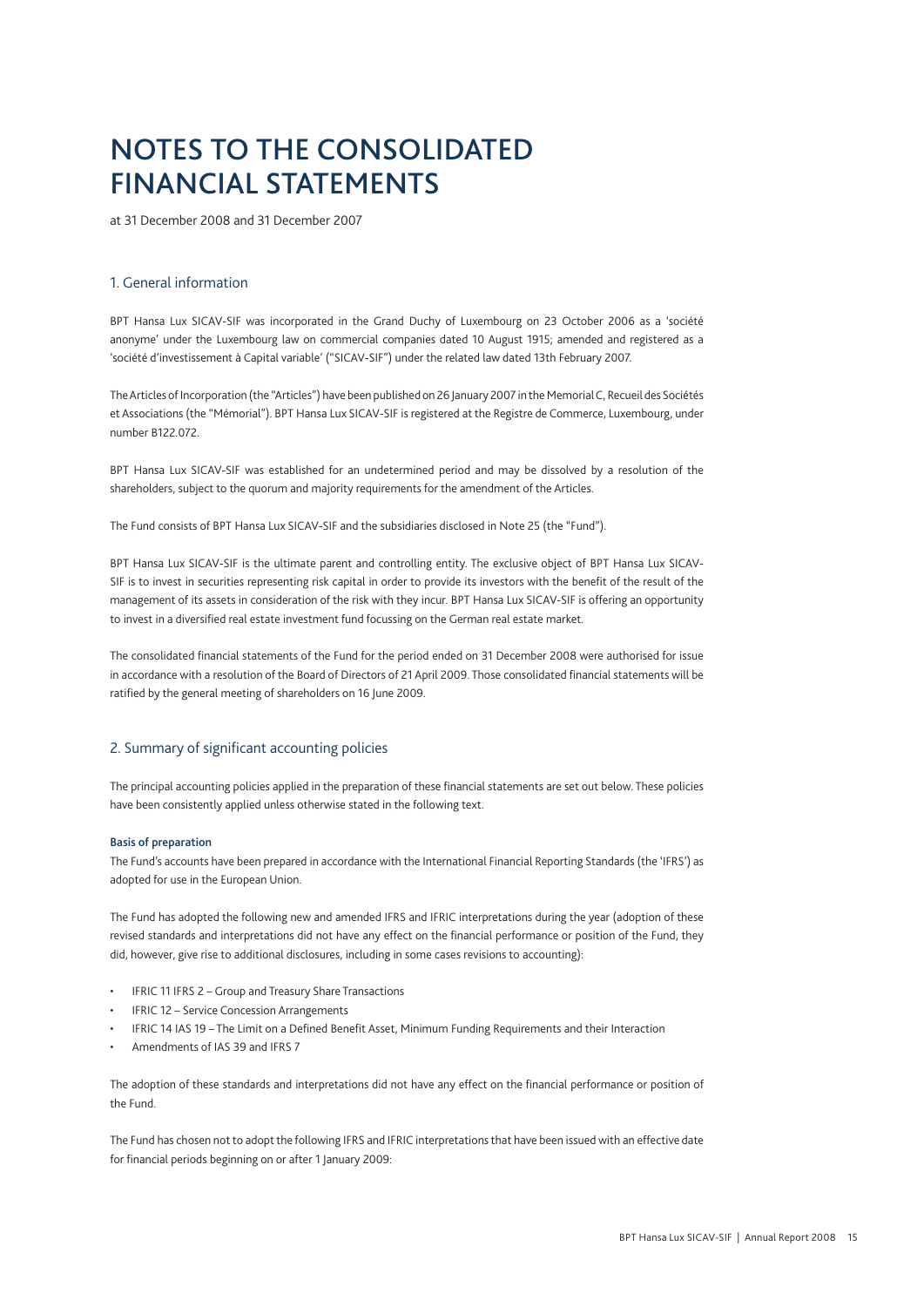#### *Amendment to IAS 23 'Borrowing Costs' (effective for annual periods beginning on or after 1 January 2009)*

The option in the current standard to expense borrowing costs to the income statement in case a qualifying asset has been eliminated. All borrowing costs must be capitalised if they are directly attributable to the acquisition or construction of a qualifying asset. A qualifying asset is an asset that necessarily takes a substantial period of time to get ready for its intended use or sale. In accordance with the transitional requirements of the standard, the Fund will adopt this as a prospective change. Accordingly, borrowing costs will be capitalised on qualifying assets with a commencement date after 1 January 2009. No changes will be made for borrowing costs incurred to this date that have been expensed.

#### *IFRIC 12 'Service Concession Arrangements' (effective for annual periods beginning on or after 1 January 2008)*

IFRIC 12 outlines an approach to account for contractual arrangements arising from entities providing public services. It provides that the operator should not account for the infrastructure as property, plant and equipment, but recognise a financial asset and/or an intangible asset. IFRIC 12 is not relevant to the Fund.

#### *IFRIC 13 'Customer Loyalty Programmes' (effective for annual periods beginning on or after 1 July 2008)*

IFRIC 13 requires customer loyalty award credits to be accounted for as a separate component of the sales transaction in which they are granted and therefore part of the fair value of the consideration received is allocated to the award credits and deferred over the period that the award credits are fulfilled. The Fund expects that this Interpretation will not have a material impact on its financial statements at the date of adoption.

### *IFRIC 14 'IAS 19 – The Limit on a Defined Benefit Asset, Minimum Funding Requirements and their Interaction' (effective for annual periods beginning on or after 1 January 2008)*

IFRIC 14 provides guidance on how to assess the limit on the amount of surplus in a defined benefit scheme that can be recognised as an asset under IAS 19 'Employee Benefits'. It also explains how this limit, also referred to as the 'asset ceiling test', may be influenced by a minimum funding requirement and aims to standardise current practice. The Fund expects that this amendment will have no impact on its financial statements.

#### *Amendment to IAS 1 'Presentation of Financial Statements' (effective for annual periods beginning on or after 1 January 2009)*

IAS 1 has been revised to enhance the usefulness of information presented in the financial statements. The main revisions are the introduction of a new statement of comprehensive income that combines all items of income and expense recognised in profit or loss together with 'other comprehensive income' and the requirement to present restatements of financial statements or retrospective application of a new accounting policy as at the beginning of the earliest comparative period, i.e. a third column on the balance sheet. The Fund will make the necessary changes to the presentation of its financial statements in 2009.

#### *Amendment to IFRS 2 'Share Based Payment – Vesting Conditions and Cancellations' (effective for annual periods beginning on or after 1 January 2009)*

The Amendment clarifies two issues, the definition of 'vesting condition', introducing the term 'non-vesting condition' for conditions other than vesting conditions, and it also clarifies that the same accounting treatment applies to awards that are effectively cancelled by either the entity or a counterparty. The Fund expects that this amendment will have no impact on its financial statements.

#### *Revisions to IFRS 3 'Business Combinations' and Amendment to IAS 27 'Consolidated and Separate Financial Statements' (effective for annual periods beginning on or after 1 July 2009)*

Main changes to the existing standards refer to: (a) addition of an option to measure minority interests (now called 'noncontrolling interests') at fair value; (b) recognition of goodwill for step acquisitions; (c) recognition of acquisition-related costs; (d) recognition of contingent consideration; (e) transactions with non-controlling interests which do not result in loss of control; (f) allocation of subsidiary's losses between controlling and non-controlling interests; (g) re-measurement of retained interest on loss of control of a subsidiary. The Fund expects that the application of the revisions will not have a material impact on its financial statements at the date of adoption.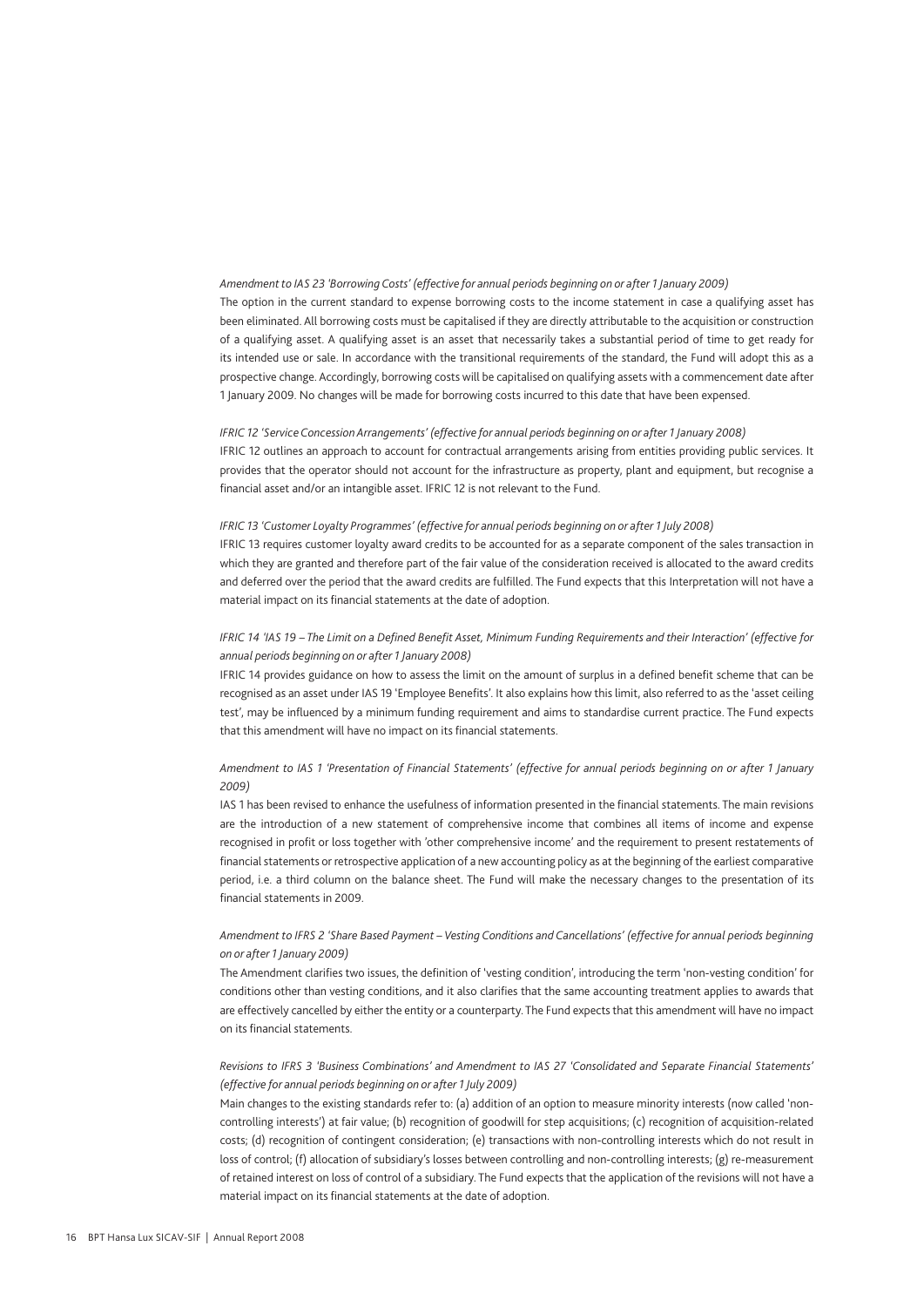The significant accounting policies applied by the Fund are as follows:

#### 2a. Presentation currency

The consolidated financial statements have been prepared in Euro (EUR), which is BPT Hansa Lux SICAV-SIF's functional and presentation currency.

Unless stated otherwise, all values are rounded to the nearest thousand of Euro. The consolidated financial statements are presented in thousand of Euro.

#### 2b. Consolidated financial statements

The consolidated financial statements of the Fund include BPT Hansa Lux SICAV-SIF and subsidiaries (Note 25) of which BPT Hansa Lux SICAV-SIF directly or indirectly holds more than 50 percent of the voting rights or otherwise has controlling influence. The equity and net income attributable to minority shareholders' interests, if any, are shown separately in the consolidated balance sheet and consolidated income statement.

The consolidated financial statements are prepared on the basis of financial statements of BPT Hansa Lux SICAV-SIF and its subsidiaries by consolidation of financial statements' items of a uniform nature. The financial statements used for consolidation have been prepared applying Fund's accounting policy.

Inter-company balances and transactions, including unrealised profits and losses, are eliminated in consolidation.

Companies acquired or sold during a year are included into the financial statements from the date BPT Hansa Lux SICAV-SIF obtains control to the date control ceases, respectively.

The purchase method is applied in the acquisition of new subsidiaries which qualify as business combination, under which the identifiable assets and liabilities and contingent liabilities of these companies are measured at fair value at the acquisition date. Cost of the acquired company consists of fair value of the paid consideration (cash or own shares) added the costs directly attributable to the acquisition of the subsidiary. If the final determination of the consideration is conditioned by one or several future events, these are only recognised in cost if the relevant event is likely and the effect in cost can be calculated reliably.

When the transaction has not been identified as being a business combination, the transaction has been accounted for an acquisition of individual assets and liabilities where the initial purchase consideration is allocated to the separate assets and liabilities acquired, based on their relative fair values.

Assets are recognised in the balance sheet when it is probable that future economic benefits will flow to the Fund and the value of the assets can be measured reliably.

Liabilities are recognised in the balance sheet when they are probable and can be measured reliably. On initial recognition, assets and liabilities are measured at cost. Subsequently, assets and liabilities are measured as described for each financial statement item below.

#### 2c. Goodwill

Difference between the acquisition cost and the fair value of the identifiable net assets at acquisition date is considered to be goodwill (negative goodwill). The negative goodwill is recognised as income in the income statement immediately. In the consolidated financial statements goodwill related to consolidated subsidiaries is presented in the intangible assets caption.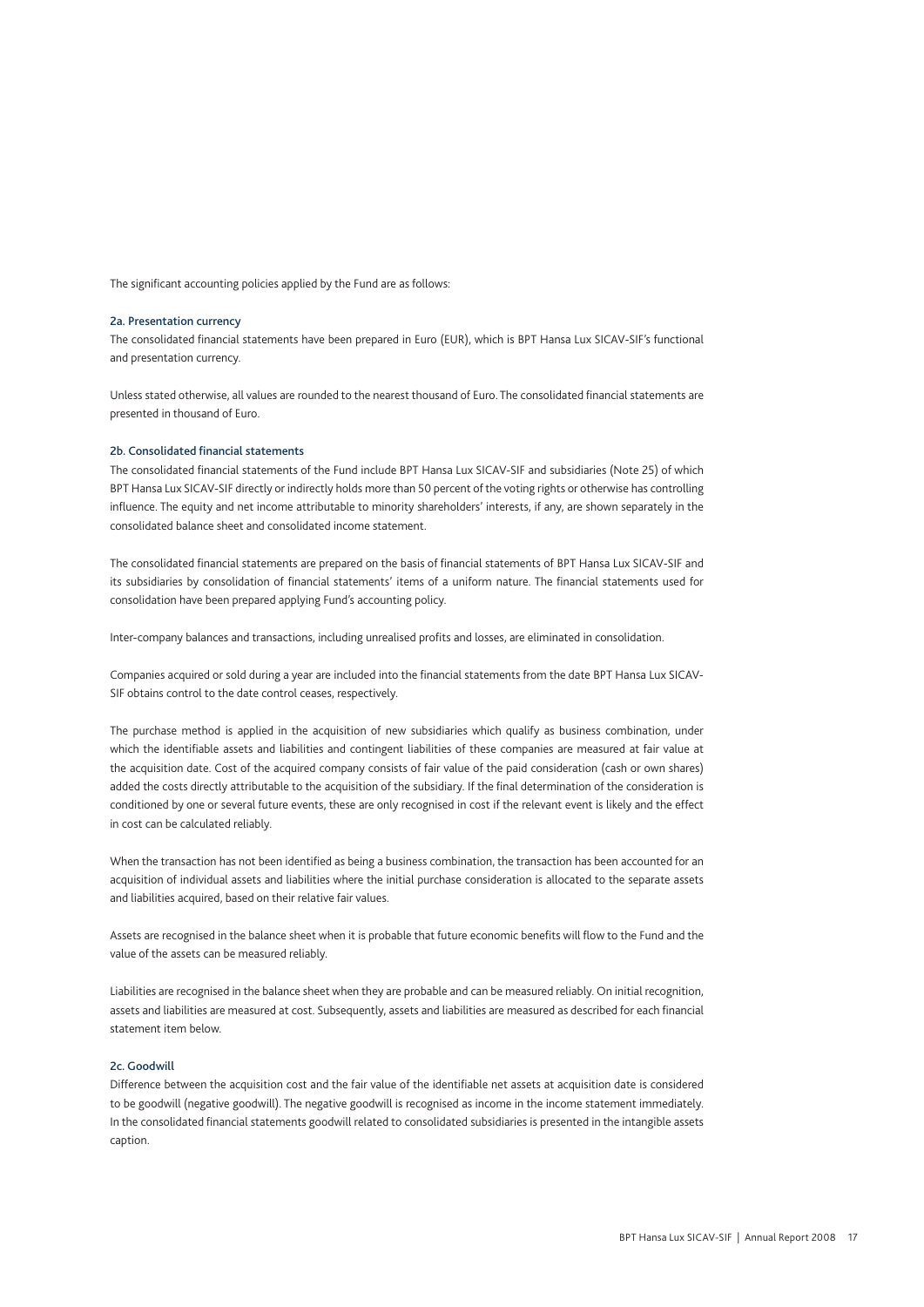Goodwill acquired in a business combination is initially measured at cost being the excess of the cost of the business combination over the Fund's interest in the net fair value of the identifiable assets, liabilities and contingent liabilities. Following initial recognition, goodwill is measured at cost less any accumulated impairment losses. Goodwill is reviewed for impairment annually or more frequently if events or changes in circumstances indicate that the carrying value may be impaired.

For the purpose of impairment testing, goodwill acquired in a business combination is, from the acquisition date, allocated to each of the Fund's cash-generating units, or groups of cash-generating units, that are expected to benefit from the synergies of the combination, irrespective of whether other assets or liabilities of the Fund are assigned to those units or groups of units.

Impairment is determined by assessing the recoverable amount of the cash-generating unit, to which the goodwill relates. Where the recoverable amount of the cash-generating unit is less than the carrying amount, an impairment loss is recognised. Where goodwill forms part of a cash-generating unit and part of the operation within that unit is disposed of, the goodwill associated with the operation disposed of is included in the carrying amount of the operation when determining the gain or loss on disposal of the operation. Goodwill disposed of in this circumstance is measured based on the relative values of the operation disposed of and the portion of the cash-generating unit retained.

#### 2d. Foreign currency translation

The functional currency of a subsidiary is determined with reference to the currency of the primary economic environment in which the entity generates and expends cash and raises finance. Transactions in other currencies than the functional currency are transactions in foreign currencies.

Foreign currency transactions are translated into the functional currency using the exchange rates prevailing at the date of the transactions. Monetary assets and liabilities denominated in such currencies are translated at the rate of exchange ruling at the balance sheet date.

The cumulative effect of exchange differences on cash transactions are classified as realised gains and losses in the consolidated income statement in the period in which they are settled.

#### 2e. Investment properties

Investment properties are real estate properties (land or a building – or part of a building- or both) held (by the owner or by the lessee under a finance lease) to earn rentals or for capital appreciation or both, rather than for the use in the production or supply of goods or services or for administrative purposes; or sale in the ordinary course of business.

Investment property is initially recorded at cost including costs directly resulting from the acquisition such as transfer taxes and legal fees. Costs, adding new or improved qualities to an investment property compared to the date of acquisition, and which thereby improve the future yield of the property, are added to cost as an improvement. Costs, which do not add new or improved qualities to an investment property, are expensed in the income statements under operating expenses.

Under IAS 40, investment properties are valued to Fair Value as determined by independent appraisers being the estimated price at which the property could be exchanged at the date of the valuation between knowledgeable, willing parties in an arm's length transaction. Valuations are also undertaken on acquisitions and contributions in kind. Two independent valuators BulwienGesa Valuation GmbH and Catella Property Valuation GmbH Chartered Surveyors has been appointed as appraisers of the Fund for the year 2008. The valuations are prepared in accordance with the methodology and guidelines as set out in IAS 40.

Valuations are prepared using the direct capitalization approach. Under the direct capitalization approach, the income and expenses of one year are stabilised and the net resulting operating income is capitalised at a capitalisation or return rate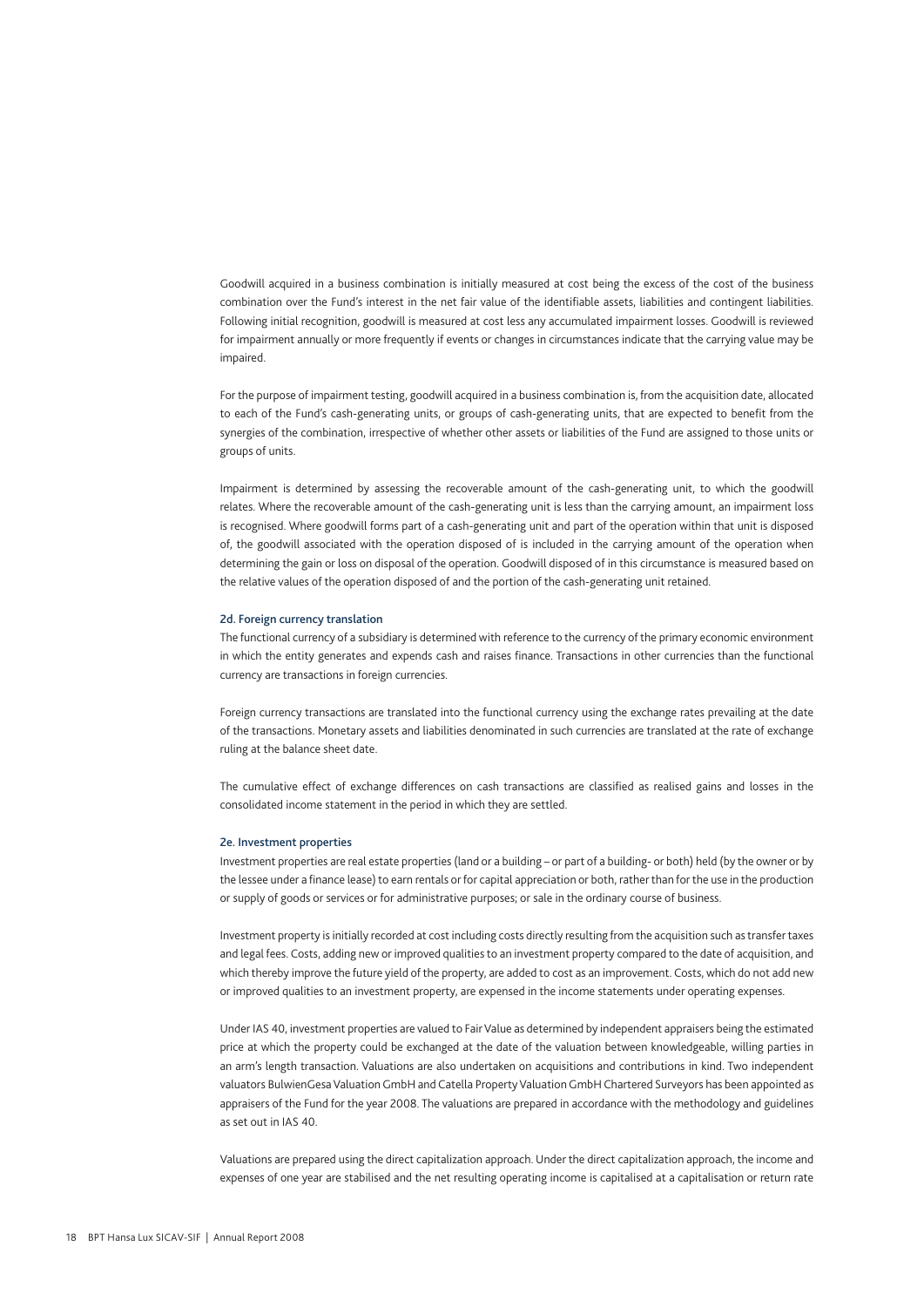in proportion to the title to the subject property. Such income capitalisation considers the competitive return resulting from alternative instruments of investment into real estate or other property. This calculation excludes the effects of taxes and disposal costs borne by the seller, and is net of transaction costs normally borne by the purchaser. Depreciation is not provided on investment properties.

The fair value does not necessarily represent the liquidation value of the properties which would be dependent upon the price negotiated at the time net of selling costs. The fair value is largely based on estimates as described above which are inherently subjective.

The yield requirement (discount factor) is determined for each property.

Value adjustments are recognised in the consolidated income statement under the items "Gross valuation gains on investment properties" and "Gross valuation (losses) on investment properties".

#### 2f. Investment properties under construction

Investment properties under construction are initially measured at cost. Cost comprises all costs directly allocable to the construction process and an appropriate share of overheads.

Investment properties under construction are measured at the lower of cost or net realizable value as of the balance sheet date. Net realizable value is the estimated selling price less all estimated costs of completion and marketing and selling expenses.

If investment properties under construction are sold, their carrying value is recognised as an expense in the year in which the related revenue is recognised.

#### 2g. Accounts receivable

Receivables are measured at nominal value less allowances for doubtful debts, if any. The management assesses specific provisions on a customer by customer basis throughout the year.

#### 2h. Cash and cash equivalents

Cash includes cash on hand and cash with banks. Cash equivalents are short-term, highly liquid investments that are readily convertible to known amounts of cash with original maturities of three months or less and that are subject to an insignificant risk of change in value.

#### 2i. Derivative financial instruments

The Fund engages in interest rate swaps mainly for interest rate risk management purposes. Outstanding interest rate swaps are carried in the balance sheet at the fair value. Fair value is derived from quoted market prices, or using the discounted cash flow method applying effective interest rate. The estimated fair values of these contracts are reported on a gross basis as financial assets for contracts having a positive fair value; and financial liabilities for contracts with a negative fair value. Contracts executed with the same counterparty under legally enforceable master netting agreements are presented on a net basis.

Gains or losses from changes in the fair value of outstanding interest rate swaps, which are not classified as hedging instruments, are recognised in the income statement as they arise.

#### 2j. Hedge accounting

The effectiveness of the hedge is assessed by comparing the value of the hedge item with the notional value implicit in the contractual terms of the financial instruments being used in the hedge.

For the purposes of hedge accounting, hedges are classified into two categories: (a) fair value hedges which hedge the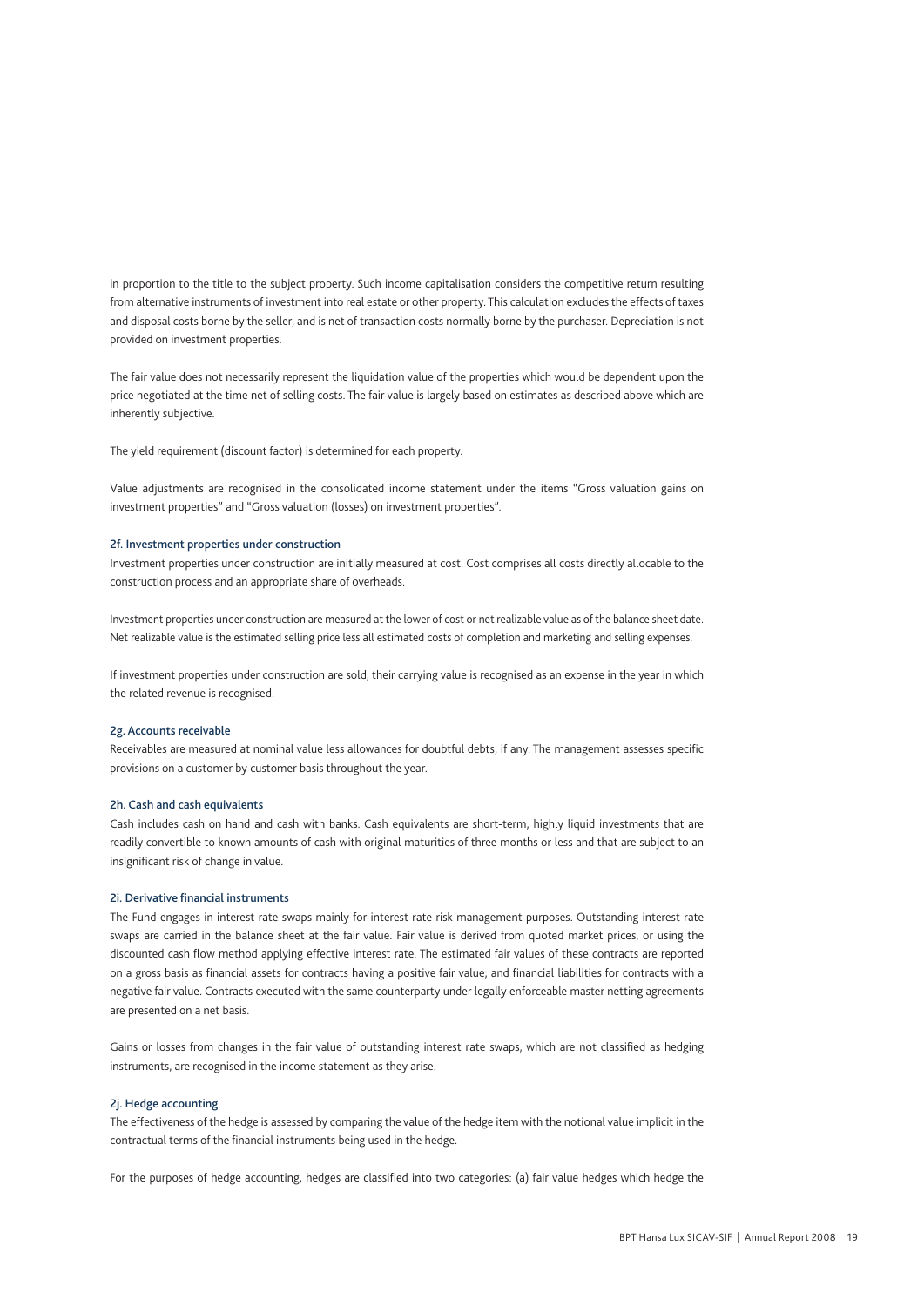exposure to changes in the fair value of a recognised asset or liability; and (b) cash flow hedges which hedge exposure to variability in cash flows that is either attributable to a particular risk associated with a recognised asset or liability or a forecasted transaction.

In relation to fair value hedges, which meet the conditions for hedge accounting, any gain or loss from re-measuring the hedging instrument to fair value is recognised immediately in the statement of income.

In relation to cash flow hedges, which meet the conditions for hedge accounting, the portion of the gain or loss on the hedging instrument that is determined to be an effective hedge is recognised initially in equity and the ineffective portion is recognised in the income statement. The gains or losses on effective cash flow hedges recognised initially in equity are either transferred to the income statement in the period in which the hedged transaction impacts the income statement or included in the initial measurement of the cost of the related asset or liability.

For hedges, which do not qualify for hedge accounting, any gains or losses arising from changes in the fair value of the hedging instrument are taken directly to the consolidated income statement for the period.

#### 2k. Financial liabilities

Debts to banks and financial institutions are recognised on taking out the loan at the proceeds received less transaction costs incurred. Subsequently, these debts items are measured at amortised cost using the effective interest rate method.

The Fund classifies its financial liabilities as current when they are due to be settled within twelve months after balance sheet date, even if:

- (I) the original term was for a period longer than twelve months; and
- (II) an agreement to refinance, or to reschedule payments, on a long-term basis is completed after the balance sheet date and before the financial statements are authorised for issue.

A financial liability is derecognised when the obligation under the liability is discharged or cancelled or expires.

Where an existing financial liability is replaced by another from the same lender on substantially different terms, or the terms of an existing liability are substantially modified, such an exchange or modification is treated as a derecognising of the original liability and the recognition of a new liability, and the difference in the respective carrying amounts is recognised in profit or loss.

Borrowing costs are expensed as incurred.

#### 2l. Other liabilities

Other liabilities, comprising payables to suppliers, guarantee deposits received from tenants and other payables, are measured at amortised cost using the effective interest rate method.

Deferred income is recognised under liabilities and includes received payments for future income.

#### 2m. Financial assets

The Fund recognises financial assets on its balance sheet when, and only when, the Fund becomes a party to the contractual provisions of the instrument.

Financial assets in the scope of IAS 39 are classified as either financial assets at fair value through profit or loss, loans and receivables, held-to-maturity investments, or available-for-sale financial assets, as appropriate. When financial assets are recognised initially, they are measured at fair value, plus, in case of investments not at fair value through profit or loss, directly attributable transaction costs.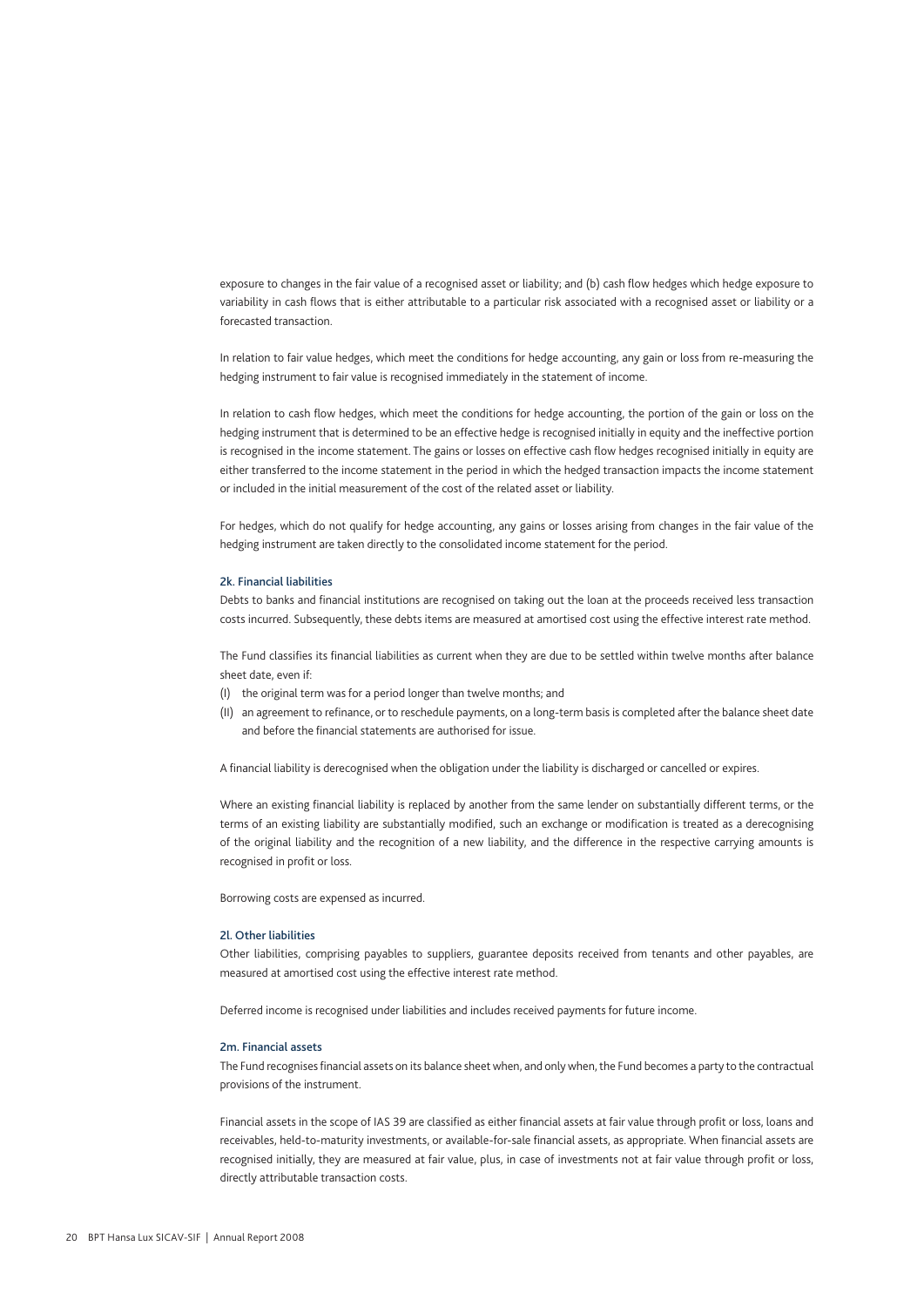The Fund determines the classification of its financial assets after initial recognition and, where allowed and appropriate, re-evaluates this designation at each financial year-end.

All "regular way" purchases and sales of financial assets that require delivery within the time frame established by regulation or market convention are recognised at trade date (the date that the Fund commits to purchase or sell the asset), otherwise such transactions are treated as derivatives until the settlement day.

A financial asset (or, where applicable, a part of a financial asset or part of a group of similar financial assets) is derecognised where:

- (I) the rights to receive cash flows from the asset have expired;
- (II) the Fund has transferred its rights to receive cash flows from the asset, or retained the right to receive cash flows from the asset, but has assumed an obligation to pay them in full without material delay to a third party under a "passthrough" arrangement; and
- (III) the Fund either (a) has transferred substantially all the risks and rewards of the asset, or (b) has neither transferred nor retained substantially all the risks and rewards of the asset, but has transferred control of the asset.

#### 2n. Contingent liabilities

Contingent liabilities are not recognised in the financial statements. They are disclosed unless the possibility of an outflow of resources embodying economic benefits is remote.

A contingent asset is not recognised in the financial statements but disclosed when an inflow or economic benefits is possible.

#### 2o. Subsequent events

Post-balance sheet events that provide additional information about the Fund's position at the balance sheet date (adjusting events) are reflected in the financial statements. Post-balance sheet events that are not adjusting events are disclosed in the notes when material.

#### 2p. Rental income

The Fund leases its buildings to customers under agreements that are classified as operating lease.

Rental income represents rents charged to customers and is recognised on a straight line basis, net of any sales taxes, over the lease period to the first break option.

Expense reimbursement income are recognised on gross basis and included in the income statement when the company is not acting as agent on behalf of third parties and charging the commissions for the collections. Otherwise, revenue is the commissions.

#### 2q. Expenses recognition

Expenses are accounted for an accrual basis. Expenses are charged to the consolidated income statement, except for those incurred in the acquisition of an investment property which are capitalised as part of the cost of investment and costs incurred to acquire borrowings (Note 2k). Operating expenses comprise costs incurred to earn rental revenue during the financial year to cover operations and maintenance of the own properties.

#### 2r. Administrative expenses

Administrative expenses include costs and expenses which were incurred for the management of the investment properties and the Fund during the year.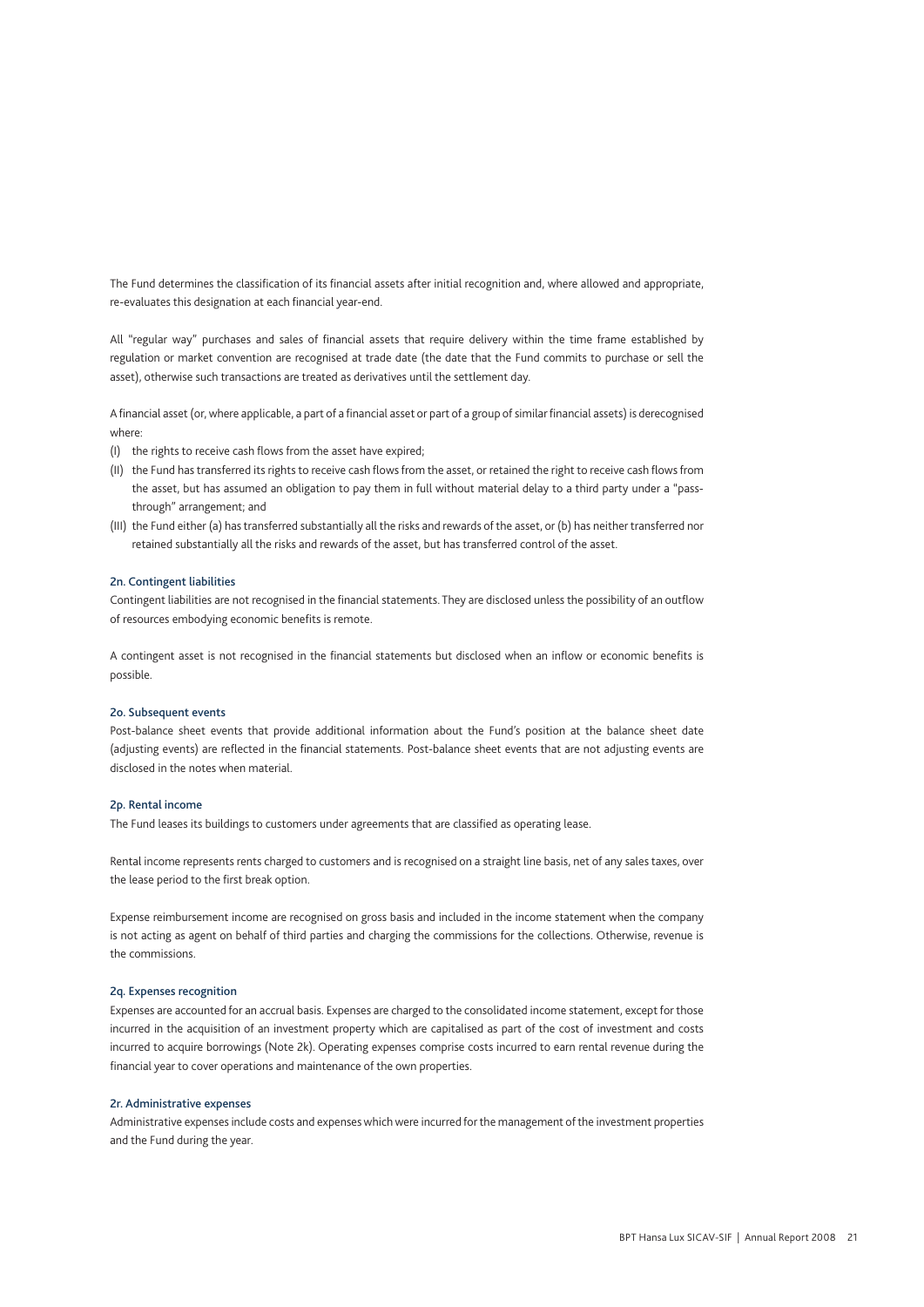#### 2s. Current taxation

The consolidated subsidiaries of the Fund are subject to taxation in the countries in which they operate. Current taxation is provided for at the applicable current rates on the respective taxable profits.

#### 2t. Deferred taxation

Deferred income tax is provided using the liability method on temporary differences at the balance sheet date between tax bases of assets and liabilities and their carrying amounts for financial reporting purposes.

Deferred tax liabilities are recognised for all taxable temporary differences, except:

- where the deferred tax liability arises from the initial recognition of an asset or liability in a transaction that is not a business combination and, at the time of the transaction, affects neither the accounting profit nor taxable profit or loss; and
- (II) in respect of taxable temporary differences associated with investments in subsidiaries, associates and interests in joint ventures, where the timing of the reversal of the temporary differences can be controlled and it is probable that the temporary differences will not reverse in the foreseeable future.

Deferred income tax assets are recognised for all deductible temporary differences, carry forward of unused tax credits and unused tax losses, to the extent that it is probable that taxable profit will be available against which the deductible temporary differences, carry forward of unused tax credits and unused tax losses can be utilised except:

- (I) where the deferred income tax asset relating to the deductible temporary difference arises from the initial recognition of an asset or liability in a transaction that is not a business combination and, at the time of the transaction, affects neither the accounting profit nor the taxable profit or loss; and
- (II) in respect of deductible temporary differences associated with investments in subsidiaries, associates and interest in joint ventures, deferred tax assets are recognised only to the extent that it is probable that the temporary differences will reverse in the foreseeable future and taxable profit will be available against which the temporary differences can be utilised.

The carrying amount of deferred income tax assets is reviewed at each balance sheet date and reduced to the extent that it is no longer probable that sufficient taxable profit will be available to allow all or part of the deferred income tax assets to be utilised. Unrecognised deferred income tax assets are re-assessed at each balance sheet date and are recognised to the extent that it has become probable that future taxable profit will allow the deferred tax assets to be recovered.

Deferred income tax assets and liabilities are measured at the tax rates that are expected to apply to the year when an asset is realised or the liability settled, based on tax rates (and tax laws) that have been enacted or substantively enacted at the balance sheet date.

Deferred tax assets and deferred tax liabilities are offset, if a legally enforceable right exists to set off current tax assets against current tax liabilities and the deferred taxes relate to the same taxable entity and the same taxation authority.

#### 2u. Significant accounting judgments, estimates and assumptions

The preparation of the Fund's financial statements requires management to make judgments, estimates and assumptions that affect the reported amounts of revenues, expenses, assets and liabilities, and the disclosure of contingent liabilities, at the reporting date. However, uncertainty about these assumptions and estimates could result in outcomes that could require a material adjustment to the carrying amount of the asset or liability affected in the future.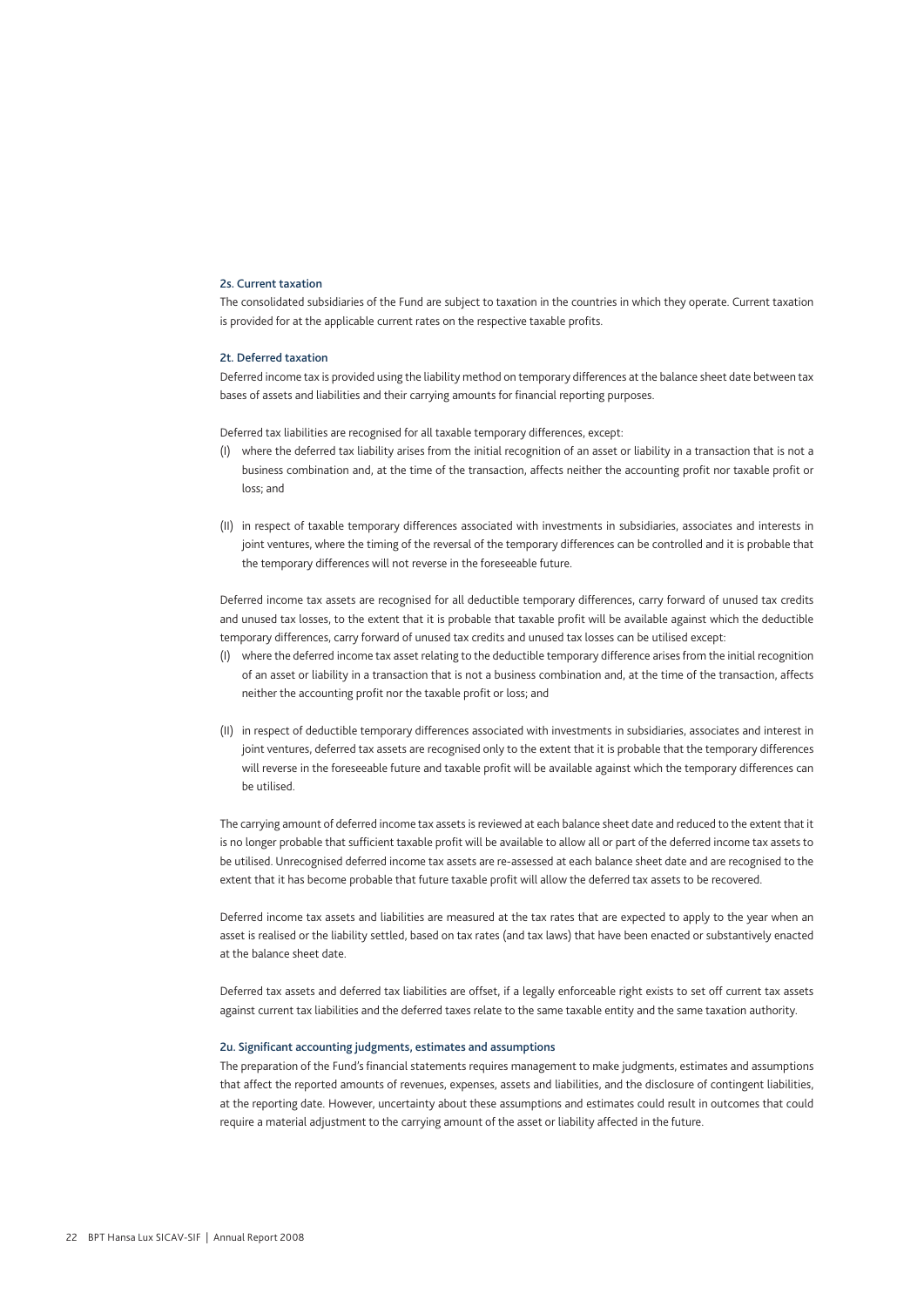#### Judgments

The preparation of the Fund's financial statements requires management to make judgments, estimates and assumptions that affect the reported amounts of revenues, expenses, assets and liabilities, and the disclosure of contingent liabilities, at the reporting date. However, uncertainty about these assumptions and estimates could result in outcomes that could require a material adjustment to the carrying amount of the asset or liability affected in the future.

#### *Business combinations*

The Fund has acquired subsidiaries that own properties. When the acquisition of a subsidiary does not represent "an integrated set of activities and assets" in accordance with IFRS 3, the acquisition of the subsidiary is accounted for as an asset acquisition. The cost of the acquisition is allocated to the assets and liabilities acquired based upon their relative fair values, and no goodwill and deferred tax resulting from the allocation of the cost of acquisition is recognised. The Fund will account for the acquisition as a business combination where an integrated set of activities is acquired in addition to the properties. The following items are considered as minimum indicators of business combination:

- Several items of land and buildings.
- Existence of ancillary services to tenants (e.g. maintenance, cleaning, security, bookkeeping etc).
- Existence of employees to have processes in operation (including all relevant administration such as invoicing, cash collection, provision of management information to the entity's owners and tenant information).
- Management of the investment properties is complex process.

#### *Classification of investment property*

The Fund determines whether a property qualifies as investment property. Investment in property mainly comprises the investment in land and buildings in the form of offices, commercial warehouse, retail for residential properties which are not occupied substantially for use by, or in the operations of, the Fund, nor for sale in the ordinary course of business, but are held primarily to earn rental income and capital appreciation by leasing to third parties under long term operating leases.

#### *Operating lease contracts – Fund as lessor*

Leases in which substantially all risks and rewards of ownership are retained by another party, the lessor, are classified as operating leases. Payments, including prepayments, made under operating leases (net of any incentives received from the lessor) are charged to the income statement on a straight line basis over the period of the lease.

#### *Deferred tax*

The Fund is subject to income and capital gains taxes in numerous jurisdictions. Significant judgment is required in determining the total provision for income and deferred taxes. There are many transactions and calculations for which the ultimate tax determination and timing of payment is uncertain during the ordinary course of business. In particular, the effective tax rate applicable on the temporary differences on investment properties depends on the way and timing the investment property will be disposed of. The Fund recognises liabilities for anticipated tax issues based on estimates of whether additional taxes will be due. Where the final tax outcome of these matters is different from the amounts that were initially recorded, such differences will impact the income and deferred tax provisions in the period in which the determination is made.

#### Estimates and assumptions

#### *Deferred tax assets*

Deferred tax assets are recognised for all unused tax losses to the extent that it is probable that taxable profit will be available against which the losses can be utilised. Significant management judgment is required to determine the amount of deferred tax assets that can be recognised, based upon the likely timing and level of future taxable profits together with future tax planning strategies.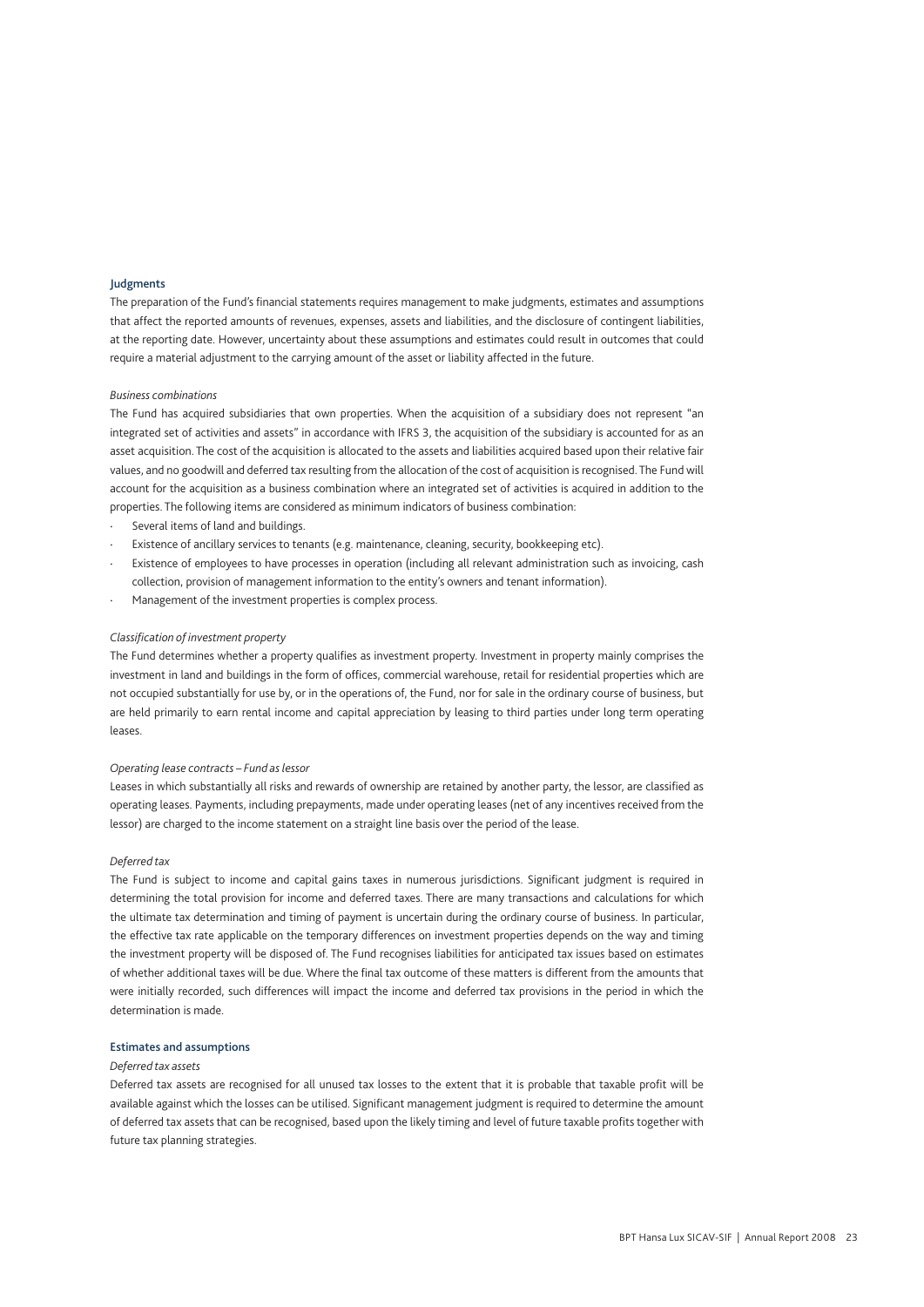#### *Impairment of goodwill*

The Fund determines whether goodwill is impaired at least on an annual basis. This requires an estimation of the 'value in use' of the cash-generating units to which the goodwill is allocated. Estimating a value in use amount requires management to make an estimate of the expected future cash flows from the cash-generating unit and also to choose a suitable discount rate in order to calculate the present value of those cash flows.

#### *Revaluation of investment properties*

The Fund carries its investment properties at fair value, with changes in fair value being recognised in the income statement. The Fund engaged independent valuation specialist to determine fair value as at 31 December 2008. The valuator used a valuation technique based on a the direct capitalization approach as there is a lack of comparable market data because of the nature of the property. The determined fair value of the investment properties is the most sensitive to the estimated yield. The key assumptions used to determine the fair value of the investment property, are further explained in Note 9.

The current crisis in the global financial system and, in particular the failure of major investment banks and the nationalization of a number of US financial institutions that occurred in the week beginning September 15, 2008, combined with subsequent events has created a significant degree of uncertainty in the European commercial real estate market. In the immediate aftermath of these events whilst the financial crisis continues there is a lack of clarity as to the market drivers

In this environment, it is possible that prices and values could go through a period of heightened volatility whilst the market absorbs the various issues and reaches its conclusions. As a consequence, there has been a significant reduction in market evidence upon which the valuers have based the appraisal of the Fund's portfolio as at December 31, 2008 and so they have had to exercise a greater degree of judgment that usual. They have considered both current and historic market evidence available in order to reflect current market sentiment.

#### 3. The Fund risk management policy

#### 3a. Risk relating to investment in real estate

Investment in real estate is subject to varying degrees of risk. The main factors which affect value of investment include: (I) changes in the general economic climate;

- (II) conditions in the market in which invested real estate operate;
- (III) government regulations and taxation;
- 
- (IV) availability of investment opportunities in real estate.

To address these risks the Fund is subject to the following investment restrictions that is described in more detail in the Fund's PPM:

- (I) None of the shareholders is allowed to hold directly or indirectly more than 25% of the shares of the Fund;
- (I) In any case, no investor may hold less than EUR 125.000 of subscribed capital in the Fund;
- (I) Following the investment period no more than 15% of the final Fund's GAV will be invested in any single real estate property. Also the ten largest investments may not be more than 50% of the final Fund's GAV. The Fund will not invest more than 30% of its NAV in a real estate company.

#### 3b. Credit risk

The Fund's procedures are in force to ensure on a permanent basis that properties are leased to customers with an appropriate credit history and do not exceed an acceptable credit exposure limit. Major acquisition and project finance credit risks are minimised by sharing these risks with banks and insurance companies. Credit risks related to the placement of liquid funds and to trading in financial instruments (counterparty credit risks) are minimised by making agreements only with the most reputable domestic and international banks and financial institutions.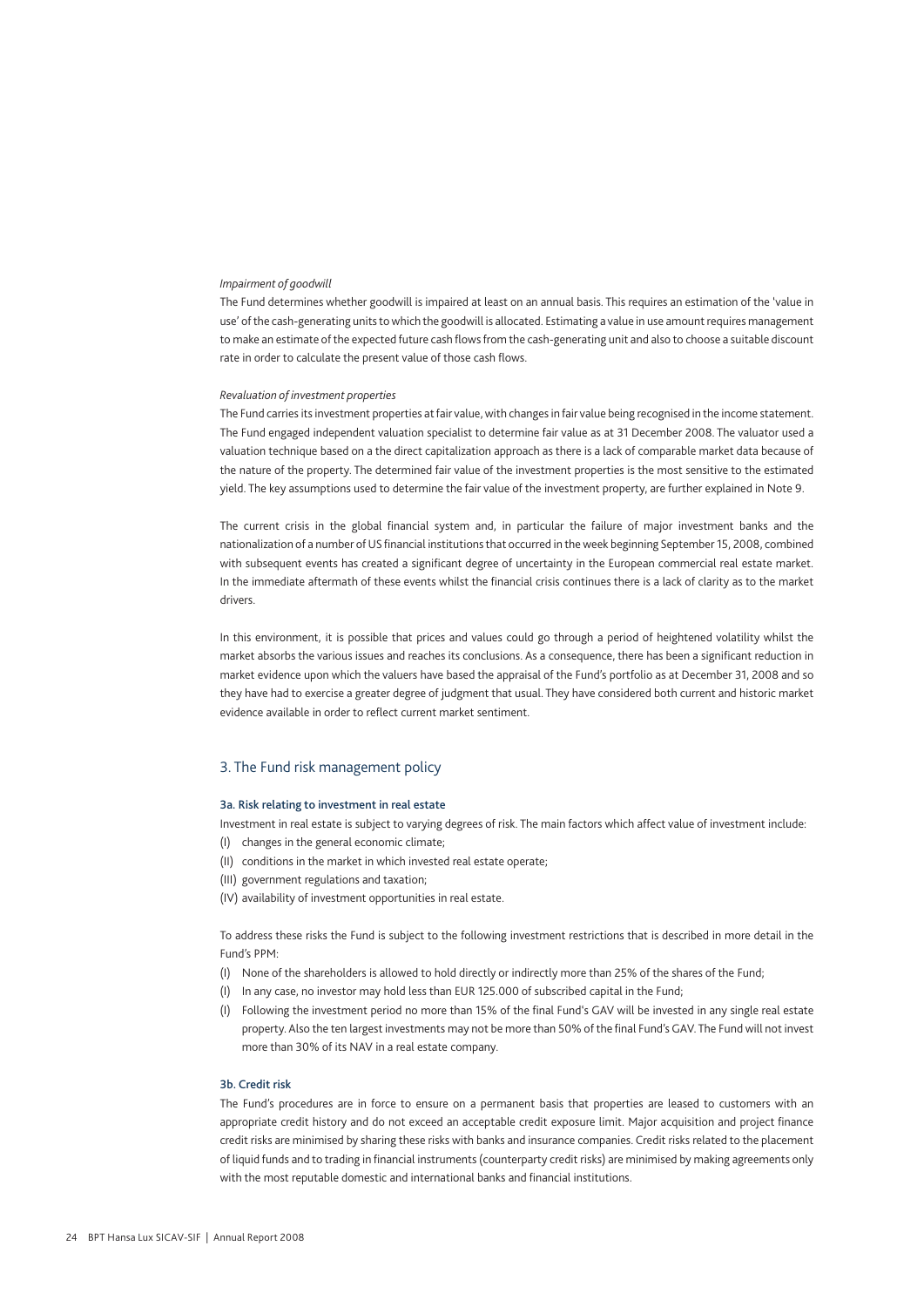The maximum exposure to credit risk is represented by the carrying amount of each financial asset, including derivative financial instruments, if any, in the balance sheet. Consequently, the Fund considers that its maximum exposure is reflected by the amount of trade receivables, net of allowance for doubtful accounts recognised at the balance sheet date.

There are no significant concentrations of credit risk within the Fund.

#### 3c. Interest rate risk

The Fund is exposed to interest rate risk primarily through market value changes to the net debt portfolio (price risk) and also through changes in interest rates. Fluctuations in interest rates affect the interest expense. As the Fund's income is not directly correlated with the level of interest rates, there is the risk management policy to synchronize the interest cost with the earnings and to hedge the long-term loans to a fixed rate for their whole life. This converts floating rate liabilities to fixed rate liabilities. In order to achieve this, the Fund either takes fixed rate loans or swaps floating for fixed interest payments (Note 22b).

At 31 December 2008, after taking into account the effect of interest rate swaps, 100% of the Fund's borrowings are at fixed interest rate.

The following table demonstrates the interest rate swap sensitivity to a reasonably possible change in interest rates, with all other variables held constant, of the Fund's equity. There is no impact on the Fund's profit before tax.

| '000 Euro | Increase/ decrease in basis points | <b>Effect on Equity</b> |
|-----------|------------------------------------|-------------------------|
| 2008      | $+100$                             | 199                     |
|           | $-100$                             | (199)                   |

#### 3d. Liquidity risk

The investments made by the Fund will be illiquid in nature. The ability of the Fund to liquidate its investments at attractive prices at appropriate times will depend on a number of factors that may be outside of the control of the management. The Fund's management reviews the liquidity of the assets held within the Fund based on current market conditions on a regular basis.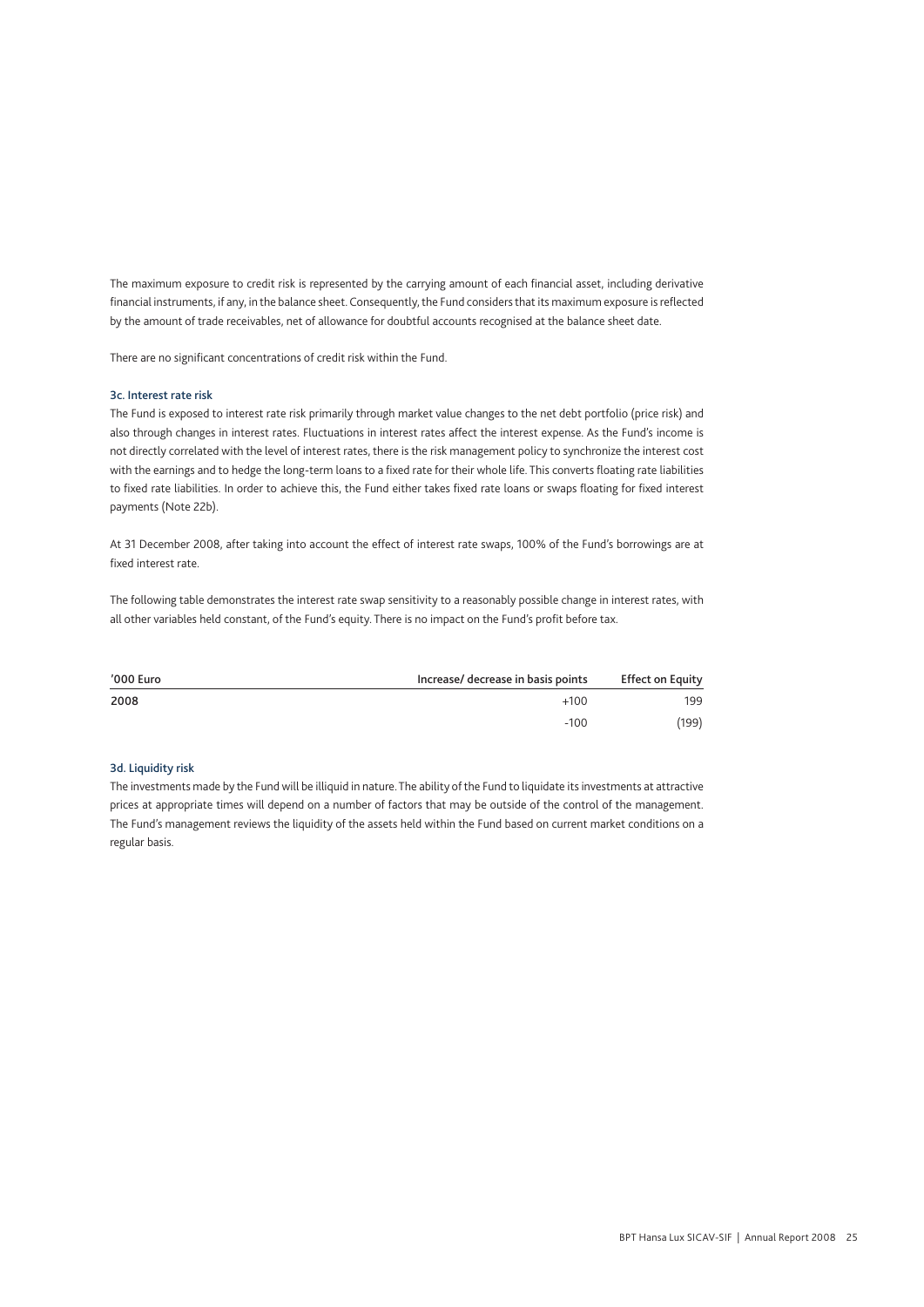The Fund's objectives are to maintain a balance between continuity of funding and flexibility through the use of bank loans. 4,7% of Fund's borrowings will mature in less than one year at 31 December 2008 (2007: 6,9%) based on the carrying value of borrowings reflected in the financial statements. The table below summarises the maturity profile of Fund's financial liabilities at 31 December 2008 and 2007.

| '000 Euro                                        | On demand                | 1 year | 1-5 years | >5 years | Total  |
|--------------------------------------------------|--------------------------|--------|-----------|----------|--------|
| Year ended 31 December 2008                      |                          |        |           |          |        |
| Interest bearing loans and borrowings**          | 270                      | 2.036  | 10.741    | 36.241   | 49.288 |
| Trade and other payables                         | $\overline{\phantom{a}}$ | 1.391  |           | ٠        | 1.391  |
| Other liabilities                                | -                        | 92     |           |          | 92     |
| Total current and non-current                    | 270                      | 3.519  | 10.741    | 36.241   | 50.771 |
| Year ended 31 December 2007                      |                          |        |           |          |        |
| Interest bearing loans and borrowings**          | ٠                        | 1.228  | 2.978     | 13.659   | 17.865 |
| Trade and other payables                         | -                        | 247    | ٠         |          | 247    |
| Other liabilities                                | -                        | 51     |           | 43       | 94     |
| Total current and non-current                    | -                        | 1.526  | 2.978     | 13.702   | 18.206 |
| **Includes interest expense for the same period. |                          |        |           |          |        |

3e. Foreign exchange risk

The Fund holds assets denominated in the Euro, its functional currency. The Fund is therefore has no risk from movements in exchange rates of other currencies against Euro.

#### 3f. Capital management

The Fund monitors capital using gearing ratio, which is borrowing divided by total paid in capital plus borrowings. The Fund's target gearing ratio is maximum 70% that should be reached when the Fund is fully invested.

| '000 Euro                            | 2008   | 2007   |
|--------------------------------------|--------|--------|
| Debts to bank                        | 30.172 | 11.695 |
| <b>Total borrowings</b>              | 30.172 | 11.695 |
| Total paid in capital                | 24.348 | 17.848 |
| Total borrowings and paid in capital | 54.520 | 29.543 |
| Gearing ratio                        | 55,3%  | 39,6%  |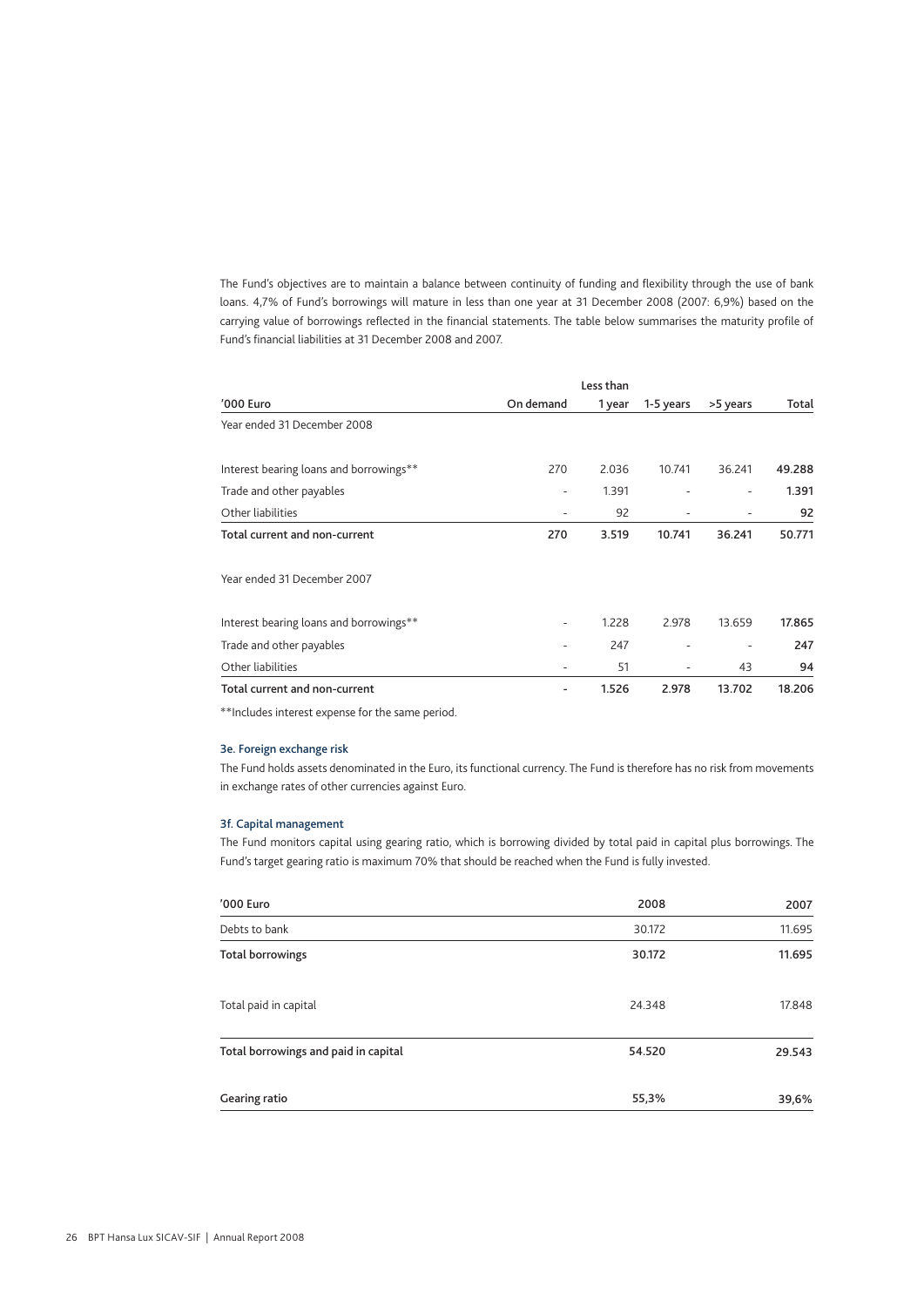## 4. Cost of rental activities

| '000 Euro                       | 2008 | 2007 |
|---------------------------------|------|------|
| Utilities                       | 84   | 37   |
| Property management expenses    | 43   | 21   |
| Repair and maintenance          | 53   | 46   |
| Real estate taxes               | 35   | 24   |
| Property insurance              | 10   | 6    |
| Total cost of rental activities | 225  | 134  |

## 5. Administrative expenses

| '000 Euro                                   | 2008 | 2007 |
|---------------------------------------------|------|------|
| Management fee                              | 132  | 94   |
| Board fees and other Board related expenses | 162  |      |
| External consultant expenses                | 424  | 279  |
| Goodwill written off                        | ۰    | 22   |
| Other                                       | 27   | 33   |
| Total                                       | 745  | 428  |

BPT Asset Management GmbH is entitled to a base management fee equivalent to a percentage of the value of the Fund's investment in real estate. A quarterly management fee is based on the investment properties GAV at the end of each calendar quarter and charged 0,75% of the GAV per annum of the real estate portfolio.

## 6. Financial income

Financial income in 2008 amount to EUR 146 thousand (2007: EUR 263 thousand) represents interest income that was earned mainly on loan notes and cash balances on current bank accounts.

### 7. Financial expenses

Financial expenses in 2008 amount to EUR 641 thousand (2007: EUR 1.071 thousand) represent interest expenses mainly relate on liabilities to banks (Note 16).

## 8. Income tax

BPT Hansa Lux SICAV-SIF is subject to an income tax (corporate income tax and municipal business tax) at the global rate of 29,63% (2007: 29,63%). However, BPT Hansa Lux SICAV-SIF can exempt from its tax base all investment income or capital gains attributable to securities.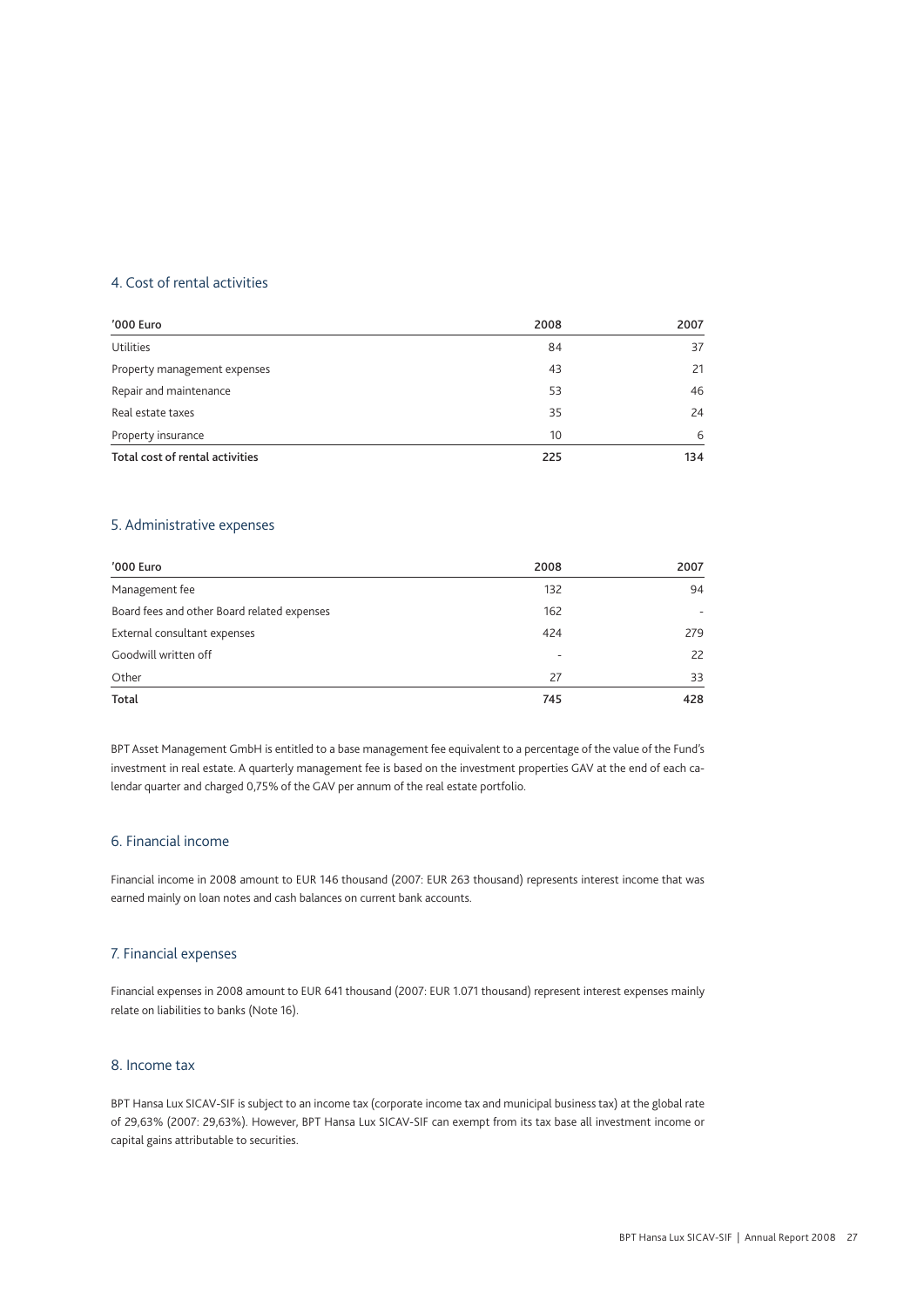Real estate revenues, or capital gains derived from real estate are subject to taxes by assessment in the countries where real estate is situated. The Fund's subsidiaries depreciate their historical property cost in accordance with applicable tax regulations. Depreciation is deducted from taxable profits in determining current taxable income.

The major components of income tax for the years ended 31 December 2008 and 2007 are:

| '000 Euro                                           | 2008 | 2007 |
|-----------------------------------------------------|------|------|
| Consolidated income statement                       |      |      |
| Current income tax:                                 |      |      |
| Tax on taxable income for the year                  | 38   |      |
| Adjustment of deferred tax for the year             | (24) | 63   |
| Income tax expense reported in the income statement | 14   | 63   |

Deferred income tax as at 31 December 2008 and 2007 relates to following:

|                                                    | Consolidated balance sheet Consolidated income statement |      |      |      |
|----------------------------------------------------|----------------------------------------------------------|------|------|------|
| '000 Euro                                          | 2008                                                     | 2007 | 2008 | 2007 |
| Deferred tax liability                             |                                                          |      |      |      |
| Depreciation for tax purposes                      | (75)                                                     | (30) | (45) | (30) |
| Revaluation of investment properties to fair value | (37)                                                     | (33) | (4)  | (33) |
|                                                    | (112)                                                    | (63) | (49) | (63) |
| Deferred tax assets                                |                                                          |      |      |      |
| Tax losses brought forward                         | 7                                                        |      | 7    |      |
| Revaluation of investment properties to fair value | 66                                                       |      | 66   |      |
|                                                    | 73                                                       |      | 73   |      |
| Deferred income tax expenses/(income)              |                                                          |      |      |      |
| Deferred income tax liability, net                 | (39)                                                     | (63) | 24   | (63) |
| Reflected in the balance sheet as follows          |                                                          |      |      |      |
| Deferred tax assets                                | 73                                                       |      |      |      |
| Deferred tax liability                             | (112)                                                    | (63) |      |      |
| Deferred income tax liability, net                 | (39)                                                     | (63) |      |      |

The tax losses incurred by Luxembourg entities were not recognised at 31 December 2008 as the Fund does not expect to have taxable profit in Luxembourg and to utilise losses. The unrecognised tax losses at 31 December 2008 amounted to EUR 932 thousand (2007: EUR 26 thousand).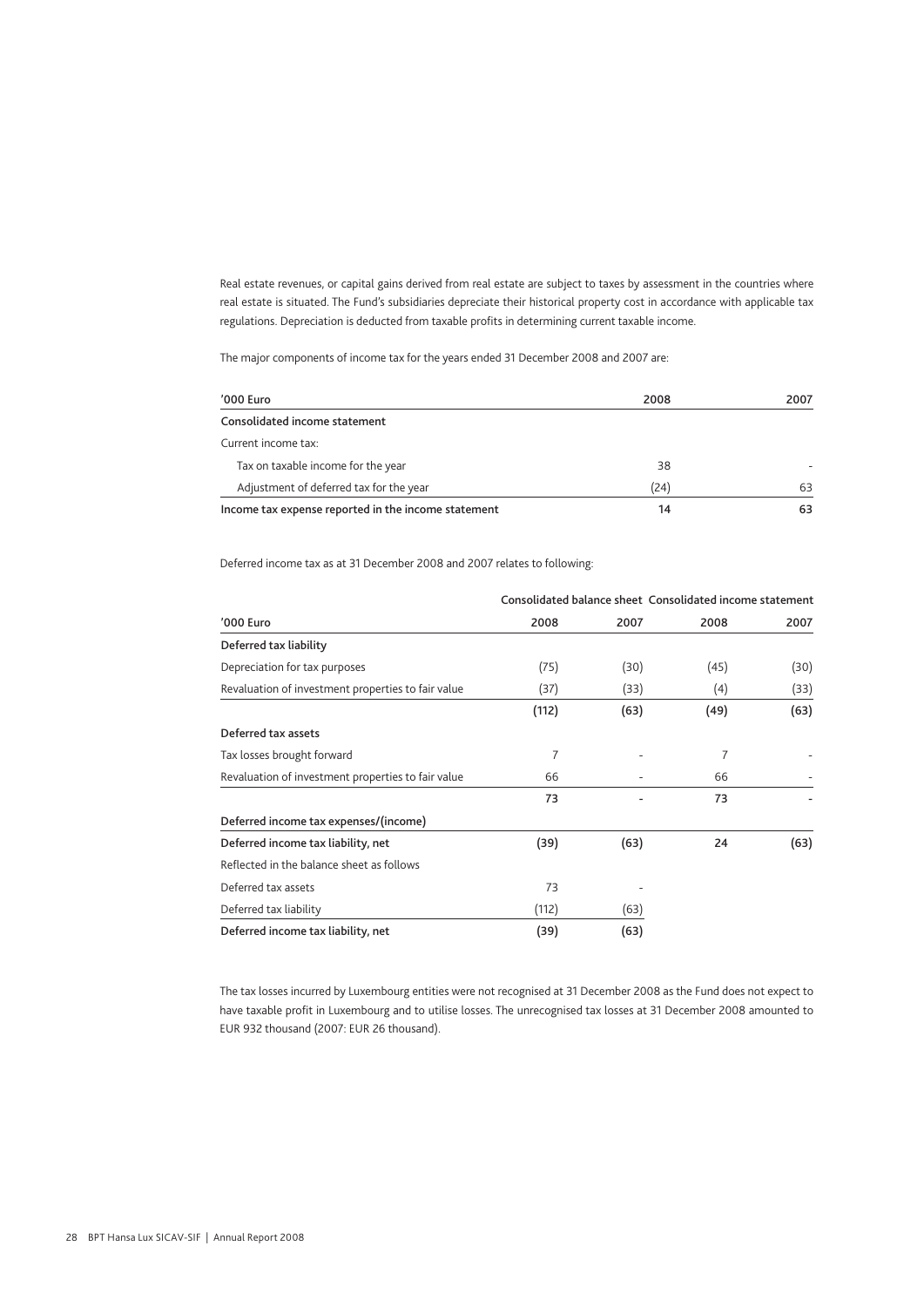The reconciliation between tax expense and accounting profit for the years ended 31 December 2008 and 2007 is as follows:

| '000 Euro                              | 2008  | 2007  |
|----------------------------------------|-------|-------|
| Profit before income tax               | (531) | 94    |
| At weighted average statutory tax rate | (49)  | (159) |
| Non deductible expenses                | (64)  | (4)   |
| Non-taxable income                     | 99    | 100   |
| Total income tax expenses              | (14)  | (63)  |

Summary of taxation rates by country is presented below:

|            | 2008    | 2007    |
|------------|---------|---------|
| Germany    | 15,825% | 15,825% |
| Luxembourg | 29,63%  | 29,63%  |

The subsidiaries in Germany are not subject to the German income tax. BPT Hansa Lux SICAV-SIF is the limited tax payer in Germany on the income received from its partnership interest held in the subsidiaries at a tax rate of 15,825%.

#### 9. Investment Property

Investment property represents buildings, which are rented out under lease contracts.

The fair value of the investment properties is based on independent appraisals performed by two companies, BulwienGesa Valuation GmbH and Catella Property Valuation GmbH Chartered Surveyors, in accordance with the Practice Statements and Relevant Guidance Notes of the RICS Appraisal and Valuation and approved by both the International Valuation Standards Committee (IVSC) and by the European Group of Valuers' Association (TEGoVA). In accordance with that basis, the market value is an estimated amount for which a property should exchange on the date of valuation between a willing buyer and a willing seller in an arm's length transaction after proper marketing wherein the parties had each acted knowledgeably, prudently and without compulsion.

The appraisers derive the fair value by applying the methodology and valuation guidelines as set out by the Royal Institution of Chartered Surveyors in the United Kingdom in accordance with IAS 40.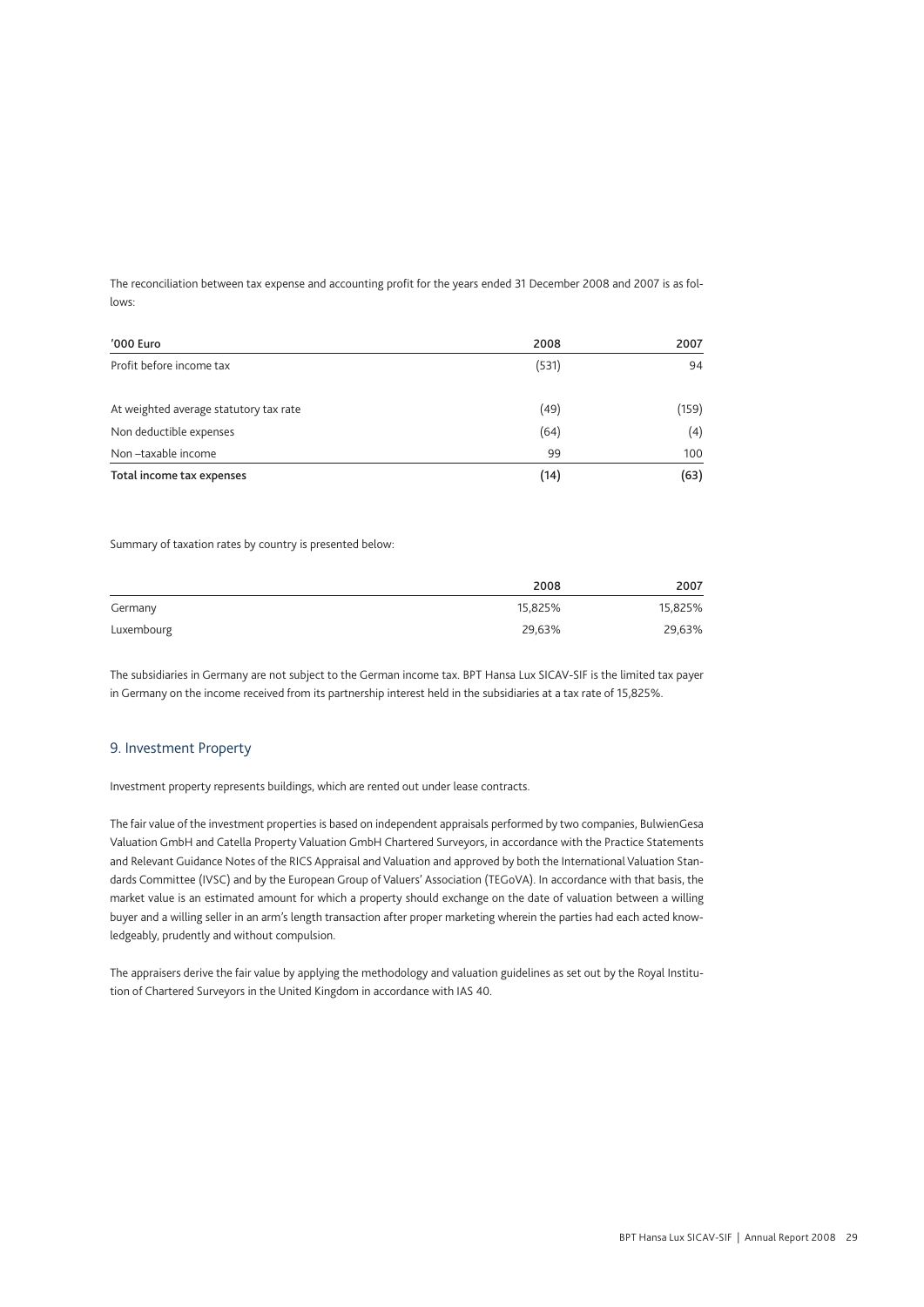According to the PPM, properties will be assessed at least annually by an independent real estate appraiser.

| '000 Euro                                                                 | 2008   | 2007   |
|---------------------------------------------------------------------------|--------|--------|
| Cost                                                                      |        |        |
| Balance at 1 January                                                      | 17.295 |        |
| Reclassification from investment property under construction              |        | 7.895  |
| Acquisitions of investment properties through acquisition of subsidiaries |        | 9.000  |
| Improvements                                                              | 4      | 400    |
| Cost at 31 December                                                       | 17.299 | 17.295 |
| <b>Fair valuations</b>                                                    |        |        |
| Balance at 1 January                                                      | 205    |        |
| Net revaluation gain/(loss)                                               | (424)  | 205    |
| Fair valuations at 31 December                                            | (219)  | 205    |
| Carrying amount at 31 December                                            | 17.080 | 17.500 |

The yields used by the appraisers to value investment properties as at 31 December 2008 were 5,58% for the residential and commercial building located in Weinmeisterstrasse 12-14, Berlin, and 6,97% for the office and commercial building located in Walsroderstrasse 93/93a, Hannover.

## 10. Acquisition of BPT3 GmbH & Co. Vermögensverwaltung KG

On 4 June 2008, the Fund acquired 100% (directly 94%, indirectly 6%) of the voting shares of BPT3 GmbH & Co. Vermögensverwaltung KG, an unlisted company based in Germany. BPT3 GmbH & Co. Vermögensverwaltung KG holds the title to the land where is planned the construction of an office and factory building in Schlenzigstrasse 8, Hamburg- Wilhelmsburg, Germany. This acquisition does not qualify as a business combination.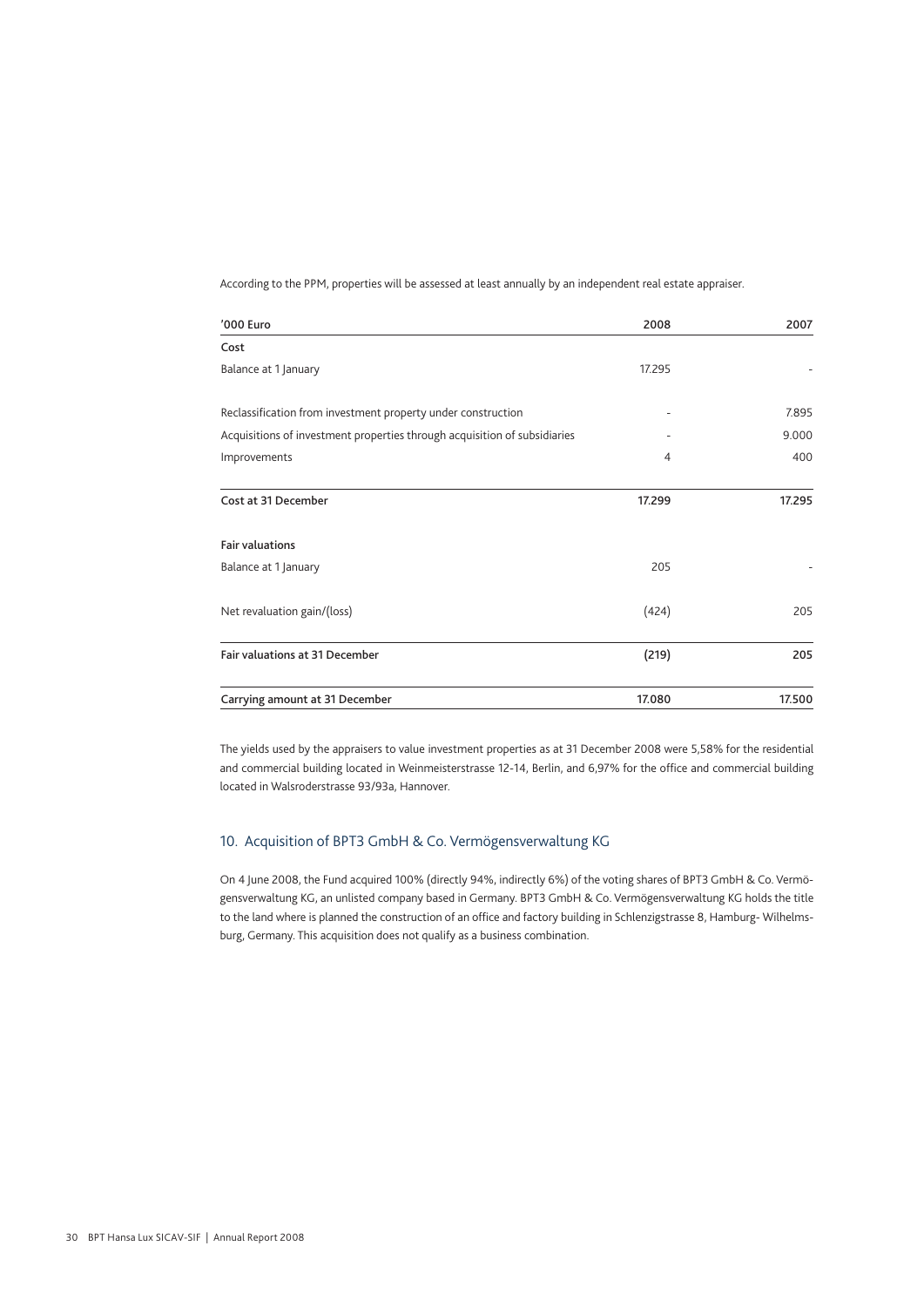The total cost of the acquisition was EUR 26 thousand and was fully paid in cash. The cost of the acquisition has been allocated as follows:

|                                        | Carrying value<br>after purchase | Carrying value prior |
|----------------------------------------|----------------------------------|----------------------|
| '000 Euro                              | price allocation                 | acquisition          |
| Investment property under construction | 321                              | 317                  |
| Trade and other receivables            | 12                               | 12                   |
| Cash and cash equivalents              | $\overline{c}$                   | $\overline{c}$       |
| <b>Total assets</b>                    | 335                              | 331                  |
| Trade and other payables               | (309)                            | (309)                |
| <b>Total liabilities</b>               | (309)                            | (309)                |
| <b>Total consideration</b>             | 26                               |                      |
| Cash outflow on acquisition:           |                                  |                      |
| Net cash acquired with the subsidiary  | $\overline{2}$                   |                      |
| Cash paid for the acquisition          | (26)                             |                      |
| Net cash outflow                       | (24)                             |                      |

## 11. Investment property under construction

| '000 Euro                                                   | 2008                     | 2007    |
|-------------------------------------------------------------|--------------------------|---------|
| Opening balance at January 1                                | 9.702                    | 7.895   |
| Acquisition through acquisition of subsidiaries (Note 10)   | 321                      | 481     |
| Additional expenditure                                      | 25.462                   | 9.221   |
| Reclassification to investment property (Note 9)            | $\overline{\phantom{0}}$ | (7.895) |
| Total investment property under construction at December 31 | 35.485                   | 9.702   |

Investment property under construction is stated at a cost.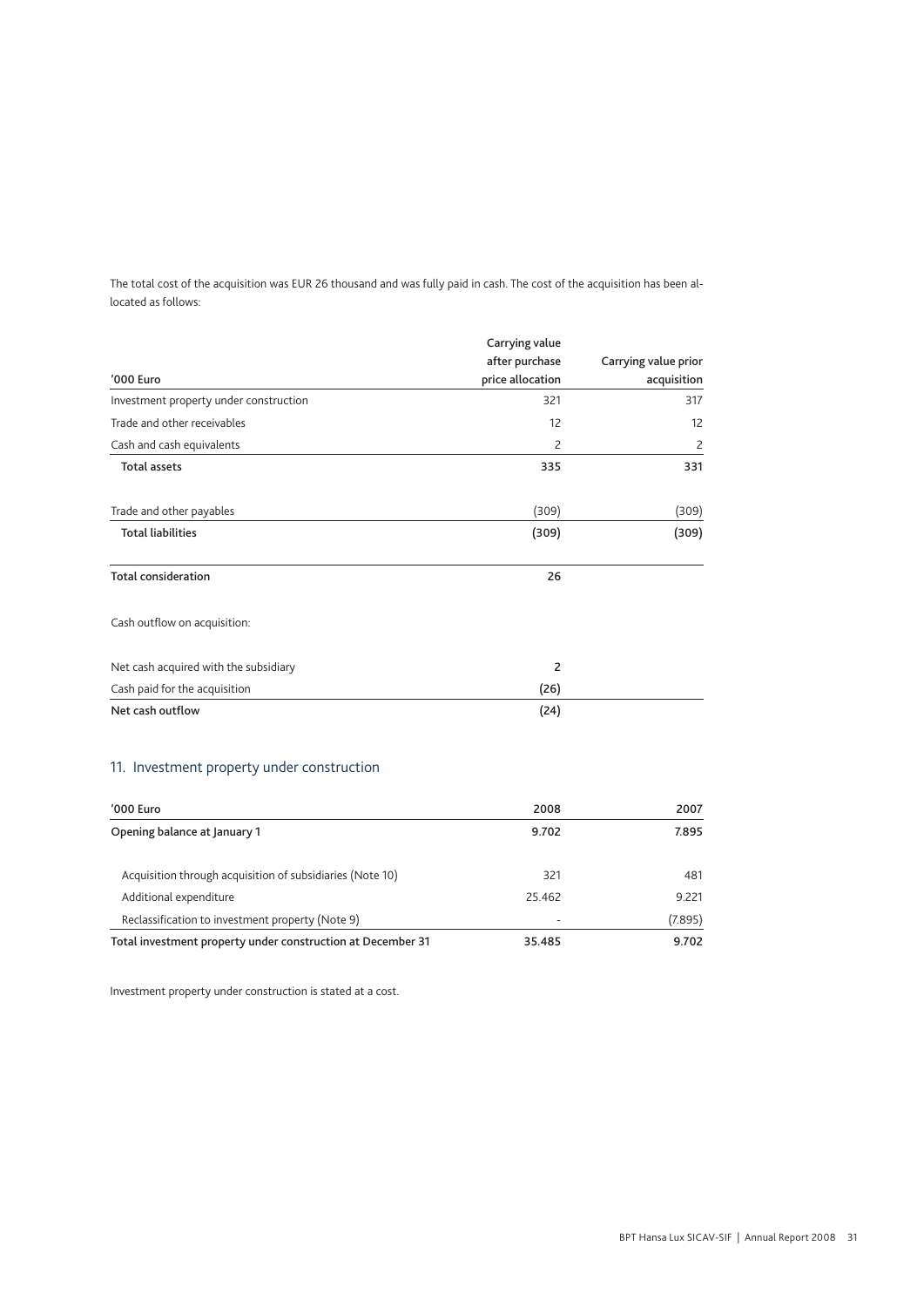## 12. Trade and other receivables

| '000 Euro                          | 2008  | 2007 |
|------------------------------------|-------|------|
| Trade receivable, gross            |       | 260  |
| VAT receivable                     | 964   |      |
| Receivable from former shareholder | ۰     | 238  |
| Other accounts receivables         | 109   | 89   |
| Total                              | 1.075 | 587  |

As at 31 December 2008, VAT receivables of EUR 964 thousand consist of VAT receivables in respect of developments projects: Wissenschaft-und Kongress-Hotel Berlin Dahlem GmbH& Co. KG (EUR 736 thousand) and BPT3 GmbH & Co. Vermögensverwaltung KG (EUR 228 thousand). These amounts will be refunded in 2009.

Trade receivables are non-interest bearing and are generally on 30 days terms.

As at 31 December, the ageing analysis of trade receivables is as follows:

|           |       | Neither<br>past due |       |     | Past due but not impaired |                                            |           |
|-----------|-------|---------------------|-------|-----|---------------------------|--------------------------------------------|-----------|
| '000 Euro |       | Total nor impaired  |       |     |                           | <30 days 30-60 days 60-90 days 90-120 days | >120 days |
| 2008      | 1.075 | 25                  | 1.018 |     | $\overline{\phantom{0}}$  |                                            | 24        |
| 2007      | 587   |                     | 286   | 238 | $\overline{\phantom{0}}$  |                                            | 42        |

## 13. Cash and cash equivalents

| '000 Euro                 | 2008                     | 2007  |
|---------------------------|--------------------------|-------|
| Cash at banks and on hand | 3454                     | 4.626 |
| Short-term deposit        | $\overline{\phantom{0}}$ | 2.462 |
| Total cash                | 3.454                    | 7.088 |

For the purpose of the consolidated cash flow statement, cash and cash equivalents consist of cash and cash equivalents net of outstanding bank overdrafts.

As at 31 December 2008, the outstanding bank overdrafts amounted to EUR 181 thousand (2007: 0 thousand).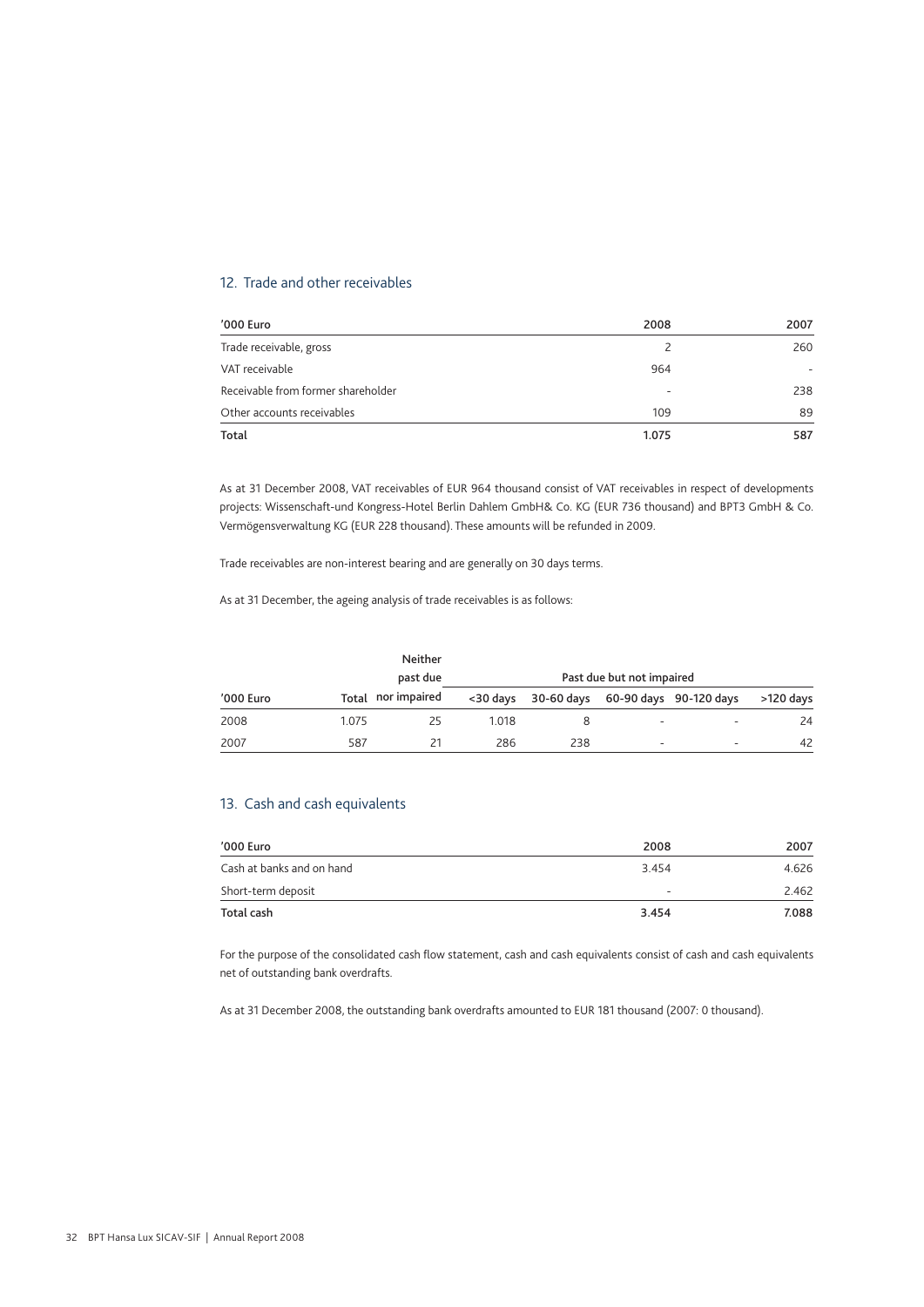## 14. Equity

### 14a. Subscribed capital

As at 31 December 2008, the subscribed capital of BPT Hansa Lux SICAV-SIF is represented by 243.484 (2007: 218.478) ordinary shares with a par value of EUR 100 each, fully paid-in. On May 29 2008 Board of Directors agreed to convert the convertible bonds of EUR 4.000 thousands, currently held by Aage V. Jensen Charity Foundation into shares of the company to be operated on identical terms as the conversion that took place on 31 December 2007. During the year, the authorised share capital was increased by EUR 2.500 thousand by issuing 25.006 ordinary shares.

Ordinary shares issued and fully paid

|                                              | Number of | Amount,    |
|----------------------------------------------|-----------|------------|
|                                              | shares    | in Euro    |
| As at 1 January 2007                         | 310       | 31.000     |
| Bond conversion into shares in December 2007 | 178.168   | 17.816.800 |
| As at 31 December 2007                       | 178.478   | 17.847.800 |
| Bond conversion into shares in 2008          | 40.000    | 4.000.000  |
| Issued in June 2008                          | 20.016    | 2.000.000  |
| Issued in November 2008                      | 4.990     | 500.000    |
| As at 31 December 2008                       | 243.484   | 24.347.800 |

#### 14b. Cash flow hedge valuation reserve

This reserve represents the fair value of the effective part of the derivative financial instruments (interest rate swaps), used by the Fund to secure the cash flows from interest rate risk, at the balance sheet date.

| '000 Euro                                   | 2008                     | 2007 |
|---------------------------------------------|--------------------------|------|
| Balance at the beginning of the period      | $\overline{\phantom{0}}$ |      |
| Fair value of hedges acquired during period | (327)                    |      |
| Net variation during the period             | (327)                    |      |
| Balance at the end of the period            | 327                      |      |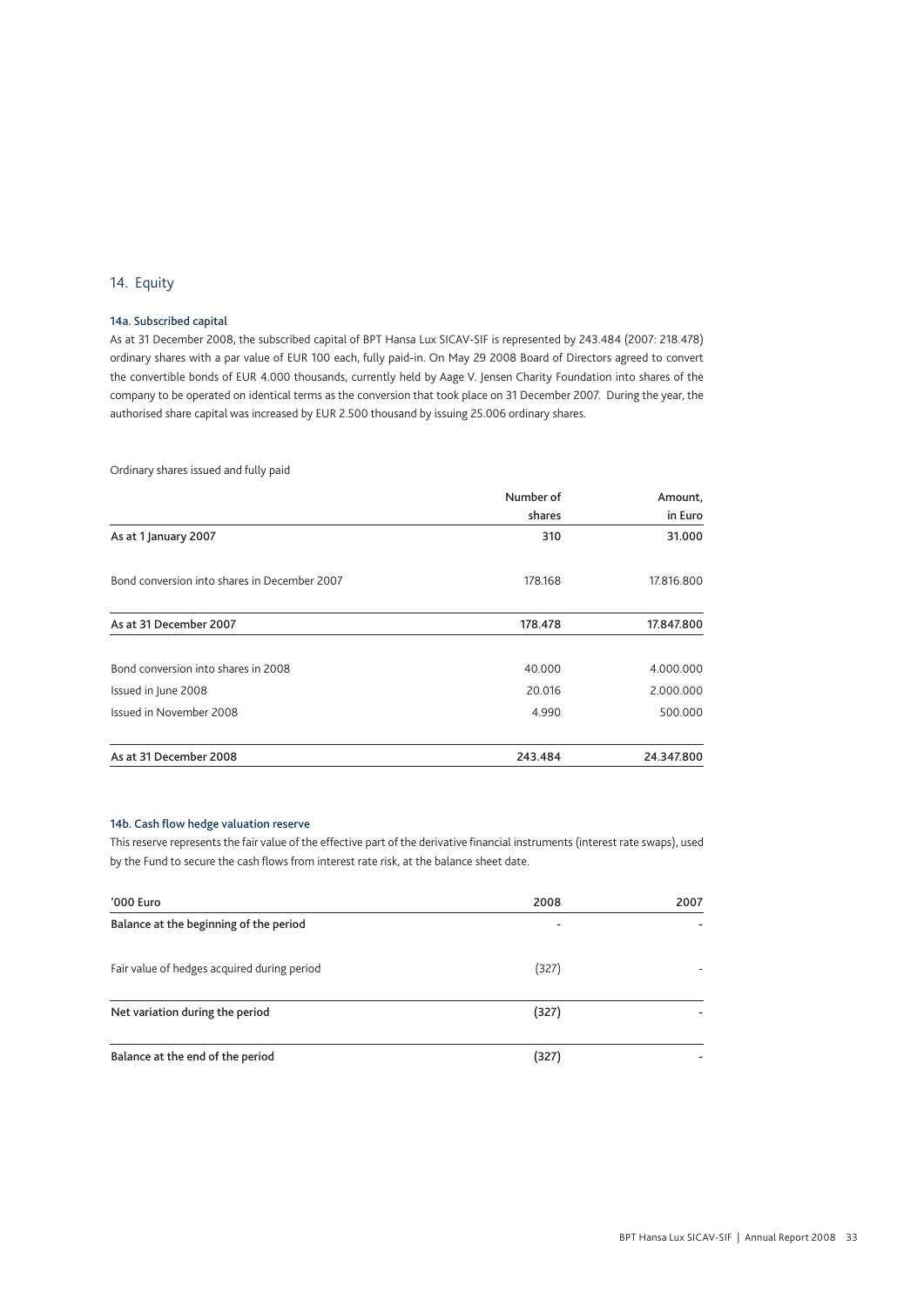## 15. Earnings per share

Basic earnings per share amounts are calculated by dividing the net profit for the year attributable to ordinary shareholders, by the weighted average number of ordinary shares outstanding during the period.

Diluted earnings per share are calculated by dividing the net profit for the year attributable to ordinary shareholders by the total number of ordinary shares committed to existing shareholders. As at December 31, 2008 ordinary shares committed to existing shareholders equal the ordinary shares outstanding as that day.

| For the period ended December 31                             | 2008      | 2007   |
|--------------------------------------------------------------|-----------|--------|
| Earnings/(losses) per period (Euro)                          |           |        |
| Basic and diluted                                            | (544.993) | 30.606 |
| Weighted average number of ordinary shares during the period |           |        |
| Basic and diluted                                            | 228.902   | 310    |
| Earnings/(losses) per share (Euro)                           |           |        |
| Basic and diluted                                            | (2,4)     | 98,7   |

## 16. Debts to banks

All Fund's debts to banks are denominated in EUR.

|                                                  |          | <b>Effective interest</b> |        |        |  |
|--------------------------------------------------|----------|---------------------------|--------|--------|--|
| '000 Euro                                        | Maturity | rate                      | 2008   | 2007   |  |
| Non-current borrowings                           |          |                           |        |        |  |
| Hannover Sparkasse bank                          | Oct 2016 | 4,77%                     | 5.850  | 5.850  |  |
| Eurohypo Aktiengesellschaft bank                 | Dec 2017 | 5,35%                     | 6.000  | 6.000  |  |
| Berlin-Hannoversche Hypothekenbank               | Jun 2019 | 5,32%                     | 16.183 |        |  |
| Berlin-Hannoversche Hypothekenbank               | Jun 2023 | 5,97%                     | 2.208  |        |  |
| Less capitalised loan arrangement and legal fees | Jun 2019 |                           | (266)  | (155)  |  |
| Total non-current debt                           |          |                           | 29.975 | 11.695 |  |
| Current part of non-current borrowings           |          |                           |        |        |  |
| Berlin-Hannoversche Hypothekenbank               | Jun 2019 | 5,32%                     | 197    |        |  |
| Total current debt                               |          |                           | 197    |        |  |
| Total                                            |          |                           | 30.172 | 11.695 |  |

The fair values of borrowings bearing variable interest rates are approximate their carrying value. Changes in fair value of fixed interest rate loans are disclosed in Note 22a.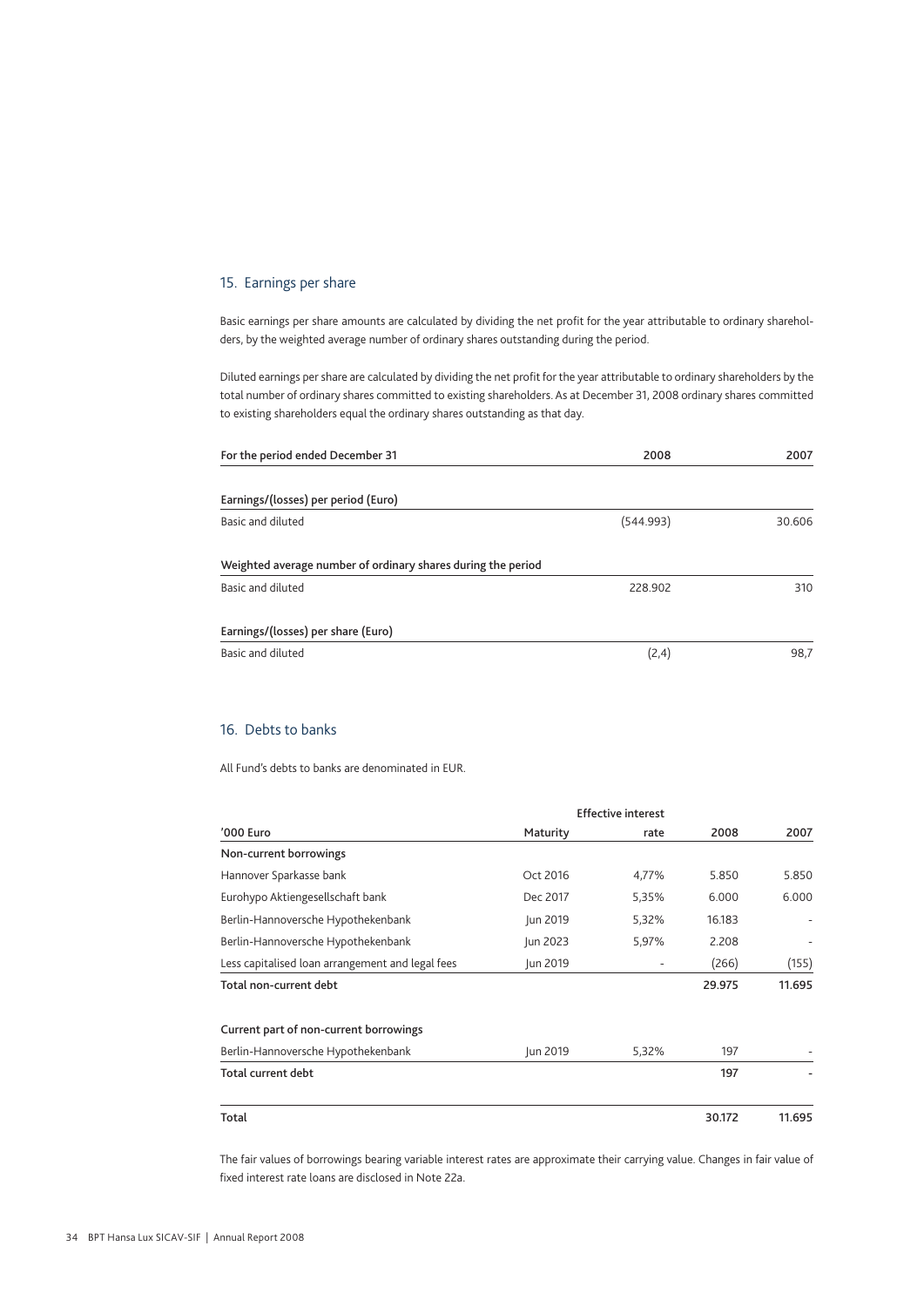For the maturity of the borrowings see Note 3d.

For the borrowings received, the Fund pledged the following:

Assignment of land charge for properties located at:

- Walsroderstrasse 93/93a, Hannover, Germany with the carrying value totalling to EUR 7.391 thousand.
- Weinmeisterstrasse 12-14, Berlin, Germany with the carrying value totalling to EUR 6.510 thousand.
- Lansstrasse 2, 14195 Berlin-Dahlem, Germany with the carrying value totalling to EUR 19.500 thousand.
- Schlenzigstrasse 8, D-21107 Hamburg, Germany with the carrying value totalling to EUR 6.600 thousand.
- · Rights and claims of existing and future rent receivables from lease agreements of investment properties located at Walsroderstrasse 93/93a, Hannover, Germany; Weinmeisterstrasse 12-14, Berlin, Germany; Lansstrasse 2, 14195 Berlin-Dahlem, Germany and Schlenzigstrasse 8, D-21107 Hamburg, Germany.
- Assignment of all rights and claims arising from the following guarantee agreements:
	- Between the BPT1 GmbH & Co. Vermögensverwaltung KG and BauWo AG, including rights and claims on the guarantee for the minimum amount of EUR 250 thousand submitted to a bank. Guarantee expired on 31 July 2008.
	- Between the Wissenschafts- und Kongress Hotel Berlin-Dahlem GmbH & Co. KG and Kommunalprojekt privatepublic-partnership GmbH, Brigachtal for the rights and claims out of the leasehold rent difference guarantee contract and the first letting guarantee contract for the amount of EUR 500 thousand.
	- Between the BPT Hansa Lux SICAV-SIF and Kommunalprojekt privatepublic-partnership GmbH, Brigachtal for the rights and claims out of the investment sum guarantee contract for the amount of EUR 1.000 thousand.
	- Between the Wissenschafts- und Kongress Hotel Berlin-Dahlem GmbH & Co. KG and Kirchner Hoch- und Tiefbau GmbH for the rights and claims out of the general contractor's agreement for the amount of EUR 300 thousand.
	- Between the BPT 3 GmbH & Co. Vermögensverwaltung KG and bauwo Grundstücks AG for the rights and claims arising out of the general contractor's agreement.
- Pledge of all claims arising from the derivative instrument.
- · All existing and future claims for refund of turnover tax in BPT 3 GmbH & Co. Vermögensverwaltung KG.

#### 17. Trade and other payables

| '000 Euro                      | 2008  | 2007 |
|--------------------------------|-------|------|
| Trade payables                 | 595   | 156  |
| Other payables                 | 796   | 91   |
| Total trade and other payables | 1.391 | 247  |

The trade payables of EUR 595 thousand mainly consist of payables for construction works performed related to development project of BPT3 GmbH & Co. Vermögensverwaltung KG (EUR 218 thousand), payables to external consultants (EUR 204 thousand) and payables for central administration and custodian fees (EUR 104 thousand).

The other payables of EUR 796 thousand are mainly related to Wissenschaft-und Kongress-Hotel Berlin Dalhem GmbH& Co. KG grant received from government in respect of the development project (EUR 686 thousand).

Terms and conditions of trade and other payables:

- Trade payables are non-interest bearing and are normally settled on 30-day terms.
- Other payables are non-interest bearing and have an average term of 3 months.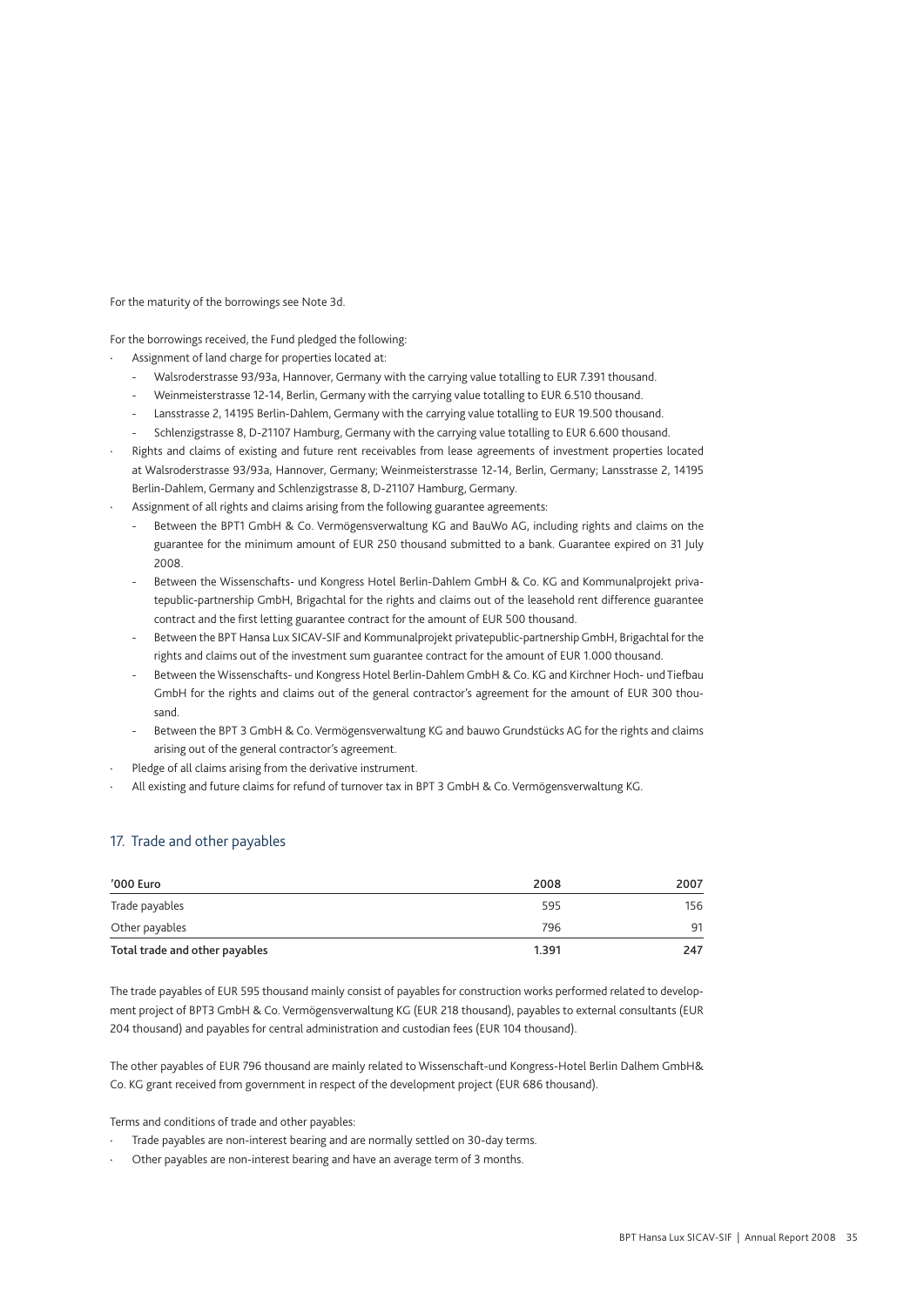## 18. Other current liabilities

| '000 Euro                       | 2008                     | 2007  |
|---------------------------------|--------------------------|-------|
| Issued bonds                    | $\overline{\phantom{a}}$ | 4.000 |
| Accrued financial expenses      | 88                       | 628   |
| Accrued expenses                | 1.328                    | 315   |
| Other current liabilities       | 92                       | 32    |
| Total other current liabilities | 1.508                    | 4.975 |

The accrued expenses of EUR 1.328 thousand include accrued BPT3 GmbH & Co. Vermögensverwaltung KG development project construction costs of EUR 1.032 thousand, accrued Board fees and related taxes of EUR 113 thousand, accrued audit fees of EUR 97 thousand and other expenses of EUR 86 thousand.

### 19. Commitments and contingencies

#### 19a. Operating leases commitments – Fund as a lessor

The Fund leases real estate under operating leases. The terms of the leases are in line with normal practises in each market. Leases are reviewed or subject to automatic inflationary adjustments as appropriate.

The leasing arrangements entered into or in relation with Fund's investment properties portfolio which include a clause authorising tenants to terminate the leasing arrangements up to six-months notice and are as such not considered as non-cancellable leases.

Lease payments receivable from non-cancellable lease are shown below. For the purposes of this schedule it is conservatively assumed that a lease expires on the date of the first break option.

|                                       | 2008              | 2007 |                   |      |  |
|---------------------------------------|-------------------|------|-------------------|------|--|
| '000 Euro                             | Amount receivable | $\%$ | Amount receivable | %    |  |
| Year of expiry or first break option: |                   |      |                   |      |  |
| Within 1 year                         | 46                | 46%  | 28                | 31%  |  |
| Between 2 and 5 years                 | 29                | 29%  | 38                | 42%  |  |
| 5 years and more                      | 25                | 25%  | 25                | 27%  |  |
| Total                                 | 100               | 100% | 91                | 100% |  |

#### 19b. Litigation

As at 31 December 2008, the Fund had no pending legal actions.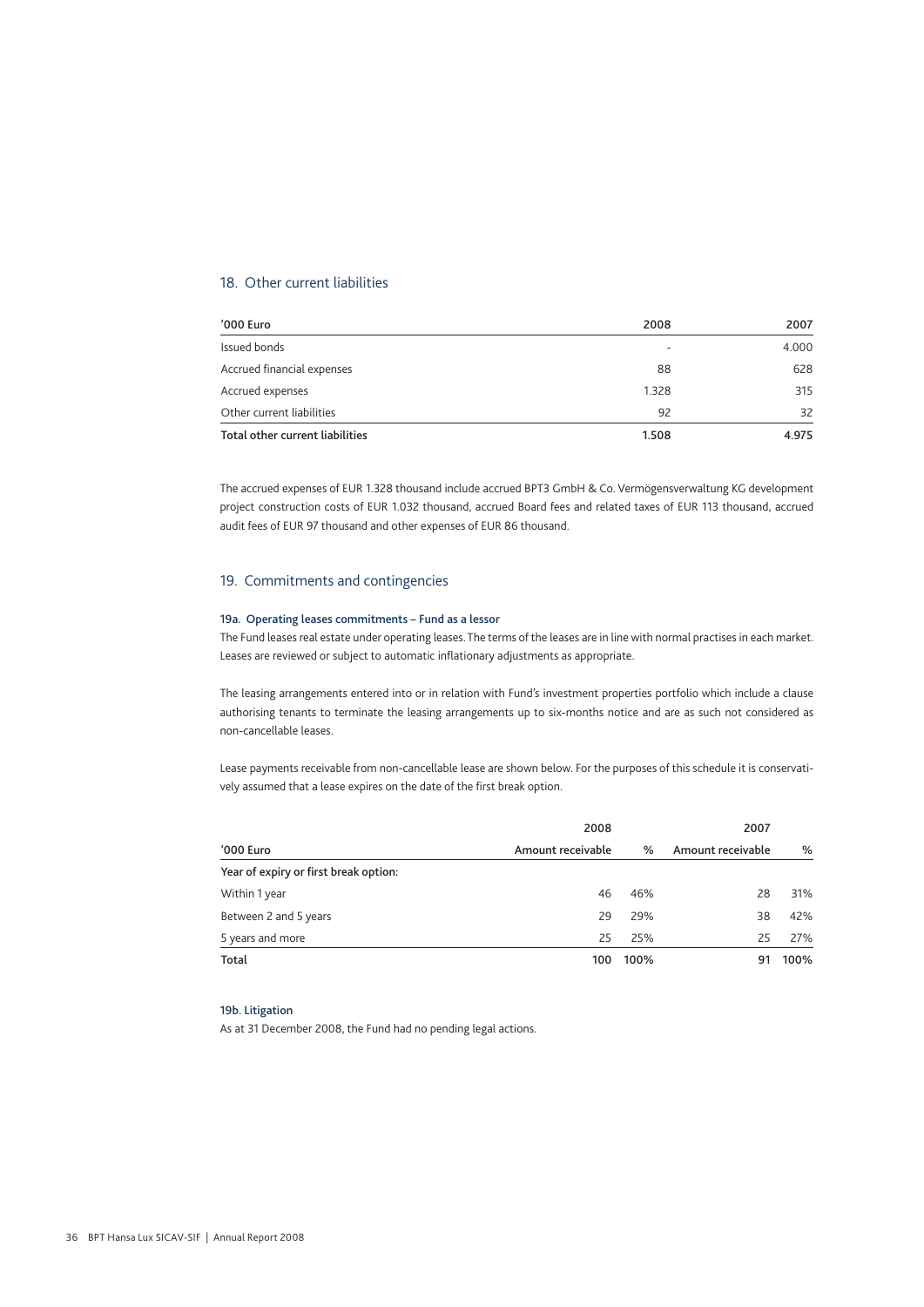### 20. Related parties

During the year, the Fund entered into transactions with related parties. Those transactions and related balances are presented below. Parties are considered to be related if one party has the ability to control the other party or exercise significant influence over the other party in making financial or operational decisions.

#### Baltic Property Trust Asset Management A/S Group

The Fund has entered into investment advisory agreement with Baltic Property Trust Asset Management A/S Group. Under the terms of the agreement, Baltic Property Trust Asset Management A/S Group companies carry out asset manager's functions on behalf of the Fund and the Fund is paying management fees respectively (Note 5).

In addition, internal costs borne by Baltic Property Trust Asset Management A/S Group related to the acquisition of properties are remunerated with a acquisition fee of 0,3% of the investment value of each acquisition made.

The following table provides the total amount of the transactions, which have been entered into with related parties for the relevant financial year:

| '000 Euro                                         | 2008                     | 2007  |  |  |  |  |
|---------------------------------------------------|--------------------------|-------|--|--|--|--|
| <b>Baltic Property Trust Asset Management A/S</b> |                          |       |  |  |  |  |
| Acquisition fees                                  | (45)                     | (82)  |  |  |  |  |
| Interest (expenses)/income                        | (1)                      | (39)  |  |  |  |  |
| Management fees                                   | (252)                    | (122) |  |  |  |  |
| Acquisition of the BPT Hansa S.à r.l.             |                          | 12    |  |  |  |  |
| Share capital                                     | $\overline{\phantom{a}}$ | 830   |  |  |  |  |
| Other receivables                                 |                          | 238   |  |  |  |  |
| Payables                                          | 56                       | 65    |  |  |  |  |

### Entities having control or significant influence over the Fund

The shareholders owing more than 5% of the ordinary shares as of 31 December 2008:

|                                   | Number of shares | ℅     |
|-----------------------------------|------------------|-------|
| Danske Capital Finland Oy Clients | 160.000          | 65.7% |
| Aage V. Jensen Charity Foundation | 40.000           | 16.4% |
| Dancasa Aps                       | 21.276           | 8.7%  |

### 21. Remuneration of the management and other payments

In 2008, the management of the Fund did not receive any remuneration, loans or guarantees; no other payments or property transfers were made or accrued.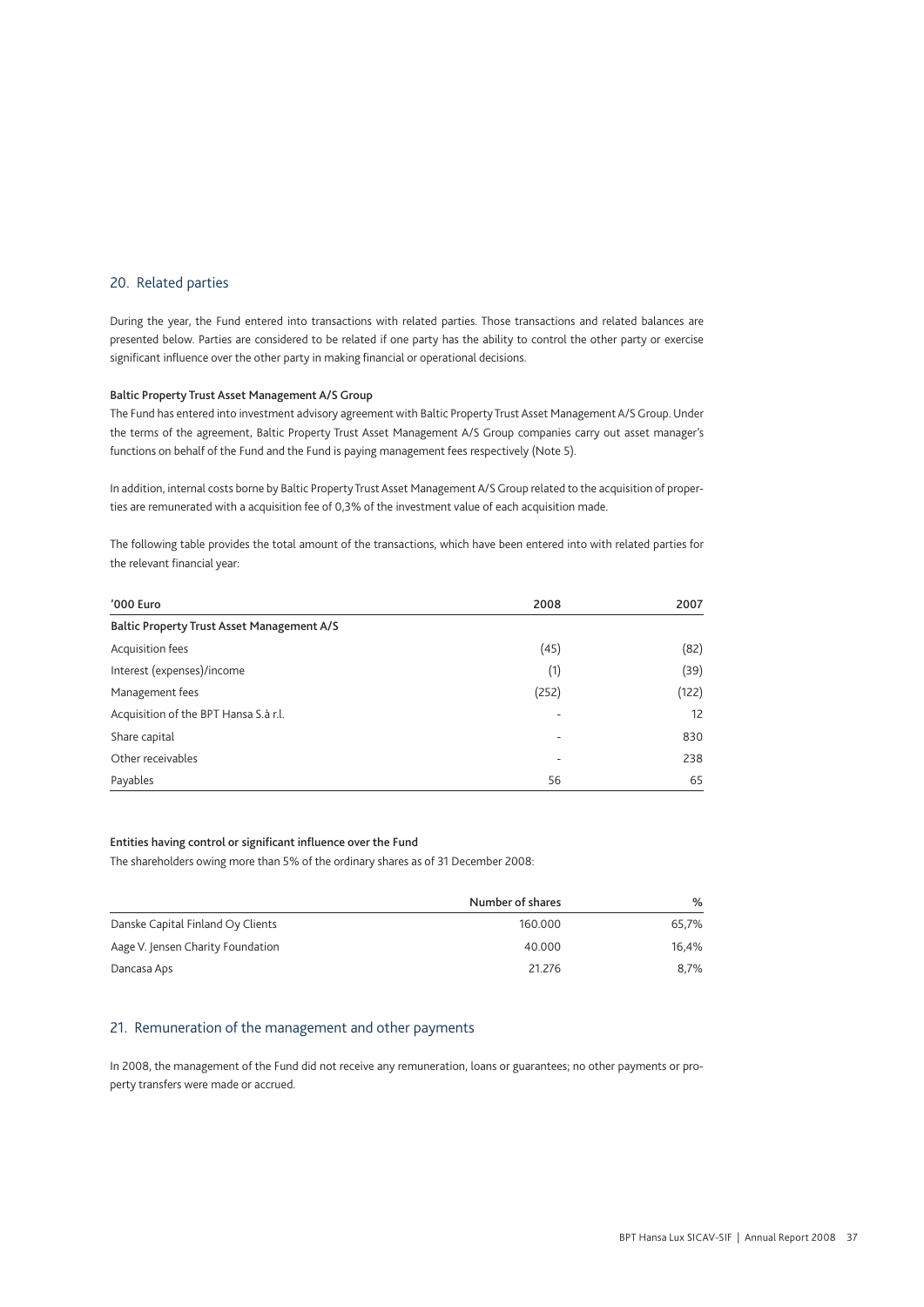## 22. Financial instruments

## 22a. Fair values

Set out below is a comparison by category of carrying amount and fair values of all of the Fund's financial instruments carried in the financial statements:

|                              | Carrying amount | Fair value |        |        |
|------------------------------|-----------------|------------|--------|--------|
| '000 Euro                    | 2008            | 2007       | 2008   | 2007   |
| Financial assets             |                 |            |        |        |
| Cash and cash equivalents    | 3.454           | 7.088      | 3.454  | 7.088  |
| Other financial assets       | 1.075           | 587        | 1.075  | 587    |
| <b>Financial liabilities</b> |                 |            |        |        |
| Debts to banks               | 30.437          | 11.850     | 33.075 | 11.640 |
| Other financial liabilities  | 3.080           | 1.222      | 3.080  | 1.222  |

The fair value of derivatives and borrowings has been calculated by discounting the expected future cash flows at prevailing interest rates as no market quotations are available for these instruments.

#### 22b. Interest rate risk

The following table sets out the carrying amount by maturity, of the Fund's financial instruments that are exposed to interest rate risk:

#### Year ended 31 December 2008

|                    | Less than                |           |           | More than |           |          |          |
|--------------------|--------------------------|-----------|-----------|-----------|-----------|----------|----------|
| '000 Euro          | 1 year                   | 1-2 years | 2-3 years | 3-4 years | 4-5 years | 5 years  | Total    |
| <b>Fixed rate</b>  |                          |           |           |           |           |          |          |
| Bank loan          | $\overline{\phantom{a}}$ | (120)     | (125)     | (132)     | (138)     | (5.335)  | (5.850)  |
| Bank loan          | $\overline{\phantom{a}}$ | (46)      | (94)      | (100)     | (105)     | (5.655)  | (6.000)  |
| Interest rate swap |                          | 46        | 94        | 100       | 105       | 5.655    | 6.000    |
| Bank loan          | (197)                    | (411)     | (433)     | (456)     | (481)     | (14.402) | (16.380) |
| Bank loan          | ۰                        | ٠         | (92)      | (130)     | (137)     | (1.849)  | (2.208)  |
| Bank overdraft     | (181)                    | ۰         |           |           |           | ٠        | (181)    |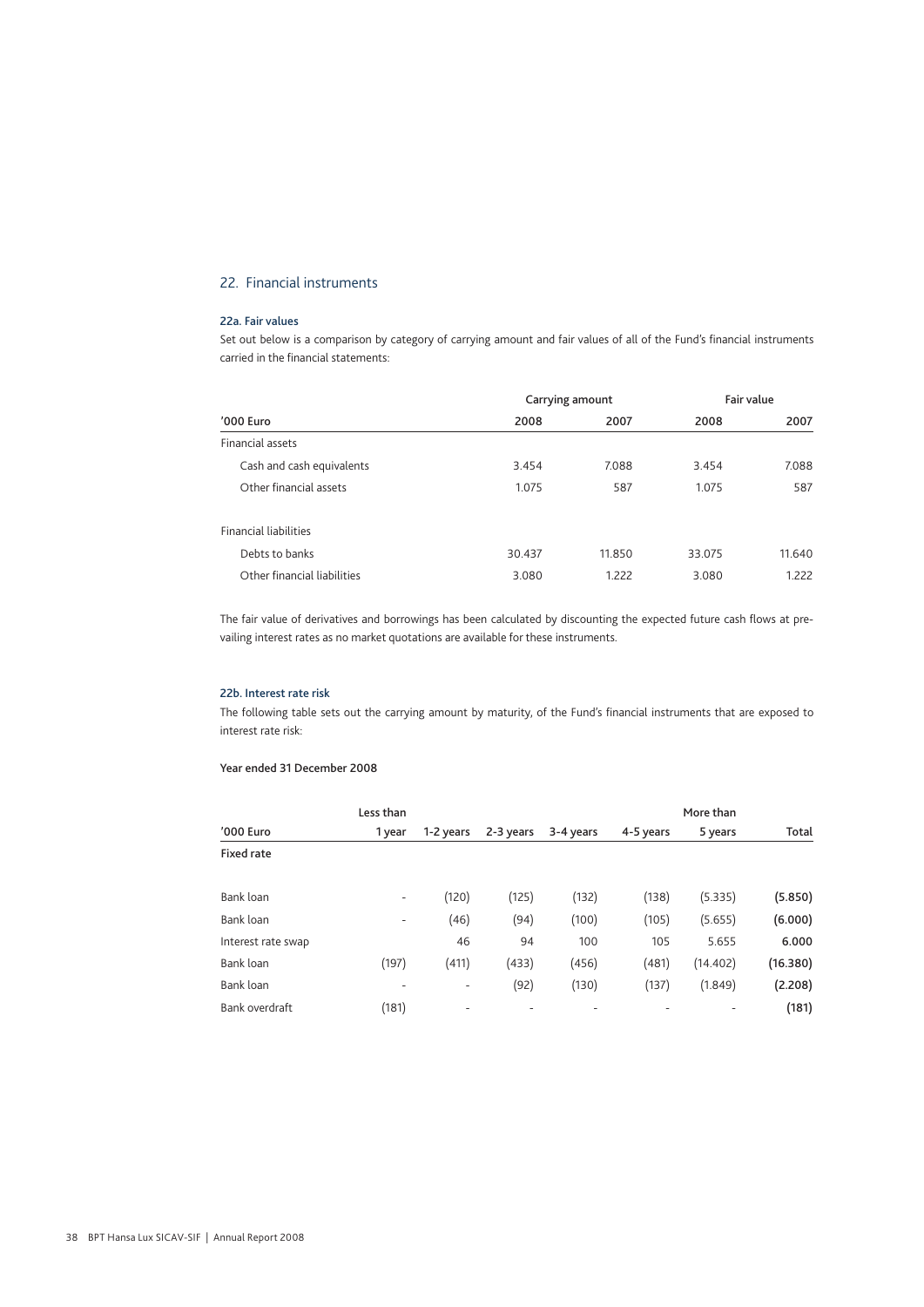#### Year ended 31 December 2007

| Less than          |                          |           |           |           |           |         |         |
|--------------------|--------------------------|-----------|-----------|-----------|-----------|---------|---------|
| '000 Euro          | 1 year                   | 1-2 years | 2-3 years | 3-4 years | 4-5 years | years   | Total   |
| Fixed rate         |                          |           |           |           |           |         |         |
|                    |                          |           |           |           |           |         |         |
| Short-term deposit | 2.462                    | -         |           |           |           | ۰       | 2.462   |
| Bank loan          | $\overline{\phantom{0}}$ | ٠         | (120)     | (125)     | (132)     | (5.473) | (5.850) |
| Issued bonds       | (4.000)                  | -         | -         | -         |           |         | (4.000) |
| Bank loan          | $\overline{\phantom{a}}$ | ٠         | (46)      | (94)      | (100)     | (5.760) | (6.000) |
| Interest rate swap | $\overline{\phantom{a}}$ | ۰         | 46        | 94        | 100       | 5.760   | 6.000   |

Interest on financial instruments classified as floating rate is reprised at intervals of less than one year. Interest on financial instruments classified as fixed rate is fixed until the maturity of the instrument. The other financial instruments of the Fund that are not included in the above tables are non-interest bearing and are therefore not subject to interest rate risk.

## 23. Derivative financial instruments

The Fund entered into an interest rate swap agreement ('IRS') with Eurohypo AG. The purpose of IRS is to hedge the interest rate risk arising from interest rate fluctuations on the non-current bank loan, as Fund's policy is to have fixed interest expenses.

On 19 July 2007, BPT1 GmbH & Co. Vermogensverwaltung KG signed the IRS contract of EUR 6 million with Eurohypo AG. The maturity of the IRS is 28 September 2012. The hedge accounting start date coincides with the date of Eurohypo AG loan full disbursement. The loan was fully disbursed on 31 December 2007. The IRS contract is designated as effective cash flow hedge instrument, thus changes in the fair value are accounted for in a separate equity reserve (Note 14b). As at 31 December 2008 the fair value of EUR (327) thousand was determined by the independent valuator Markit Group Limited.

## 24. Subsequent events

There were no post-balance-sheet events.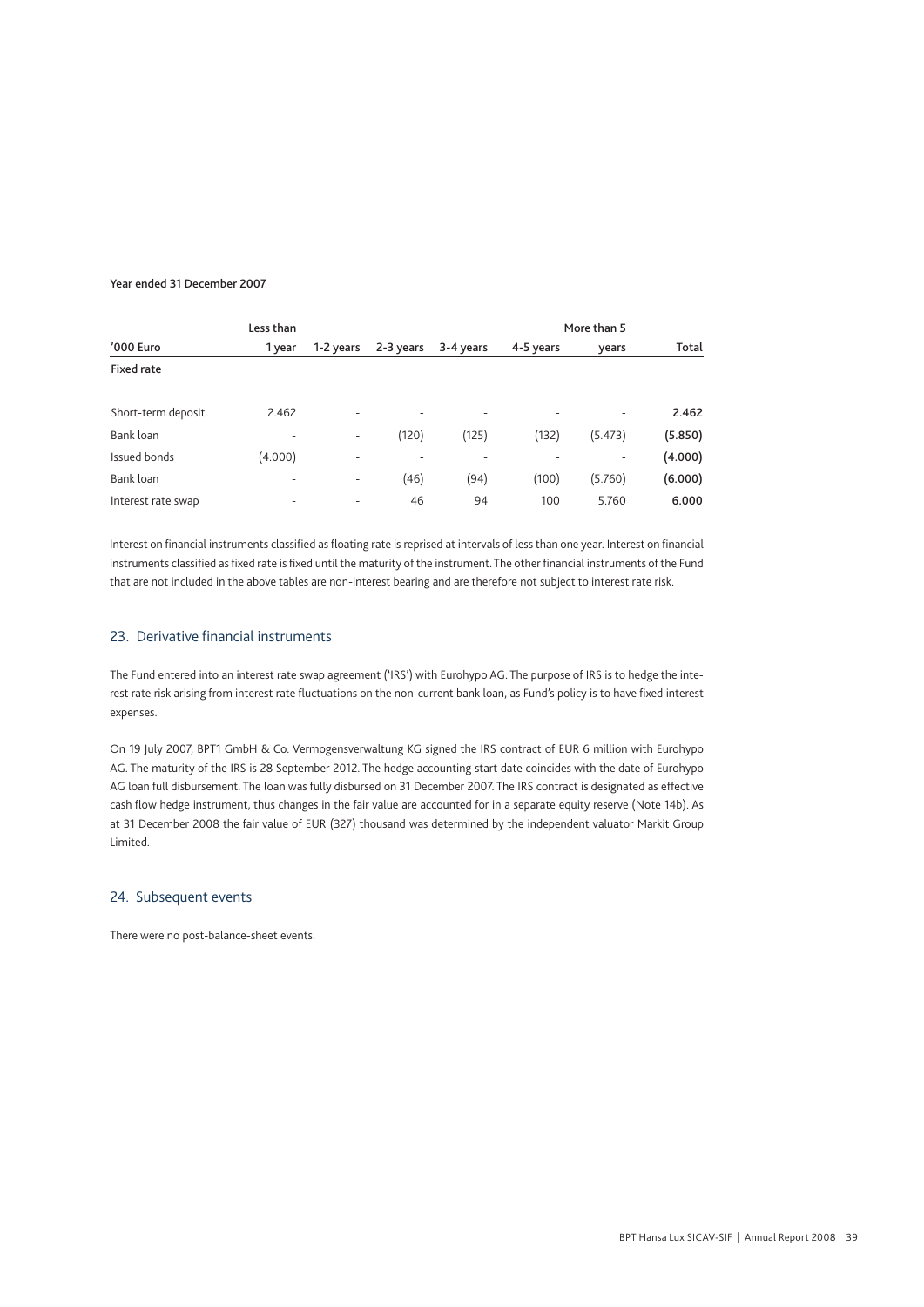## 25. List of consolidated companies

## Subsidiaries included in the consolidated financial statements

| Company<br>name                                                                          | Registered<br>office                                                | Registration<br>Number | Date of<br>Acquisition | Activity                 | Share<br>capital                                 |
|------------------------------------------------------------------------------------------|---------------------------------------------------------------------|------------------------|------------------------|--------------------------|--------------------------------------------------|
| BPT Hansa S.à r.l.                                                                       | 20, Boulevard Emmanuel B-120 957<br>Servais, L-2535 Luxem-<br>bourg |                        | 13 November<br>2007    | Financing<br>company     | 100%                                             |
| BPT GmbH & Co.<br>Vermögensverwaltung<br>КG                                              | Weinmeisterstr. 12 - 14<br>10178 Berlin, Germany                    | <b>HRA 200878</b>      | 10 November<br>2006    | Asset holding<br>company | 100% (directly<br>93,82%, indi-<br>rectly 6,18%) |
| BPT GmbH Übernnahme Weinmeisterstr. 12 - 14<br>der pers. Haftung                         | 10178 Berlin, Germany                                               | <b>HRB 110698 B</b>    | 10 November<br>2006    | General partner 100%     |                                                  |
| BPT1 GmbH & Co.<br>Vermögensverwaltung<br>КG                                             | Weinmeisterstr. 12 - 14<br>10178 Berlin, Germany                    | <b>HRA 41318 B</b>     | 20 November<br>2007    | Asset holding<br>company | 100% (directly<br>94%, indirectly<br>$6%$ )      |
| BPT1 GmbH Übern-<br>nahme der pers. Haftung 10178 Berlin, Germany                        | Weinmeisterstr. 12 - 14                                             | HRB 113832 B           | 20 November<br>2007    | General partner 100%     |                                                  |
| Wissenschaft-und<br>Kongress-Hotel Berlin<br>Dalhem GmbH& Co.<br>КG                      | Steinwiesen 12, 78086<br>Brigachtal, Germany                        | HRA 602832             | 28 July 2007           | Asset holding<br>company | 100% (directly<br>94%, indirectly<br>$6%$ )      |
| Wissenschafts und<br>Kongress Hotel Berlin-<br>Dahlem<br>Verwaltungsgesellschaft<br>GmbH | Steinwiesen 12, 78086<br>Brigachtal, Germany                        | HRB 603089             | 28 July 2007           | General partner 100%     |                                                  |
| BPT3 GmbH & Co.<br>Vermögensverwaltung<br>КG                                             | Weinmeisterstr. 12-14<br>10178 Berlin, Germany                      | HRA 200732             | 4 June 2008            | Asset holding<br>company | 100% (directly<br>94%, indirectly<br>$6%$ )      |
| BPT3 GmbH Übern-<br>nahme der pers. Haftung 10178 Berlin, Germany                        | Weinmeisterstr. 12-14                                               | HRB 116714             | 4 June 2008            | General partner 100%     |                                                  |